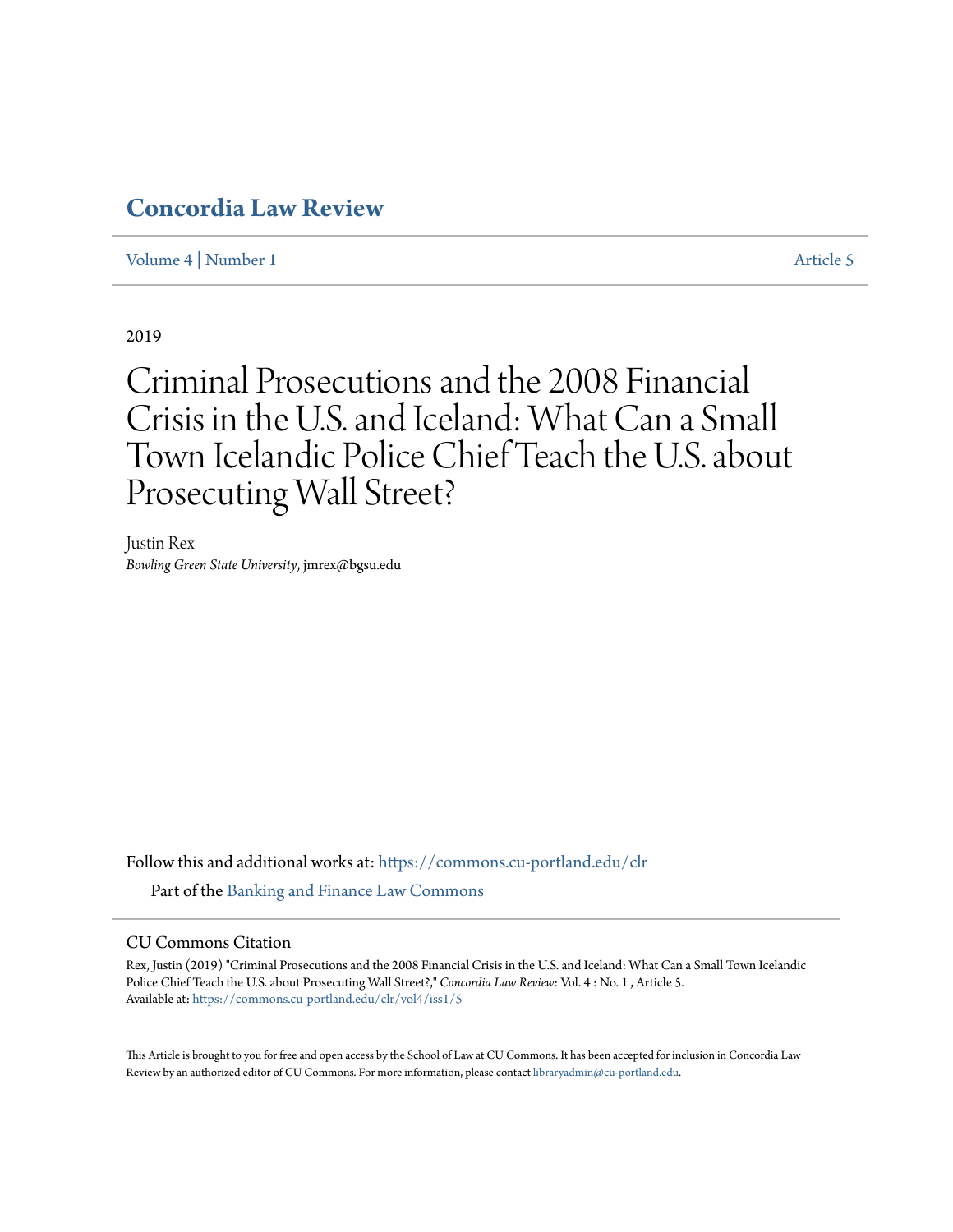# CRIMINAL PROSECUTIONS AND THE 2008 FINANCIAL CRISIS IN THE U.S. AND ICELAND: WHAT CAN A SMALL TOWN ICELANDIC POLICE CHIEF TEACH THE U.S. ABOUT PROSECUTING WALL STREET?

# *JUSTIN REX*\*

*Politicians, journalists, and academics alike highlight the paucity of criminal prosecutions for senior financial executives in the United States in the wake of the 2008 financial crisis. One common argument for the lack of prosecutions is that, though industry players behaved recklessly, they did not behave criminally. This Article evaluates this claim by detailing the civil and small number of criminal actions actually taken, and by reviewing leading arguments about whether behavior before the crisis was criminal. Rejecting the "reckless innocence" explanation, this Article provides examples of criminal behavior that could have been prosecuted and reviews the literature on why there were few cases made, despite potential criminal activity. Though scholars identify numerous explanations, this Article argues a combination of inadequate investigatory resources and regulatory capture offers the best explanation. This Article then explains Iceland's different approach and why it successfully criminally prosecuted senior executives from its three largest banks, among others. Though the size of the two economies and the impact of the crisis for each explain a large part of the different roads taken, the independence and outsider status of Iceland's prosecutor also contributed to, and is instructive for, how the U.S. could structure its regulatory apparatus, should it want to prioritize prosecutions in the future.*

|                                                       | I. ACTIONS TAKEN: CRIMINAL PROSECUTION AND CIVIL ENFORCEMENT  104 |  |
|-------------------------------------------------------|-------------------------------------------------------------------|--|
|                                                       |                                                                   |  |
|                                                       |                                                                   |  |
|                                                       |                                                                   |  |
| II. WHY WERE THERE SO FEW CRIMINAL PROSECUTIONS?  109 |                                                                   |  |
|                                                       |                                                                   |  |

\* Assistant Professor of Political Science, Bowling Green State University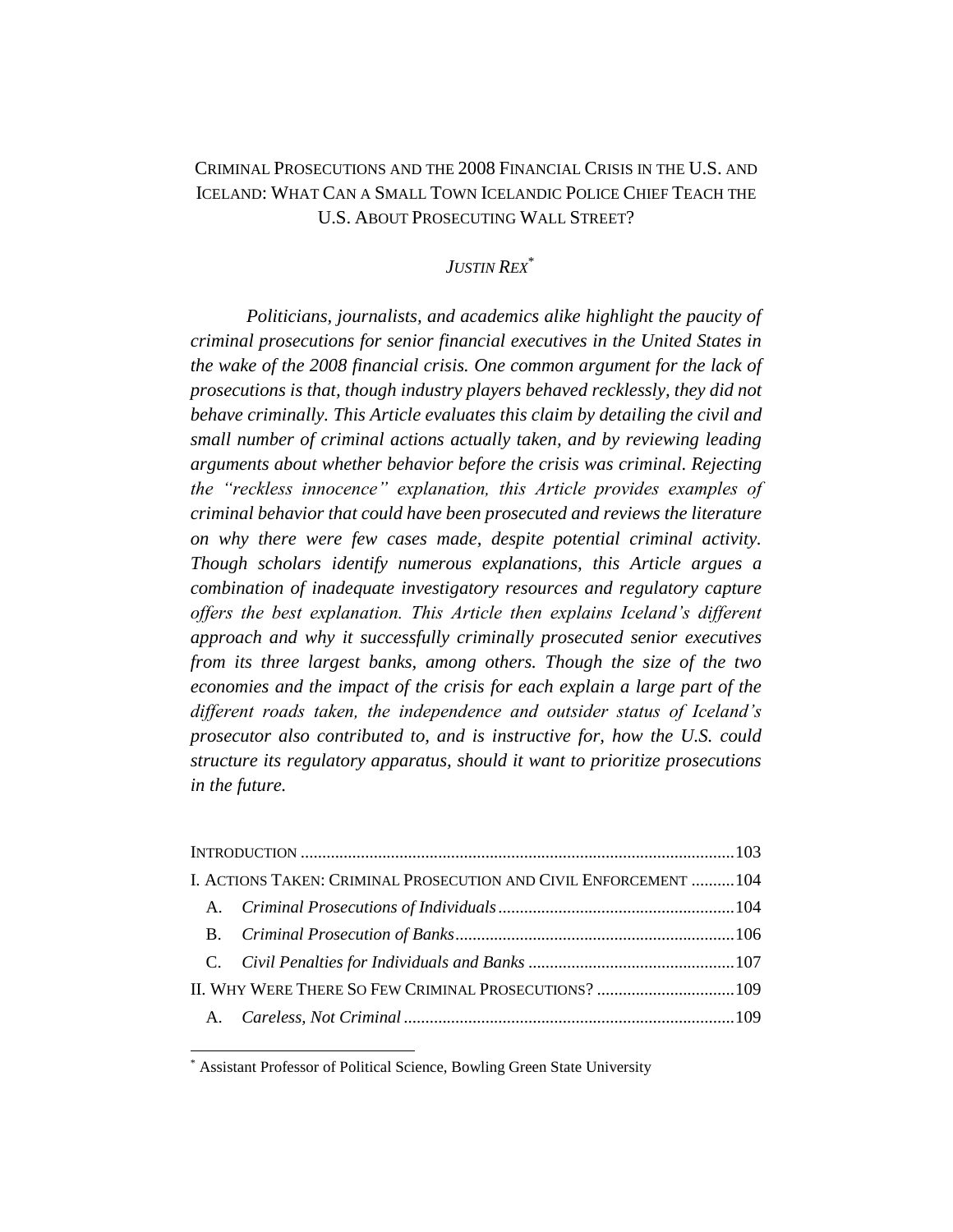| B.             |  |
|----------------|--|
| C.             |  |
| D.             |  |
| Е.             |  |
| F.             |  |
| G.             |  |
| Н.             |  |
| I.             |  |
| J.             |  |
|                |  |
| $\mathsf{A}$ . |  |
| <b>B.</b>      |  |
| C.             |  |
|                |  |

Well, first on the issue of prosecutions on Wall Street, one of the biggest problems about the collapse of Lehmans and the subsequent financial crisis and the whole subprime lending fiasco is that a lot of that stuff wasn't necessarily illegal, it was just immoral or inappropriate or reckless . . . I think part of people's frustrations, part of my frustration, was a lot of practices that should not have been allowed weren't necessarily against the law  $\dots$  –Barack Obama<sup>1</sup>

[T]here are two fundamental reforms that we need; one is to get adequate capital, and two, to get far higher levels of enforcement fraud statutes. Existing ones—I'm not even talking about new ones. Things were being done which were certainly illegal and clearly criminal in certain cases, which in fraud is a fact. Fraud creates very considerable instability in competitive markets. If you cannot trust your counterparties, it won't work, and indeed we saw that it didn't. -Alan Greenspan<sup>2</sup>

<sup>1</sup> Press Release, The White House, Office of the Press Sec'y, News Conference by the President (Oct. 6, 2011) [hereinafter Obama Press Release] (on file with Concordia Law Review).

<sup>2</sup> Alan Greenspan, Former Chairman, U.S. Fed. Reserve, Address at A Return to Jekyll Island: The Origins, History, and Future of the Federal Reserve (Nov. 6, 2010).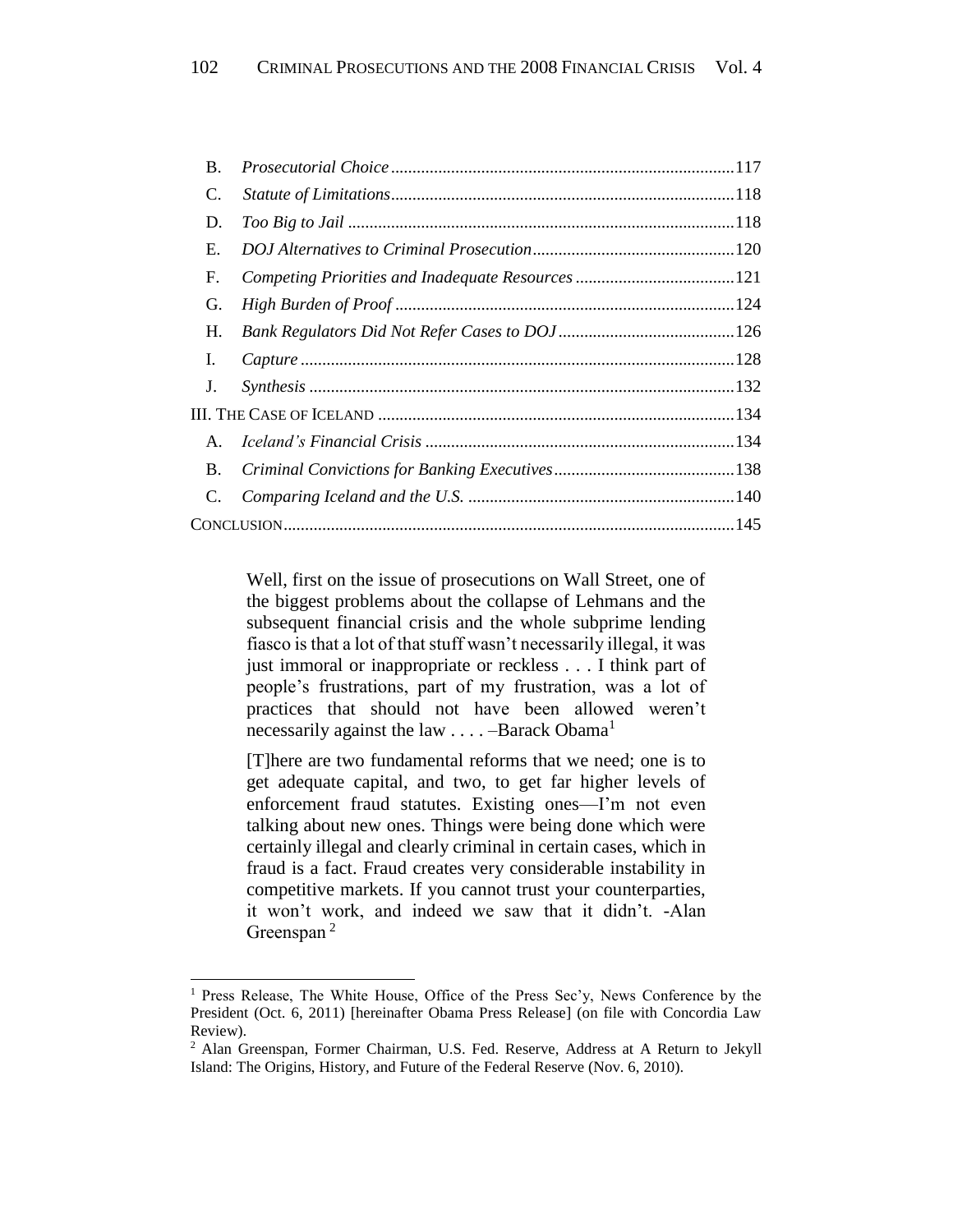# **INTRODUCTION**

<span id="page-3-0"></span>In a 2013 poll, 53% of Americans believed the government had not sufficiently prosecuted bankers for their role in the financial crisis.<sup>3</sup> Is a call for prosecutions anything more than uninformed anger at business elites, or did the individuals who played a role in the crisis do so within, and perhaps despite, the existing legal boundaries? This Article weighs in on this debate in the context of the United States and Iceland. While the U.S. failed to prosecute any senior Wall Street executives for their role in the crisis, Iceland jailed executives at its three largest banks, among others. Though the two countries differ in many respects, including their economies, their different responses to financial crisis prosecutions offer an opportunity to consider what lessons, if any, Iceland might offer the U.S.

This Article outlines the criminal and civil actions against firms in the United States following the financial crisis. Despite the frequent use of civil fines and criminal prosecutions of lower level industry players and small firms, there were no criminal prosecutions for senior Wall Street executives. Next, this Article surveys the various reasons why. The simplest answer is that bankers behaved carelessly, but not criminally. Rejecting this "reckless innocence" explanation, this Article provides examples of criminal behavior that could have been prosecuted, followed by several more plausible reasons criminal prosecutions were found wanting. It then suggests that more criminal cases should have been opened, using Iceland as a case study for how this could feasibly have been achieved. An explanation of how and why Iceland was successful follows, along with economic, political, and cultural reasons explaining why the two countries chose such different paths. This Article concludes with a discussion of lessons Iceland offers the U.S. and the implications the lack of prosecutions has for accountability in financial sector governance in the U.S.

<sup>3</sup> Michael Erman, *Five Years After Lehman, Americans Still Angry at Wall Street: Reuters/Ipsos Poll*, REUTERS (Sept. 15, 2013, 5:03 AM),

http://www.reuters.com/article/us-wallstreet-crisis-idUSBRE98E06Q20130915.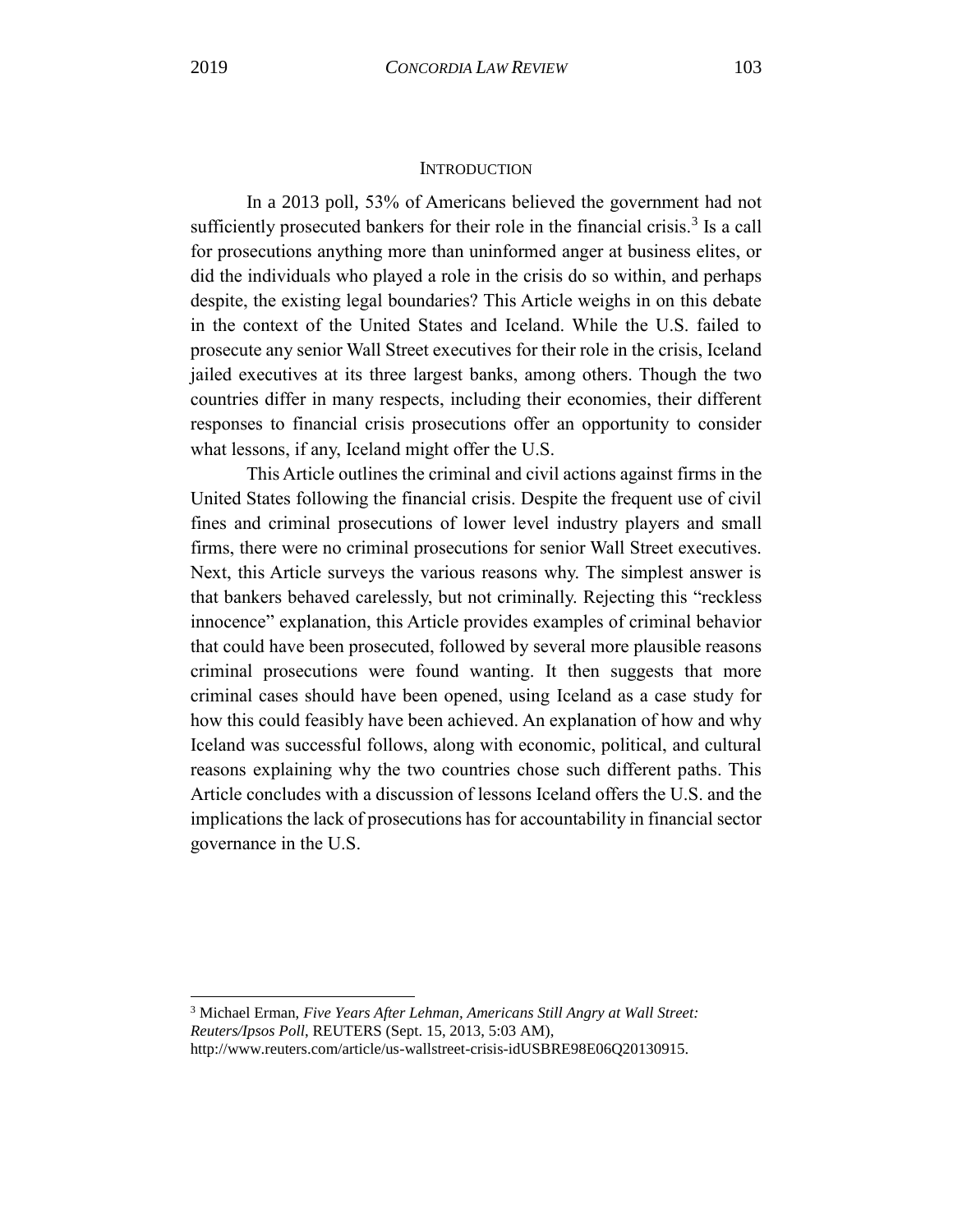#### I. ACTIONS TAKEN: CRIMINAL PROSECUTION AND CIVIL ENFORCEMENT

#### <span id="page-4-1"></span><span id="page-4-0"></span>A. *Criminal Prosecutions of Individuals*

Before reviewing the reasons why there were so few criminal prosecutions, it is worthwhile to take stock of what actions were taken. Though it is a popular conception that no individual has gone to jail as a result of actions relating to the financial crisis, the claim is misleading, but only mildly so. For example, the special inspector general for the Troubled Assets Relief Program (the primary bank bailout program post financial crisis) reported to Congress in 2016 that 35 bankers were sent to prison as a result of her office's fraud investigations.<sup>4</sup> Though many were individuals at smaller banks, a few top executives at banks with assets upwards of \$10 billion were also convicted. For example, Edward Woodard, the CEO of the Bank of the Commonwealth of Norfolk, was sentenced to 23 years for fraud.<sup>5</sup> However, these cases are from fraud in the use of bailout funds, not for actions that created the financial crisis.

<span id="page-4-2"></span>Further, the Federal Bureau of Investigation (FBI) has been active in prosecuting mortgage fraud. According to a report by the Department of Justice (DOJ) Office of Inspector General, the FBI reached 2,760 convictions for mortgage fraud between 2009 and 2011.<sup>6</sup> However, these were relatively low-level individuals, including mortgage brokers, fraudulent buyers and appraisers, and fraudulent loan applicants.<sup>7</sup> A few higher level bankers were jailed in separate cases by the DOJ. Lee Farkas, chairman of Taylor, Bean & Whitaker, the twelfth largest mortgage lender at the time, $8$  was convicted of fourteen counts for fraud and conspiracy by the DOJ in a \$2.9 billion scandal that included selling fraudulent loans to government agencies.<sup>9</sup> Additionally, Lorraine Brown, the CEO of a loan processing company, received five years in prison for helping banks with fraudulent paperwork related to subprime

<sup>4</sup> Chris Isidore, *35 Bankers Were Sent to Prison for Financial Crisis Crimes*, CNN BUSINESS, (Apr. 28, 2016, 6:53 AM), http://money.cnn.com/2016/04/28/news/companies/ bankers-prison/.

<sup>5</sup> *Id.*

<sup>6</sup> AUDIT DIV., U.S. DEP'T OF JUST., AUDIT REP. 14-12, AUDIT OF THE DEPARTMENT OF JUSTICE'S EFFORTS TO ADDRESS MORTGAGE FRAUD (2014).

<sup>7</sup> *See* Robert Quigley, *The Impulse Towards Individual Criminal Punishment After the Financial Crisis*, 22 VA. J. SOC. POL'Y & L. 103, 108 (2015). 8 *Id.*

<sup>9</sup> Floyd Norris, *After Years of Red Flags, a Conviction*, N.Y. TIMES (Apr. 21, 2011),

http://www.nytimes.com/2011/04/22/business/22norris.html.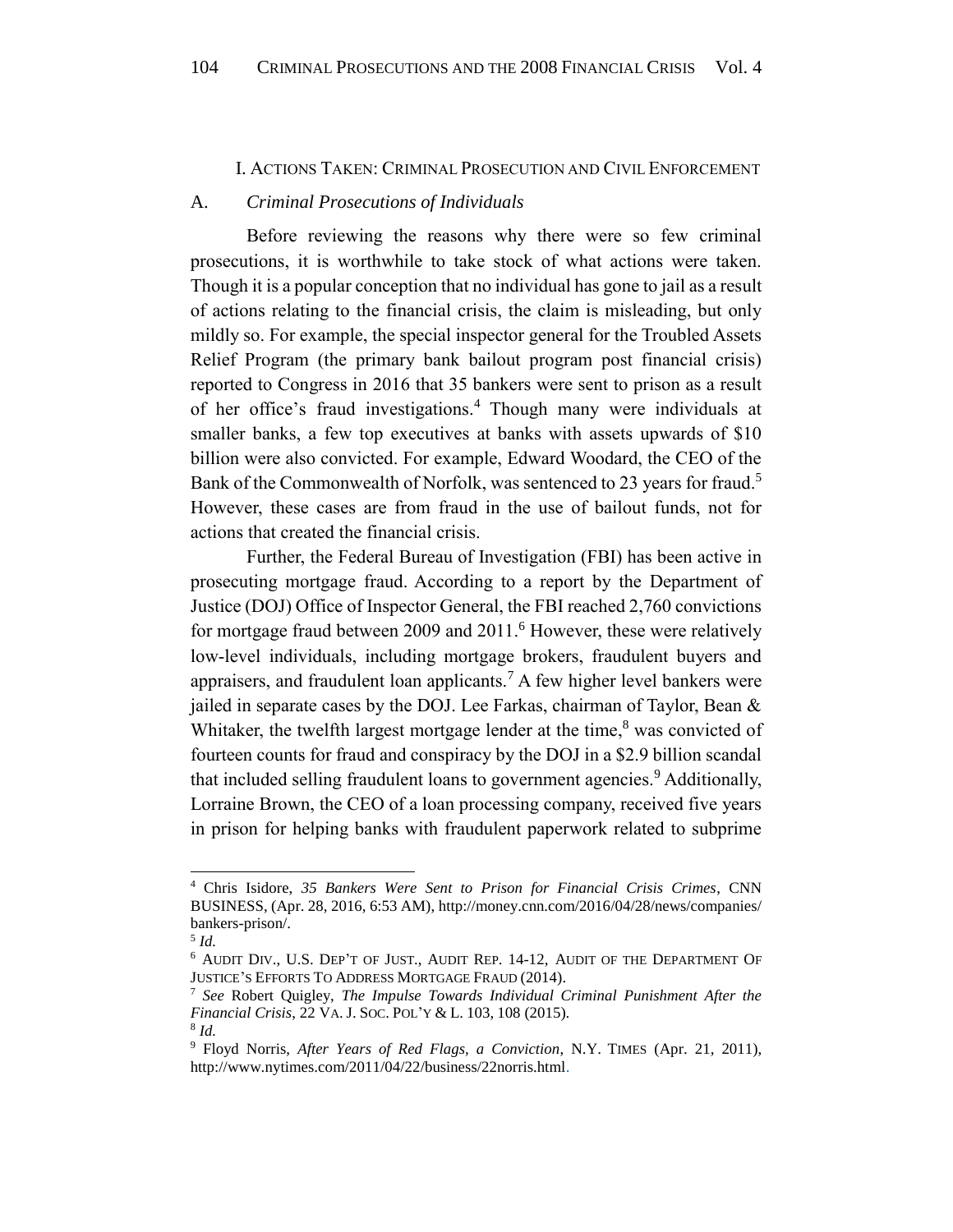home foreclosures in the wake of the crisis.<sup>10</sup> Though U.S. Attorneys considered criminal cases against executives at large failed mortgage lenders and banks, including Countrywide, Indymac, and Washington Mutual, as well as the insurance company American International Group (AIG), these were eventually closed without charges.<sup>11</sup>

<span id="page-5-0"></span>On Wall Street, two mid-level traders at Credit Suisse were convicted in 2010 for misrepresenting investments, as well as a trader at Jeffries, LLC, who defrauded the government and investors by misrepresenting the price of mortgage-backed securities.<sup>12</sup> The most senior person for a Wall Street investment bank to go to prison was Kareem Serageldin, $^{13}$  who worked for Credit Suisse and was found guilty of falsifying records to his superiors related to mortgage trading.<sup>14</sup> However, his portrayal as a significant prosecution may be overstated. He was only middle management, his crime did not relate much to the crisis, and the victim was his employer, not the public.<sup>15</sup> The focus on Serageldin as the most senior Wall Street official to go to prison misses the point—he got so much attention because there was simply no one else to focus on.<sup>16</sup> In other instances, the DOJ was unsuccessful in its criminal prosecution of individuals, most prominently in the case of two Bear Sterns executives.<sup>17</sup> According to U.S. Attorney General Eric Holder, the DOJ did its best to prosecute, but the cases were too weak.<sup>18</sup>

<sup>10</sup> Don Mayer et al., *Crime and Punishment (or the Lack Thereof) for Financial Fraud in the Subprime Mortgage Meltdown: Reasons and Remedies for Legal and Ethical Lapses*, 51 AM. BUS. L.J. 515, 516 n.5 (2014).

<sup>&</sup>lt;sup>11</sup> GREGG BARAK, THEFT OF A NATION: WALL STREET LOOTING AND FEDERAL REGULATORY COLLUDING 86–87 (2012);*see also* Jason M. Breslow, *As Deadlines Loom for Financial Crisis Cases, Prosecutors Weigh Their Options*, PBS: FRONTLINE (Jan. 22, 2013), http://www.pbs.org/wgbh/frontline/article/as-deadlines-loom-for-financial-crisiscases-prosecutors-weigh-their-options/.

<sup>12</sup> Todd Haugh, *The Most Senior Wall Street Official: Evaluating the State of Financial Crisis Prosecutions*, 9 VA. L. & BUS. REV. 153, 168–69 (2015).

<sup>13</sup> Jesse Eisinger, *Why Only One Top Banker Went to Jail for the Financial Crisis*, N.Y. TIMES MAG. (Apr. 30, 2014), https://www.nytimes.com/2014/05/04/magazine/only-onetop-banker-jail-financial-crisis.html?\_r=0.

<sup>14</sup> Haugh, *supra* note 12, at 157.

<sup>15</sup> *Id.* at 156*.*

<sup>16</sup> *Id.* at 157.

<sup>17</sup> *See generally* Jed S. Rakoff, *The Financial Crisis: Why Have No High-Level Executives Been Prosecuted?*, N.Y. REV.BOOKS (Jan. 9, 2014), http://www.nybooks.com/articles/2014/ 01/09/financial-crisis-why-no-executive-prosecutions/.

<sup>&</sup>lt;sup>18</sup> Eric Holder, Att'y Gen., National Press Club Luncheon with Attorney General Eric Holder (Feb. 17, 2015). U.S. Attorney General Holder further noted: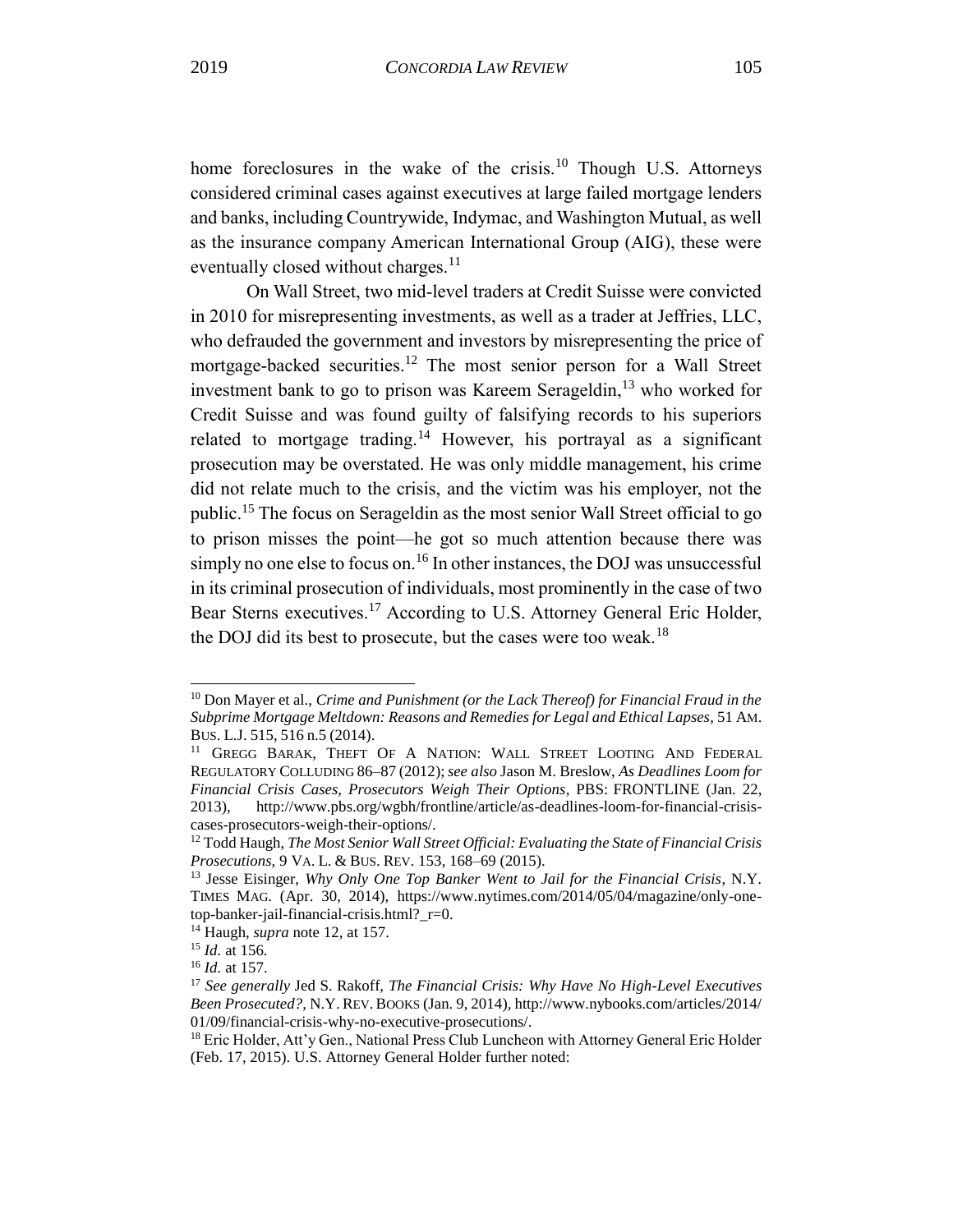In early 2015, Holder gave U.S. Attorneys 90 days to come up with cases to charge individual Wall Street executives, but the deadline passed without any significant action due to the statute of limitations.<sup>19</sup> Based on these results, with only a few exceptions, there have been no significant criminal prosecutions for senior financial executives and their actions related to the financial crisis: "the number of criminal convictions of truly high-level executives related to the financial crisis stands at zero."<sup>20</sup> This number stands in sharp contrast with Iceland's aggressive stance, as well as the US' prosecutorial aggression after the savings and loan crisis in the 1980s, after which over 1,000 individuals and executives who went to prison, despite that crisis being much smaller in magnitude.<sup>21</sup>

# <span id="page-6-1"></span><span id="page-6-0"></span>B. *Criminal Prosecution of Banks*

What about criminal prosecutions of banks rather than the individuals working for them? To punish banks, the DOJ relied primarily on nonprosecution agreements and deferred prosecution agreements, rather than criminal convictions. Non-prosecution agreements are agreements between the company and the DOJ that the company will take action to correct its wrongdoing.<sup>22</sup> Deferred prosecution agreements are stronger in that they

So I think that what we have done has been appropriate. As I say, we have this ongoing examination of whether individual cases ought to be brought. But to the extent that individuals have not been prosecuted, people should understand it is not for lack of trying. These are the kinds of cases that people come to the Justice Department to make. Young people who want to be assistant U.S. attorneys in the southern district of New York and eastern district of Virginia, San Francisco, live for these big cases. The inability to make them, at least to this point, has not been as a result of a lack of effort.

*Id*.

<sup>19</sup> *See* Alison Fitzgerald, *Bankers From Major Institutions Still Haven't Been Held Responsible for Financial Crash*, CTR. FOR PUB. INTEGRITY (May 22, 2015, 5:00 AM), https://www.publicintegrity.org/2015/05/22/17377/bankers-major-institutions-still-haventbeen-held-responsible-financial-crash.

<sup>20</sup> Haugh, *supra* note 12, at 158.

<sup>21</sup> William D. Cohan, *How Wall Street's Bankers Stayed Out of Jail*, ATLANTIC, https://www.theatlantic.com/magazine/archive/2015/09/how-wall-streets-bankers-stayedout-of-jail/399368/ (last visited Feb. 16, 2019). This Article returns to this point and whether the S&L crisis provides a fair point of comparison, below.

<sup>22</sup> *See* Len Lyons & Audra Marino, *Deferred Prosecution Agreements, Non-Prosecution Agreements and Monitoring Services*, MARCUM, http://www.marcumllp.com/insightsnews/deferred-prosecution-agreements-non-prosecution-agreements-and-monitoringservices (last visited Feb. 16, 2019).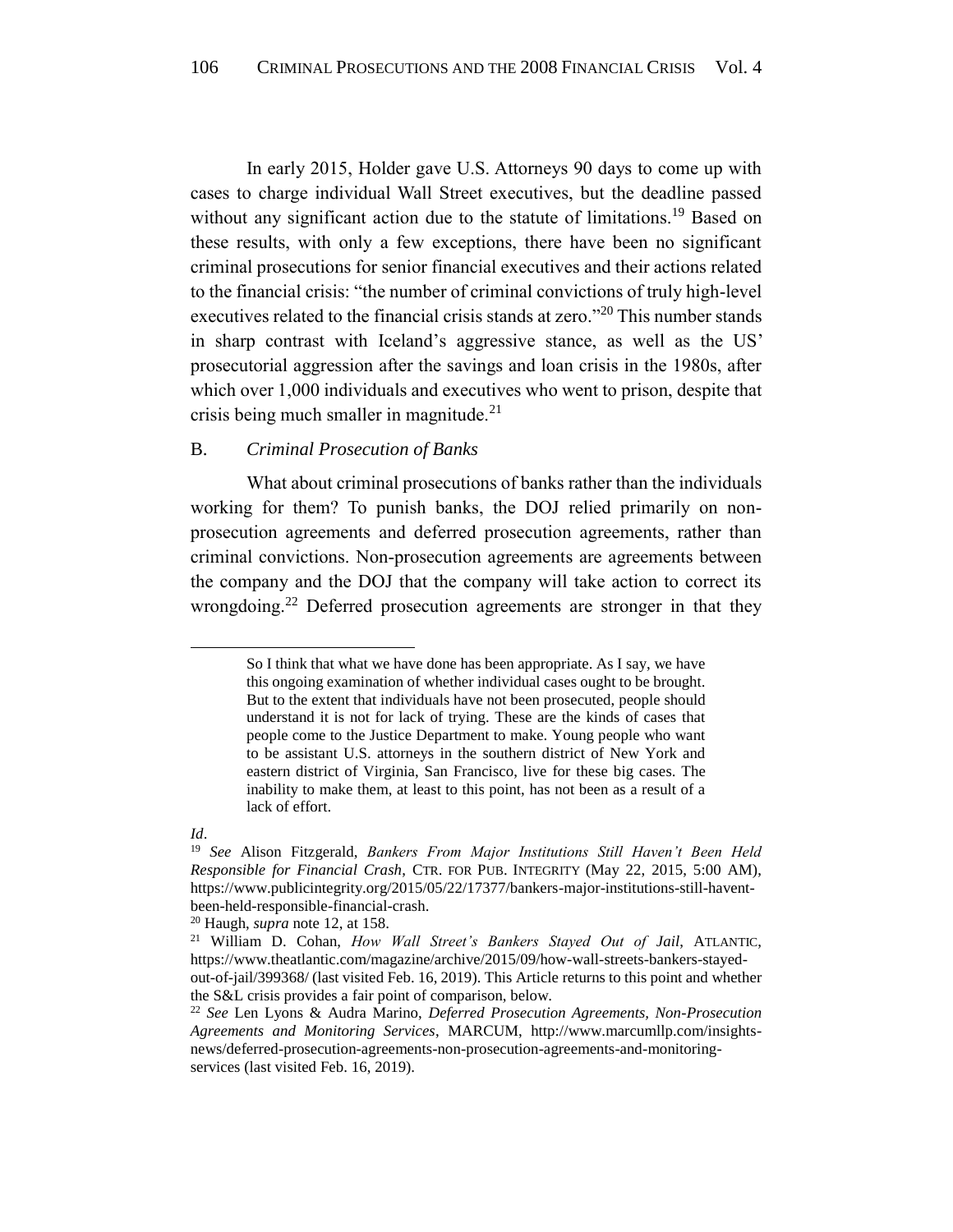involve the DOJ filing criminal charges in court but agreeing to withdraw them pending corporate reforms and the appointment of an outside party to monitor compliance with the terms of the agreement.<sup>23</sup> Both usually include large criminal fines. After being used against banks and financial institutions rarely between 2001 and 2014, the use of non-prosecution agreements jumped dramatically in 2015 to  $80<sup>24</sup>$  Yet, these agreements rarely target individuals working for the institutions.<sup>25</sup> Further, the rise in recent agreements serves as a poor proxy for actions related to the financial crisis, as most are unrelated to it. Most of the agreements in 2015 instead resulted from a large effort by the DOJ Tax Division to fight illegal tax shelters.<sup>26</sup> The first time the DOJ obtained admissions of guilt for criminal charges after the financial crisis was in 2015, in a case unrelated to the financial crisis.<sup>27</sup> Citicorp, JPMorgan Chase & Co., Barclays Plc, and Royal Bank of Scotland Plc all paid fines of \$5.8 billion for colluding to manipulate currency markets.<sup>28</sup> To see actions by the DOJ and other regulators related to the financial crisis, it is necessary to look to civil, not criminal, penalties.

# <span id="page-7-0"></span>C. *Civil Penalties for Individuals and Banks*

Instead of criminal charges, the government has relied primarily on civil penalties to hold banks accountable for their actions related to the financial crisis. According to U.S. Securities and Exchange Commission (SEC) reports, the agency was responsible for settlements against hundreds of individuals and organizations to the tune of several billion dollars in fines.<sup>29</sup> Table 1 below is taken from that SEC report.

<sup>23</sup> *Id.*

<sup>24</sup> Brandon Garrett, *The Rise of Bank Prosecutions*, 126 YALE L.J.F. 33, 36–37 (2016). Prior to 2010, fewer than non-prosecution agreements were used at a rate of less than 10 per year. *Id.*

<sup>25</sup> *Id.* at 46*.*

<sup>26</sup> *Id.* at 38*.*

<sup>27</sup> *See* [Fitzgerald,](https://www.publicintegrity.org/2015/05/22/17377/bankers-major-institutions-still-havent-been-held-responsible-financial-crash) *supra* note 19.

<sup>28</sup> David McLaughlin et al., *Six Banks Pay \$5.8 Billion, Five Guilty of Market Rigging*, BLOOMBERG (last updated May 20, 2015, 10:56 AM), https://www.bloomberg.com/news/articles/2015-05-20/six-banks-pay-5-8-billion-fiveplead-guilty-to-market-rigging.

<sup>29</sup> *See SEC Enforcement Actions: Addressing Misconduct That Led To or Arose From the Financial Crisis*, U.S. SECURITIES AND EXCHANGE COMMISSION, https://www.sec.gov/spotlight/enf-actions-fc.shtml (last modified Feb. 22, 2017). Interestingly, many of these cases are against repeat offenders who promised not to do the same thing again in past settlements with the SEC; *see* Edward Wyatt, *Promises Made, and Remade, by Firms in S.E.C. Fraud Cases*, N.Y. TIMES (Nov. 7, 2011),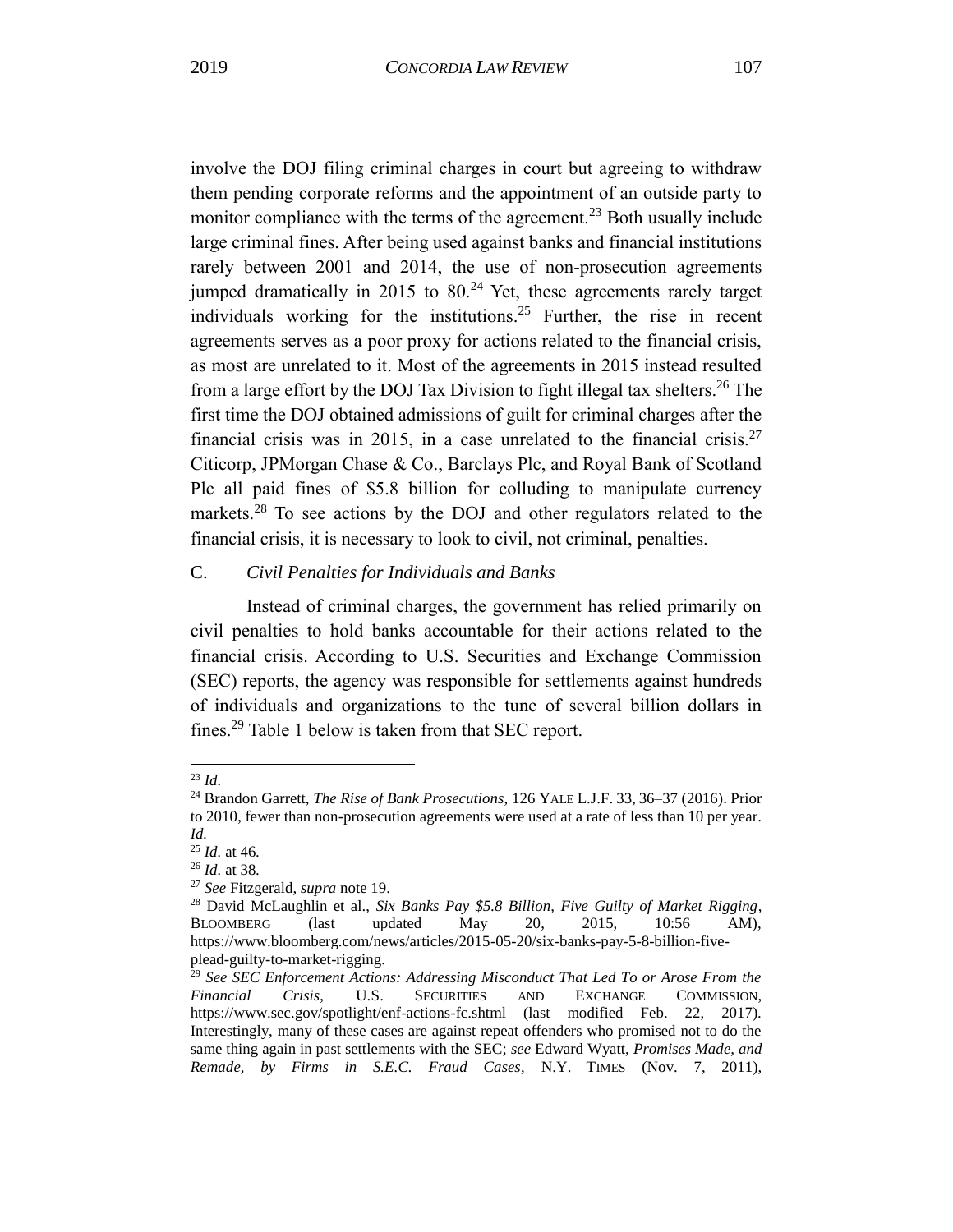# **Table 1** 30

l

| Number of Entities and Individuals<br>Charged                                                                         | 204                |
|-----------------------------------------------------------------------------------------------------------------------|--------------------|
| Number of CEOs, CFOs, and Other<br>Senior Corporate Officers Charged                                                  | 93                 |
| Number of Individuals Who have<br>Received Officer and Director Bars,<br>Industry Bars, or Commissions<br>Suspensions | 54                 |
| Penalties Ordered or Agreed To                                                                                        | $>$ \$.193 billion |
| Disgorgement and Prejudgment Interest<br>Ordered or Agreed To                                                         | $> $1.47$ billion  |
| <b>Additional Monetary Relief Obtained for</b><br><b>Harmed Investors</b>                                             | \$418 million      |
| Total Penalties, Disgorgement, and Other<br><b>Monetary Relief</b>                                                    | $>$ \$3.76 billion |

According to an analysis that tried to capture fines from all regulators, banks have paid out fines in excess of \$204 billion.<sup>31</sup> A similar analysis found that,

http://www.nytimes.com/2011/11/08/business/in-sec-fraud-cases-banks-make-and-breakpromises.html.

<sup>30</sup> *SEC Enforcement Actions: Addressing Misconduct That Led To or Arose From the Financial Crisis, supra* note 29 (statistics current as of Oct. 7, 2016). Table was taken directly from source. *Id*. The "Additional Monetary Relief Obtained for Harmed Investors" came from "settlements with Evergreen, J.P. Morgan, State Street, TD Ameritrade, and Claymore Advisors." *Id.*

<sup>31</sup> Jeff Cox, *Misbehaving Banks Have Now Paid \$204B in Fines*, CNBC (Oct. 30, 2015, 1:58 PM)[, http://www.cnbc.com/2015/10/30/misbehaving-banks-have-now-paid-204b-in](http://www.cnbc.com/2015/10/30/misbehaving-banks-have-now-paid-204b-in-fines.html)[fines.html.](http://www.cnbc.com/2015/10/30/misbehaving-banks-have-now-paid-204b-in-fines.html) This calculation includes all settlements in the financial crisis era since 2009, so it probably overstates the size of settlements related directly to the financial crisis. *Id.* However, the data also does not include settlements under \$100 million, so it understates the total as well. *Id.*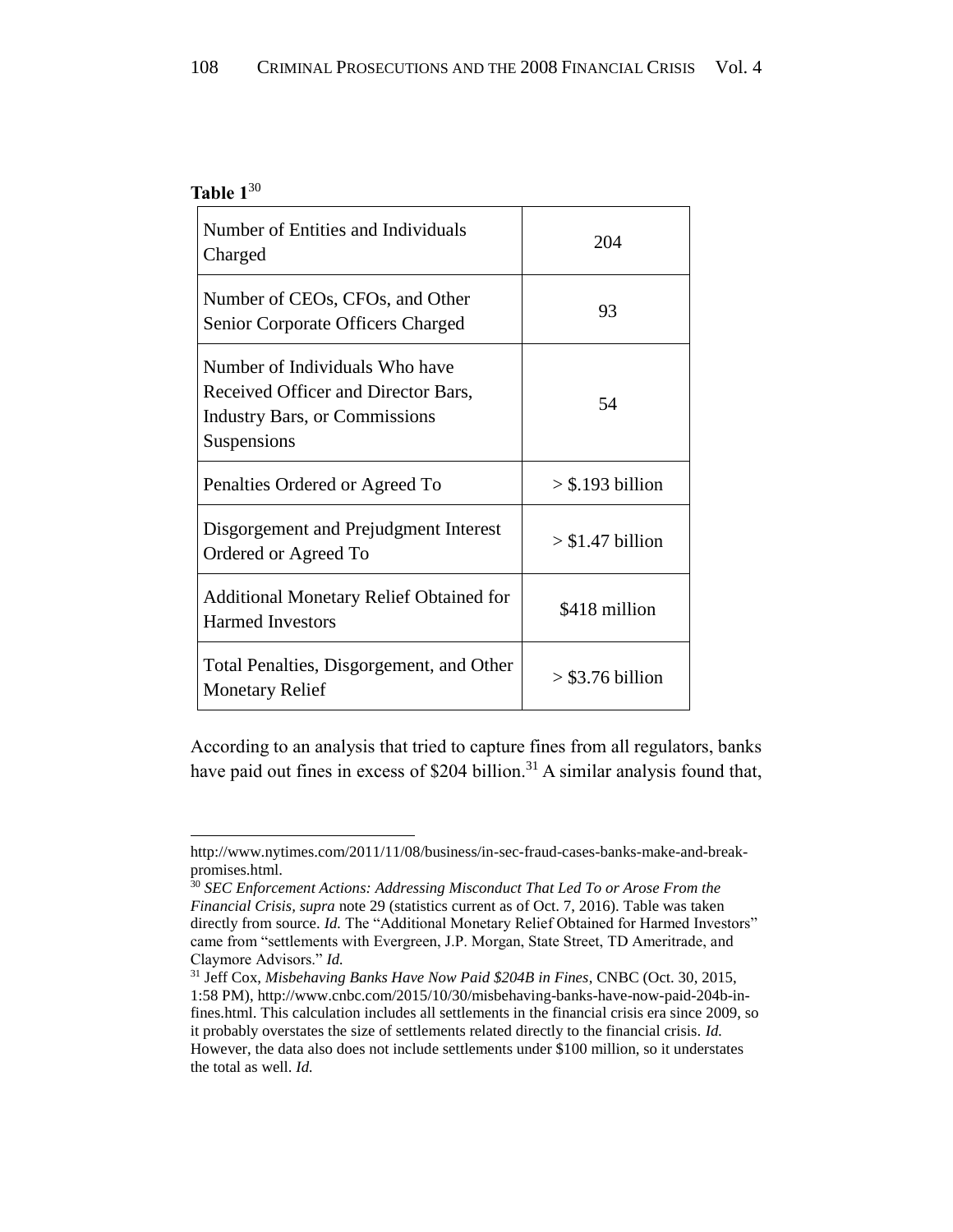in 100 mortgage-related settlements since 2009, banks have paid \$164 billion in fines.<sup>32</sup> The largest offenders are listed in Table 2.

| Company                | Total<br>Settlements | Sums paid<br>(\$billions) |
|------------------------|----------------------|---------------------------|
| <b>Bank of America</b> | 24                   | \$71.23                   |
| <b>JPMorgan Chase</b>  | 13                   | \$31.07                   |
| Citigroup              | 9                    | \$12.26                   |
| Wells Fargo            | 8                    | \$10.56                   |
| Deutsche Bank          | 2                    | \$9.13                    |
| <b>Morgan Stanley</b>  | 9                    | \$7.92                    |
| Goldman Sachs          | 7                    | \$7.26                    |
| <b>Credit Suisse</b>   | 3                    | \$6.28                    |

| 'able |  |
|-------|--|
|-------|--|

One final way to measure the financial impact of the crisis on firms is the cost of litigation, which for the largest financial firms, hit \$306 billion for the years between 2010 and 2015.<sup>34</sup>

<span id="page-9-0"></span>II. WHY WERE THERE SO FEW CRIMINAL PROSECUTIONS?

# <span id="page-9-1"></span>A. *Careless, Not Criminal*

l

The most consistent answer to this question from most politicians and banks is that executives did not engage in any criminal behavior related to the crisis. In other words, there were few criminal prosecutions because there was little to prosecute. Perhaps executives made poor decisions, but they presented the argument that stupidity, ignorance, recklessness, and

<sup>32</sup> Dealbook, *Where Does the Mortgage Settlement Money Go?*, N.Y. TIMES (Dec. 23, 2016), [http://www.nytimes.com/2016/12/23/business/dealbook/24mortgagelist.html.](http://www.nytimes.com/2016/12/23/business/dealbook/24mortgagelist.html) <sup>33</sup> *Id.*

<sup>34</sup> Ben McLannahan, *Banks' Post-Crisis Legal Costs Hit \$300bn*, FIN. TIMES, (June 8, 2015, 12:04 AM), https://www.ft.com/content/debe3f58-0bd8-11e5-a06e-00144feabdc0.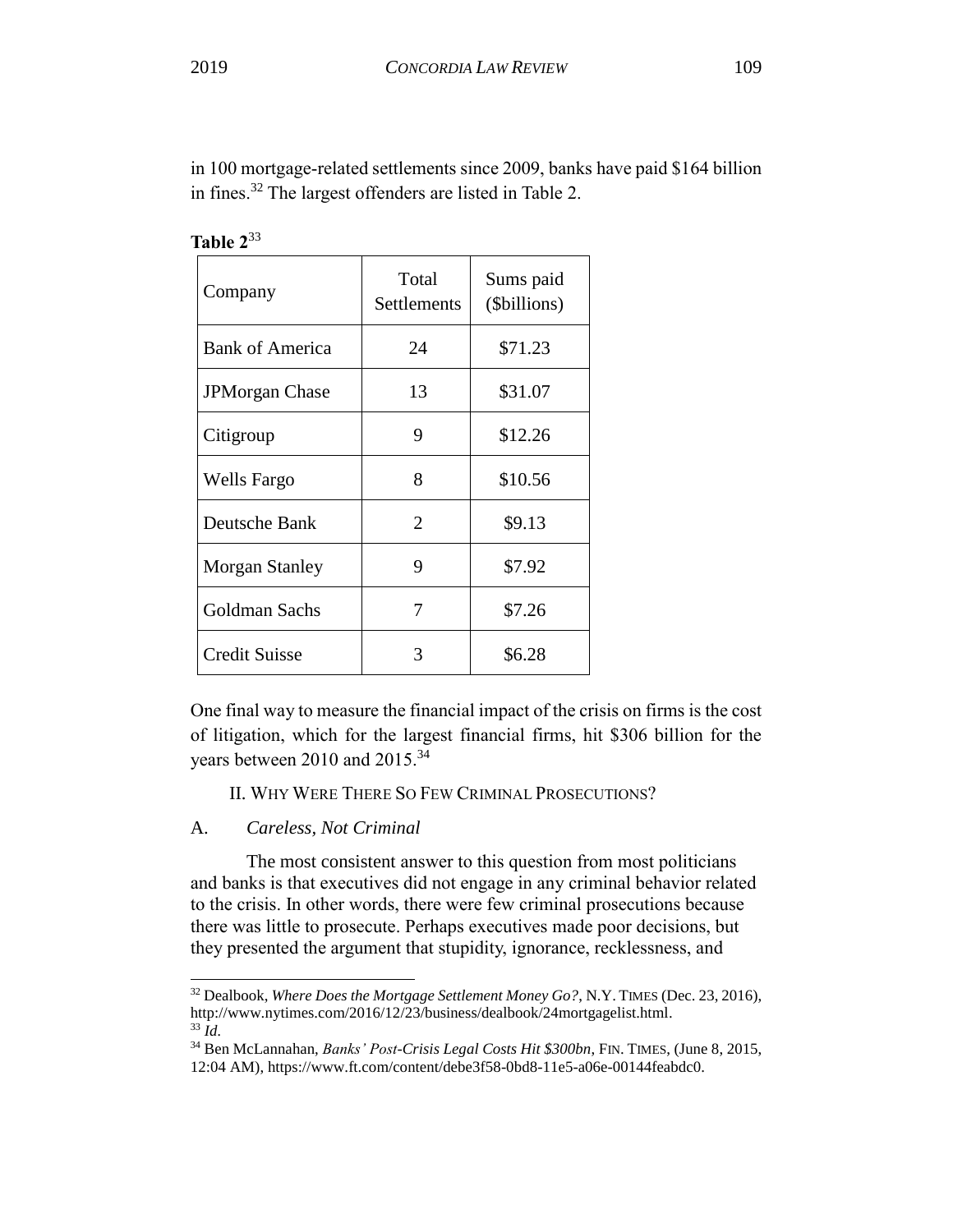decisions that turned out poorly in retrospect cannot be criminalized. This general claim has been made by a variety of people, most notably by the President of the United States, Barack Obama. During a 2011 press conference, the President argued that:

Well, first on the issue of prosecutions on Wall Street, one of the biggest problems about the collapse of Lehmans and the subsequent financial crisis and the whole subprime lending fiasco is that a lot of that stuff wasn't necessarily illegal, it was just immoral or inappropriate or reckless. That's exactly why we needed to pass Dodd-Frank, to prohibit some of these practices.

The financial sector is very creative and they are always looking for ways to make money. That's their job. And if there are loopholes and rules that can be bent and arbitrage to be had, they will take advantage of it. So without commenting on particular prosecutions—obviously that's not my job; that's the Attorney General's job—I think part of people's frustrations, part of my frustration, was a lot of practices that should not have been allowed weren't necessarily against the law, but they had a huge destructive impact. And that's why it was important for us to put in place financial rules that protect the American people from reckless decision-making and irresponsible behavior.<sup>35</sup>

When speaking about his efforts, U.S. Attorney General Eric Holder argued that the prosecutorial effort was there, but the cases were not. "The inability to make [cases], at least to this point, has not been as a result of a lack of effort."<sup>36</sup> Under Holder, the head of the DOJ Criminal Division, Lanny Breuer, argued similarly by saying "[i]f there had been a case to make, we would have brought it. I would have wanted nothing more, but it doesn't work that way." <sup>37</sup> Breuer said during a *60 Minutes* interview, "I get it. I find the excessive risk taking to be offensive. . . . I may personally share the same frustration that American people all over the country are feeling, that in and of itself doesn't mean we bring a criminal case."38

<sup>35</sup> Obama Press Release, *supra* note 1.

<sup>36</sup> Cohan, *supra* note 21.

<sup>37</sup> Ben Protess, *Breuer Reflects on Prosecutions That Were, and Weren't*, N.Y. TIMES (Feb. 28, 2013, 8:49 PM), https://dealbook.nytimes.com/2013/02/28/breuer-reflects-onprosecutions-that-were-and-werent.

<sup>38</sup> 60 Minutes, *Prosecuting Wall Street,* CBS NEWS (Dec. 5, 2011), http://www.cbsnews.com/news/prosecuting-wall-street/.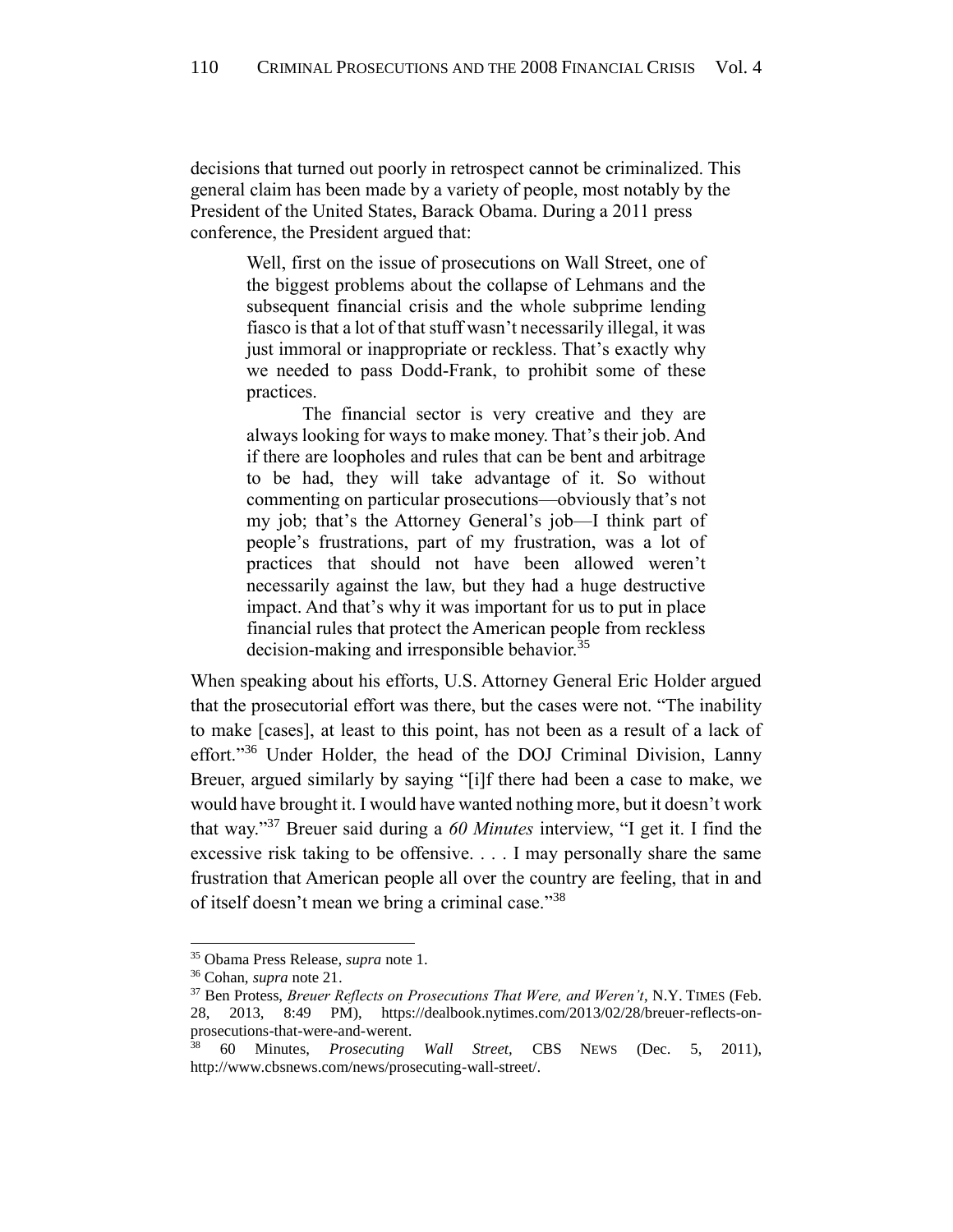Further, many of the transactions during the housing bubble were between sophisticated investors in which one party made a bad bet.<sup>39</sup> Trades that large Wall Street banks made where they handpicked bad assets and packaged them in investments and sold them to investors are cases of poor decisions on the investors who bought them, not illegal transactions. Because both parties were sophisticated, the idea that one party was duped by another is suspect. Rather, the sophisticated parties had different views about the future performance of particular securities.<sup>40</sup> Referring to a case that Citibank settled, one commentator argued "even really bad deals like Citigroup's, aren't illegal. They're not criminal. They're not inherently fraudulent. If Citigroup's clients, all of them sophisticated institutional investors, were foolish or careless enough to buy what Citigroup sold them, then arguably they deserved their losses."<sup>41</sup> Simply put, under current law, alleged "negligence, recklessness, [and] failure to supervise for those who control the levers of financial institutions" are not serious crimes.<sup>42</sup>

Similarly, more theoretically-driven arguments from academics make the case that the crisis was not a product of criminal behavior; hence, criminal prosecutions should not be expected. According to U.S. Circuit Judge Richard Posner, misaligned incentives encouraged the reckless behavior that led to individually rational decisions that in turn led to collectively irrational and disastrous outcomes.<sup>43</sup> For example, though the deterioration of lending

In a criminal case...I have to prove not only that you made a false statement but that you intended to commit a crime, and also that the other side of the transaction relied on what you were saying. And frankly, in many of the securitizations and the kinds of transactions we're talking about, in reality you had very sophisticated counterparties on both sides. And so even though one side may have said something was dark blue when really we can say it was sky blue, the other side of the transaction, the other sophisticated party, wasn't relying at all on the description of the color.

Rakoff, *supra* note 17.

<sup>39</sup> Samuel W. Buell, *Is the White Collar Offender Privileged?*, 63 DUKE L.J. 823, 847 (2014). <sup>40</sup> *Id.*

<sup>41</sup> James B. Stewart, *Few Avenues for Justice in the Case Against Citi*, N.Y. TIMES (Dec. 2, 2011), https://www.nytimes.com/2011/12/03/business/few-avenues-for-justice-in-the-citicase.html?mtrref=www.bing.com&gwh=2B41B1843AFD303B40FD02649FF594DB&gwt =pay. Lanny Breuer argues the same when discussing similar transactions:

<sup>42</sup> *See* Buell, *supra* note 39, at 853. Others argue that there are laws that criminalize these very things. See *infra* notes 48–75.

<sup>43</sup> *See* RICHARD A. POSNER, A FAILURE OF CAPITALISM: THE CRISIS OF '08 AND THE DESCENT INTO DEPRESSION (2009). Posner does not actually link his argument to the debate about financial crisis prosecutions, but the link follows logically from his primary explanatory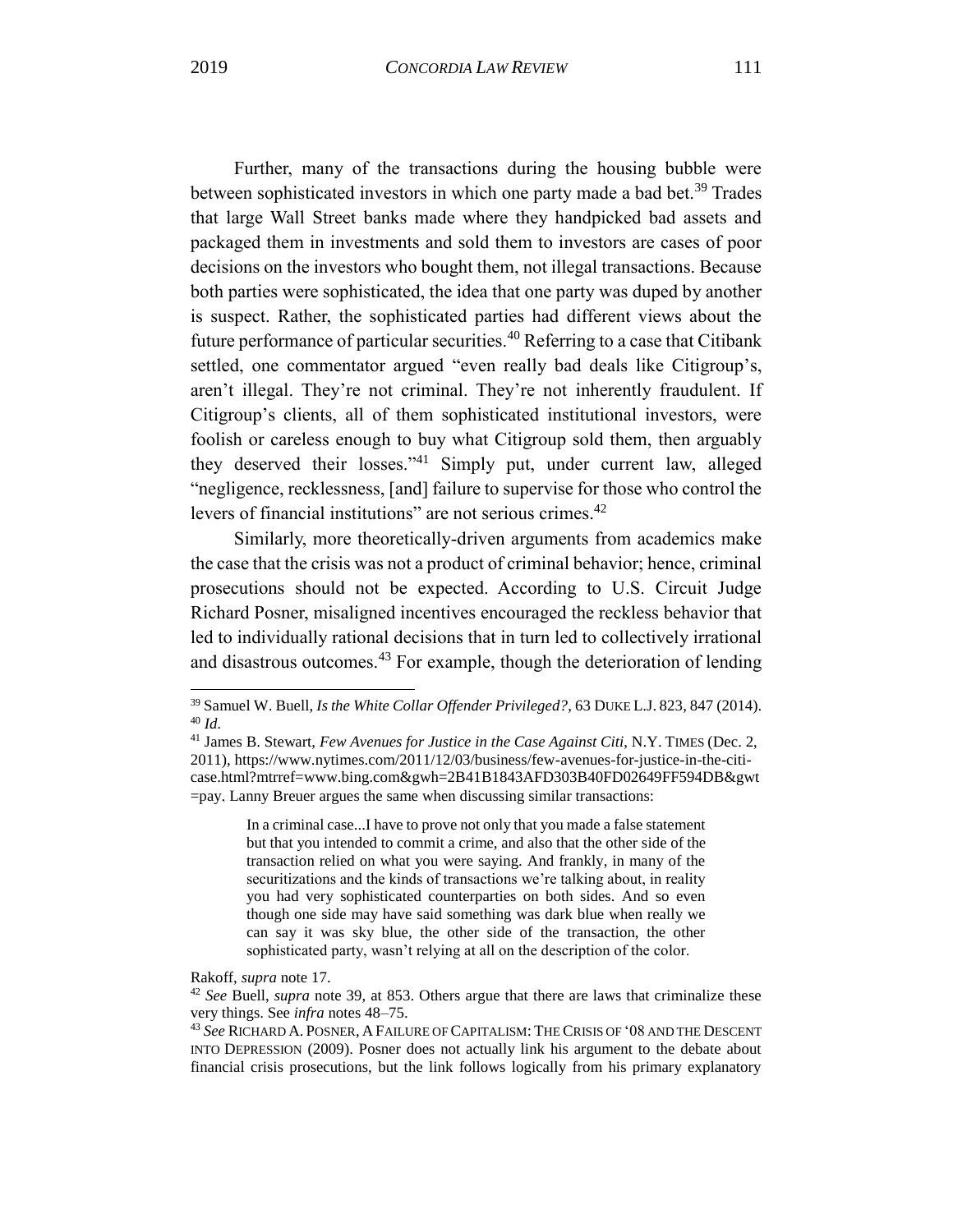standards was collectively dangerous, it was individually rational for lenders to continue or be driven out of business.<sup>44</sup> Others argue that the crisis was a product of mistaken beliefs, cognitive failures,<sup>45</sup> and flawed human psychology that explained away signs of a brewing crisis, combined with irrational exuberance that the housing market would not collapse.<sup>46</sup> The crisis can also be explained as a "normal accident" that resulted from complex and tightly-coupled technology and relationships in the financial sector, rather than fraud or weak regulation.<sup>47</sup> Though these theorists explain the crisis in a way that minimizes the role of illegal behavior, others argue fraud is not possible in an efficient market. According to legal and economic scholars, who take the "fraud minimalist position," fraud cannot exist for long in a competitive market because competitive pressures would unearth fraudulent information and force duplicitous actors and firms out of business.<sup>48</sup> This view may go as far as to suggest we may not even need laws for fraud.<sup>49</sup>

The argument that there were no prosecutions because the conduct was not criminal has been critiqued by a wide variety of scholars. For U.S. District Judge Jed Rakoff, the claim is suspicious on its face. Before the crisis, reports of mortgage fraud skyrocketed, and in 2004, the FBI issued warnings of a growing mortgage fraud epidemic; and these fraudulent loans spread throughout the financial system.<sup>50</sup> Additionally, Judge Rakoff argues that the

mechanism for the crisis; people behaving rationally within a system of misaligned incentives can cause a crisis without engaging in criminal behavior.

<sup>44</sup> For a discussion of the system's perverse incentives, s*ee id.* ch. 1–2.

<sup>45</sup> *See generally* Arnold Kling, *The Financial Crisis: Moral Failure or Cognitive Failure*, 33 HARV. J.L. & PUB. POL'Y 507 (2010). Kling argues key actors in the market believed things that turned out to be wrong. *Id.* at 508. Regulators believed the same things, and thus did not crack down more on risky industry practices. *Id.*

<sup>46</sup> Quigley, *supra* note [7,](#page-4-2) at 145–47.

<sup>47</sup> *See* Donald Palmer & Michael W. Maher, *The Mortgage Meltdown as Normal Accidental Wrongdoing*, 8 STRATEGIC ORG. 83, 88 (2010). Though others have treated normal accidents and moral wrongdoing as mutually exclusive, they do not think they need to be treated as such. *Id.* Wrongdoing can contribute to normal accidents, and normal accidents can encourage wrongdoing, which can lead law enforcement to be more attentive to cracking down on wrongdoing. *Id.* For a contrasting perspective from the originator of the concept of normal accidents, *see* Charles Perrow, *The Meltdown Was Not an Accident*, *in* 30A MARKETS ON TRIAL: THE ECONOMIC SOCIOLOGY OF THE U.S. FINANCIAL CRISIS: PART A 309 (Paul M. Hirsch & Michael Lounsbury eds., 2010).

<sup>48</sup> Henry N. Pontell et al., *Too Big to Fail, Too Powerful to Jail? On the Absence of Criminal Prosecutions After the 2008 Financial Meltdown*, 61 CRIME, LAW AND SOCIAL CHANGE 1, 5 (2014) [hereinafter *Too Big to Fail, Too Powerful to Jail?*].

<sup>49</sup> *Id*.

<sup>50</sup> Rakoff, *supra* note 17.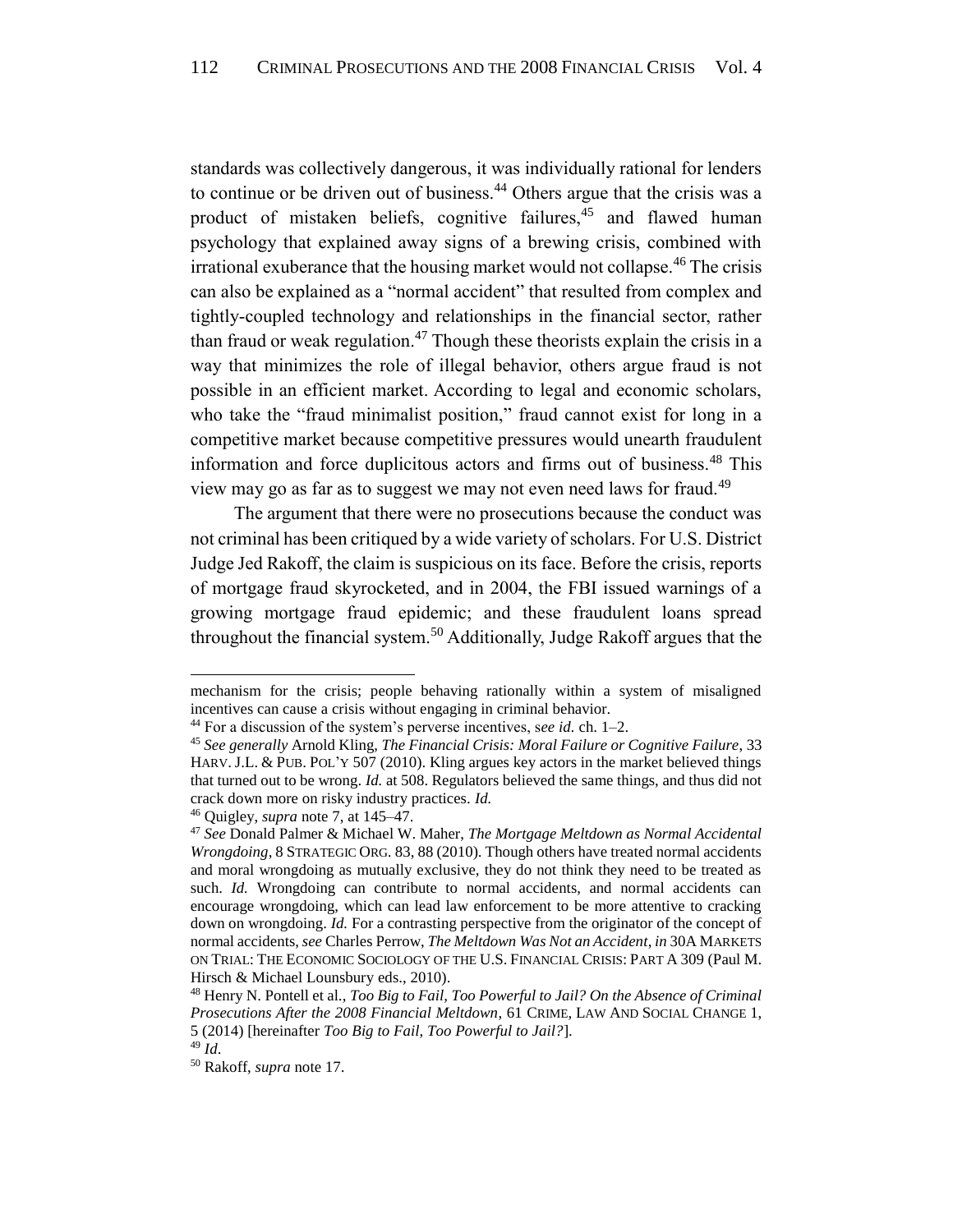Financial Crisis Inquiry Commission's official report on the causes of the crisis mentions fraud frequently.<sup>51</sup> Given evidence of billowing smoke throughout the housing market and financial system, can one not find fire?

Moreover, attempts to undertake criminal prosecutions were mitigated due to inadequate resources and competing priorities at the FBI and DOJ.<sup>52</sup> Put differently, resources and prioritization of other types of cases, rather than the absence of criminal behavior, could explain under prosecution of criminal behavior related to the crisis. Prosecutors also make decisions about whether to pursue civil or criminal cases. White-collar criminologists do not make a strong distinction between civil and criminal cases.<sup>53</sup> Prosecutors may pursue civil actions for a variety of reasons unrelated to the criminal substance of the offender's actions: from ease and lack of resources, to the desire to inspire public confidence with swift civil action. Thus, the large civil penalties were a choice, not necessarily an indication that criminal conduct was minimal.<sup>54</sup>

<span id="page-13-0"></span>These general arguments beg for more specificity. Based on the available evidence, can the case be made that particular financial industry actions violated criminal fraud statutes at the time? A variety of scholars have made this case.<sup>55</sup> The arguments are too many to detail here, but a few will suffice to make the point that there is substantial evidence of cases that could have been pursued.

One area many scholars have pointed to for criminal behavior is investment banks' sale of mortgage securities called Collateralized Debt Obligations  $(CDO)$ <sup>56</sup> For example, as the crisis began to unfold, Goldman

<sup>51</sup> *Id*.

<sup>52</sup> *Id*. For more detailed discussion on this point, *see infra* Section II(F).

<sup>53</sup> *See* EDWIN H. SUTHERLAND, WHITE COLLAR CRIME: THE UNCUT VERSION (1983).

<sup>54</sup> JOHN HAGAN, WHO ARE THE CRIMINALS? THE POLITICS OF CRIME POLICY FROM THE

AGE OF ROOSEVELT TO THE AGE OF REAGAN 44–46 (rev. ed. 2012).

<sup>55</sup> *See infra* notes 56–76.

<sup>56</sup> *See generally* FINANCIAL CRISIS INQUIRY COMMISSION, THE FINANCIAL CRISIS INQUIRY REPORT: FINAL REPORT OF THE NATIONAL COMMISSION ON THE CAUSES OF THE FINANCIAL AND ECONOMIC CRISIS IN THE UNITED STATES (2011). CDOs are a tiered financial product divided into tranches, according to level of risk. *Id.* at 43. In the case of the financial crisis, CDO tranches were composed of pools of Mortgage Backed Securities, which were in turn composed of pools of mortgages. *Id.* at 117–18. The top tranche was composed of the safest mortgages or mortgage pools (usually rated AAA by the rating agencies, a rating only a few companies and US government treasury bonds enjoyed), and lower tranches rated BBB and below, according to the risk of the mortgages the tranche contained. *Id.* at 71. The lower the tranche, the higher the interest payment to investors. *Id.* The monthly payments of homeowners were funneled through the security tranches to investors. *Id.* at 13. If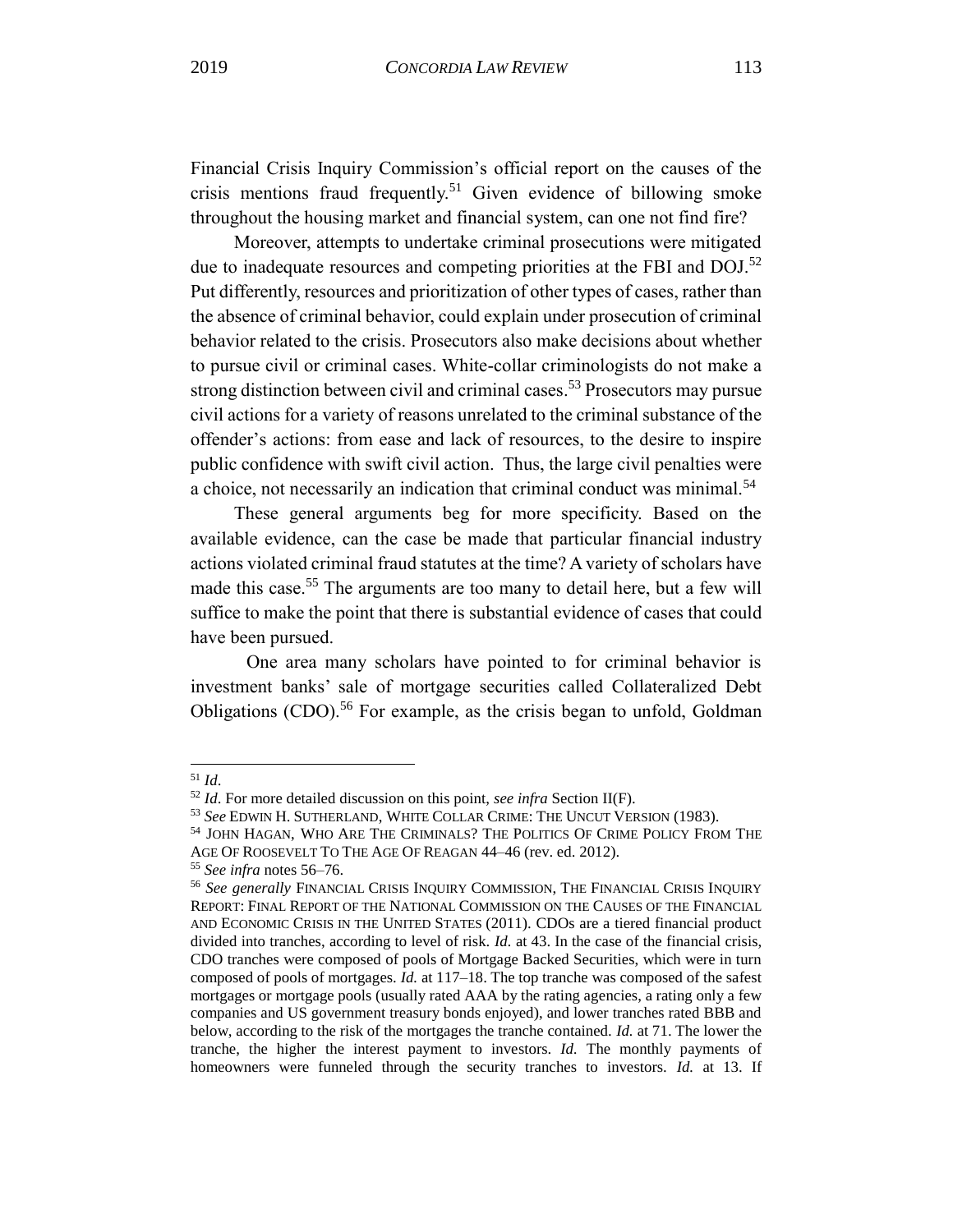Sachs realized it had a lot of soon-to-be worthless housing assets that it wanted to unload (such as the Hudson CDO, which it was able to sell to investors).<sup>57</sup> Though it included assets on Goldman's books, the CDO prospectus describing the product explicitly stated in the sales statement that it was not composed of assets on the firm's balance sheet.<sup>58</sup> This statement is important because, at that point in time, buyers were wary of buying assets that were being unloaded by institutions, suggesting that a more accurate disclosure may have prevented Goldman from making the sale.<sup>59</sup> This omission violates Rule 10b-5 of the 1934 Securities Exchange Act.<sup>60</sup> The Hudson deal had the essential elements of the offense: "it must be a misstatement of omission that is sufficiently material to affect an investor's opinion; that it is made intentionally; that the investor relied upon in making his decision; and that directly caused actual losses."<sup>61</sup>

Others have made similar cases against Goldman for securities deals as well as similar securities sold by other large banks.<sup>62</sup> Securities fraud statutes could be used to go after mortgage-related securities and actors all along the securitization chain, from mortgage originators, who misrepresented the assets when they sold loans to securitizers, to those who packaged these mortgaged backed securities into more complex mortgage securities (CDOs), and the misrepresentations related to the sale of insurance on these CDOs.<sup>63</sup>

Another missed opportunity was criminal prosecution of Angelo Mozilo, the head of Countrywide, one of the largest subprime lenders before the crisis. Mozilo's civil settlement with the SEC resulted in a \$22.5 million fine, though it was small in comparison to his \$500 million salary while

homeowners began to default, those in the bottom tranches were first to stop receiving payments. *Id.* at 43, 145.

<sup>57</sup>*See* U.S. S. PERMANENT SUBCOMM. ON INVESTIGATIONS, WALL STREET AND THE FINANCIAL CRISIS: ANATOMY OF A FINANCIAL COLLAPSE 7-11 (2011), [http://hsgac.senate.gov/public/\\_files/Financial\\_Crisis/FinancialCrisisReport.pdf.](http://hsgac.senate.gov/public/_files/Financial_Crisis/FinancialCrisisReport.pdf)

<sup>58</sup> CHARLES H. FERGUSON, PREDATOR NATION: CORPORATE CRIMINALS, POLITICAL CORRUPTION, AND THE HIJACKING OF AMERICA 133–34 (2012).

<sup>59</sup> *Id*.

<sup>60</sup> *Id.* at 191*.*

<sup>61</sup> *Id*.

<sup>62</sup> *Id.* at 133, 192 (discussing Goldman's Hudson and Timberwolf deals); *see also* Mayer et al., *supra* note 10, at 552 (arguing that Goldman's Abacus deal is a clear example of securities fraud); *see also* Rakoff, *supra* note 17 (arguing Deutsche Bank committed securities fraud in the sale of some of its CDOs).

<sup>63</sup> FERGUSON, *supra* note 58, at 191–92.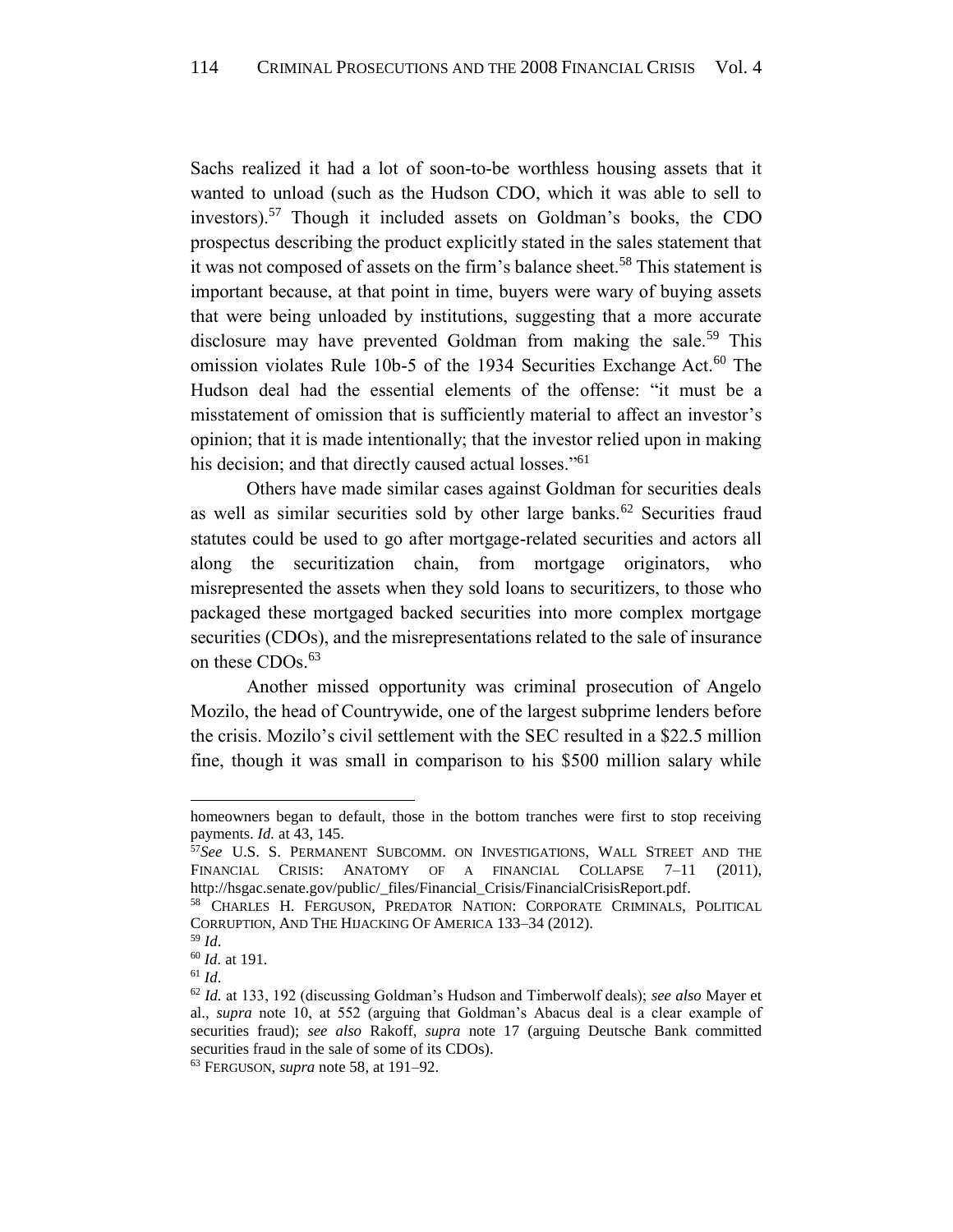working for the company between 2000 and 2008.<sup>64</sup> According to the SEC settlement, Mozilo mislead investors by not disclosing the inherent risk of Countrywide's mortgage products; a risk he acknowledged privately, but not publicly.<sup>65</sup> In emails, Mozilo described the products as "toxic" and said there was no way to accurately predict their performance, though he heralded these products publicly.<sup>66</sup> A variety of scholars and legal professionals argue this

Scholars also argue for prosecutions for a variety of other actors, including Lehman,  $^{68}$  AIG,  $^{69}$  the ratings agencies,  $^{70}$  various loan securitizers,  $^{71}$ and a variety of executives who lied during congressional testimony.<sup>72</sup> Charles Ferguson, Mary Kreiner Ramirez, and Steven Ramirez make the most comprehensive case, documenting potential crimes related to: securities fraud, accounting fraud, mail fraud, bribery, perjury, Sarbanes-Oxley certifications of false statements, RICO offenses, antitrust violations, federal

conduct was worthy of criminal prosecution.<sup>67</sup>

<sup>64</sup> *See* Colin Maher, *Crisis Not Averted: Lack of Criminal Prosecutions Leave Limited Consequences for Those Responsible for the Financial Crisis*, 39 NEW ENG. J. ON CRIM. & CIV. CONFINEMENT 459, 463 (2013).

<sup>65</sup> *Id.* at 472.

<sup>66</sup> *Id.* at 472–73.

<sup>67</sup> *See* HAGAN, *supra* note 54 (arguing that this behavior qualities under even the most basic definitions of criminal fraud); *see also* Maher, *supra* note 64, at 463–65 (arguing the DOJ could use the same provisions in the Securities and Exchange Act the SEC used in its settlement); *see also* Marty Robins, *Why Have Top Executives Escaped Prosecution?*, N.Y. REV. BOOKS at *Jed S. Rakoff replies* (April 3, 2014) (agreeing that Mozilo could be prosecuted under securities fraud statutes and adds that statutes for bank fraud, mail fraud, and wire fraud also criminalize false statements about mortgage-backed securities); *but see*  Matthew Goldstein, *Angelo Mozilo Will Not Face U.S. Charges for Mortgage Fraud*, N.Y. TIMES (June 17, 2016), [https://www.nytimes.com/2016/06/18/business/angelo-mozilo-wil](https://www.nytimes.com/2016/06/18/business/angelo-mozilo-wil-not-face-us-charges-for-mortgage-fraud.html?_r=0)[not-face-us-charges-for-mortgage-fraud.html?\\_r=0](https://www.nytimes.com/2016/06/18/business/angelo-mozilo-wil-not-face-us-charges-for-mortgage-fraud.html?_r=0) (arguing the DOJ obviously decided not to pursue criminal prosecution); *contra* Michael Levi, *Commentary*, 42 CONTEMP. SOC. 683– 86 (2013) (arguing that Mozilo was responding to pressures of the market to keep him in business, albeit in a reckless way).

<sup>68</sup> *See* Ben Protess & Susanne Craig, *Inside the End of the U.S. Bid To Punish Lehman Executives*, N.Y. TIMES (Sept. 8, 2013, 8:57 PM),

[https://dealbook.nytimes.com/2013/09/08/inside-the-end-of-the-u-s-bid-to-punish-lehman](https://dealbook.nytimes.com/2013/09/08/inside-the-end-of-the-u-s-bid-to-punish-lehman-executives/)[executives/.](https://dealbook.nytimes.com/2013/09/08/inside-the-end-of-the-u-s-bid-to-punish-lehman-executives/)

<sup>69</sup> *See* YVES SMITH, ECONNED: HOW UNENLIGHTENED SELF INTEREST UNDERMINED DEMOCRACY AND CORRUPTED CAPITALISM (2010).

<sup>70</sup> HAGAN, *supra* note 54, at 208.

<sup>71</sup> Quigley, *supra* note [7,](#page-4-2) at 140–41.

<sup>72</sup> HAGAN, *supra* note 54. In trying to refute the claim they bet against their clients, Goldman CEO Lloyd Blankfein said Goldman did not in fact bet against its clients and did not have massive short position, when there is abundant documentation these claims are false from the SEC's settlement. Further, Goldman's own documents refer to being short thousands of times.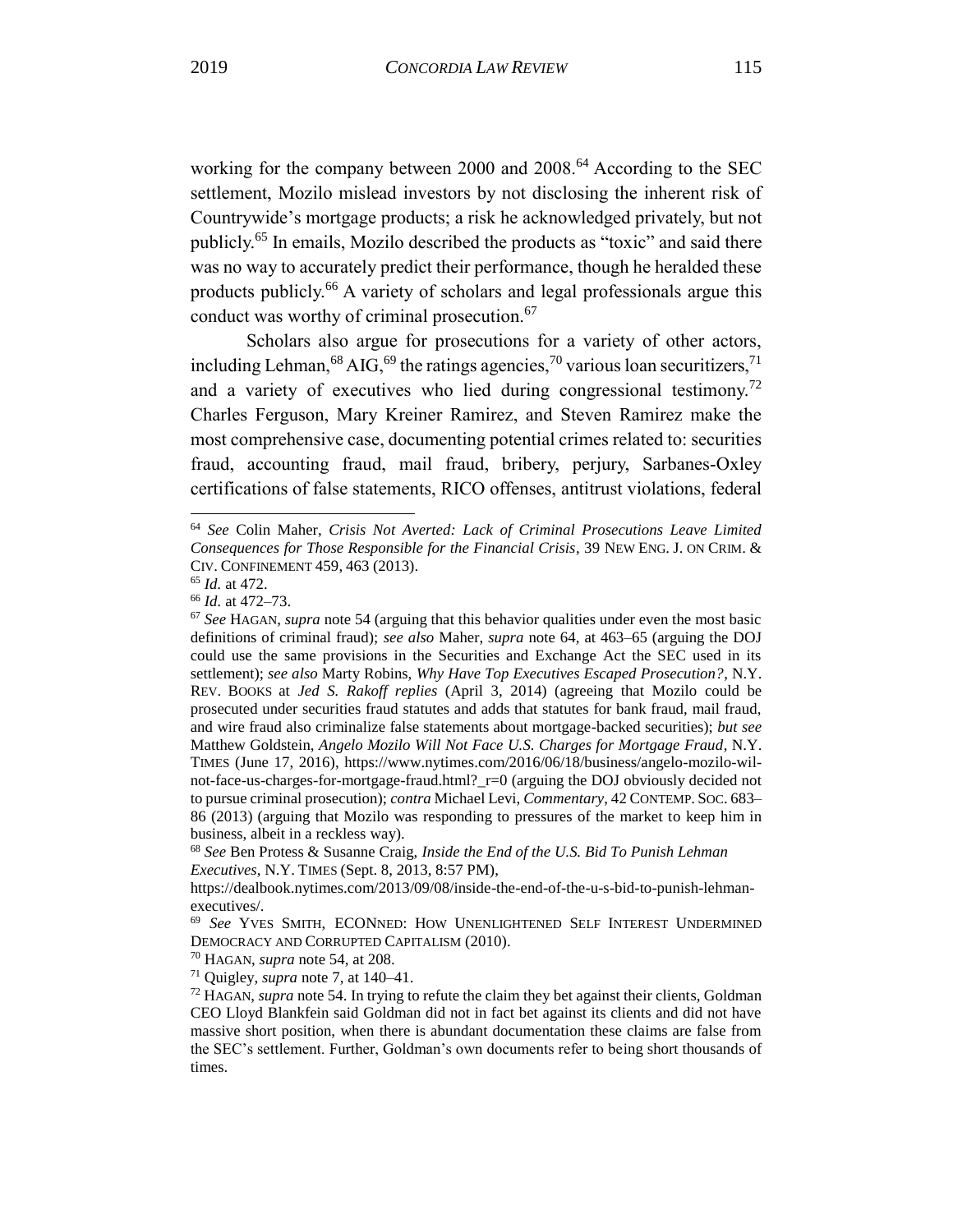aid disclosure regulations, and a variety of personal conduct offenses, like  $\frac{d}{dx}$  use.<sup>73</sup> These actions all took place within what white-collar crime scholars call a criminogenic environment at particular banks<sup>74</sup> and the broader mortgage lending and securitization industry.<sup>75</sup> Perhaps the most blatant example of crime, and a telling example of the government's unwillingness to pursue even the most straightforward case, is the foreclosure crisis that followed the housing crisis. Despite being a relatively easy case to make, the government backed down and settled with major banks involved. According to Mayer et al.,:

[T]he February 2012 fraudulent mortgage foreclosure settlement—well within any statute of limitations—is sufficient evidence that the government is not all that serious about pursuing criminal charges against any major bank or high-level bank employee: robo-signing and false affidavits made to the courts are historically the stuff of which perjury convictions are made. That is, there are enough smoking guns in the HUD Inspector General's report to signal a firestorm of fraud. Yet it appears that when the stakes are high to the banking industry, even though the fraud is clear, manifest, and easily documented, the federal government will yield to lobbying and highly paid lawyering, declare victory for the public, and move on.<sup>76</sup>

One might counter-argue that the above accounts amount to little more than "armchair prosecution," which elides the difficult realities of gathering evidence, making a detailed case before a jury, and meeting the high burden of proof for criminal cases, beyond a reasonable doubt. To some extent this criticism is fair, and this Article returns to this question in more detail below. However, a similar argument could be made in response; without actually attempting more criminal cases against financial executives, the argument that prosecutions are too difficult is untested as well and amounts to "armchair non-prosecution." In previous white-collar crime cases, prosecutors were able to gather the necessary evidence to convict

<sup>73</sup> FERGUSON, *supra* note 58, at 190. *See also* MARY KREINER RAMIREZ & STEVEN A. RAMIREZ, THE CASE FOR THE CORPORATE DEATH PENALTY: RESTORING LAW AND ORDER ON WALL STREET (2017).

<sup>74</sup> Mayer et al., *supra* note 10, at 537–48 (arguing that Ameriquest and Countrywide were committing fraud on a daily basis, making it part of their organizational culture and practice). <sup>75</sup> *Too Big to Fail*, *Too Powerful to Jail?, supra* note 47, at 3.

<sup>76</sup> Mayer et al., *supra* note 10, at 573.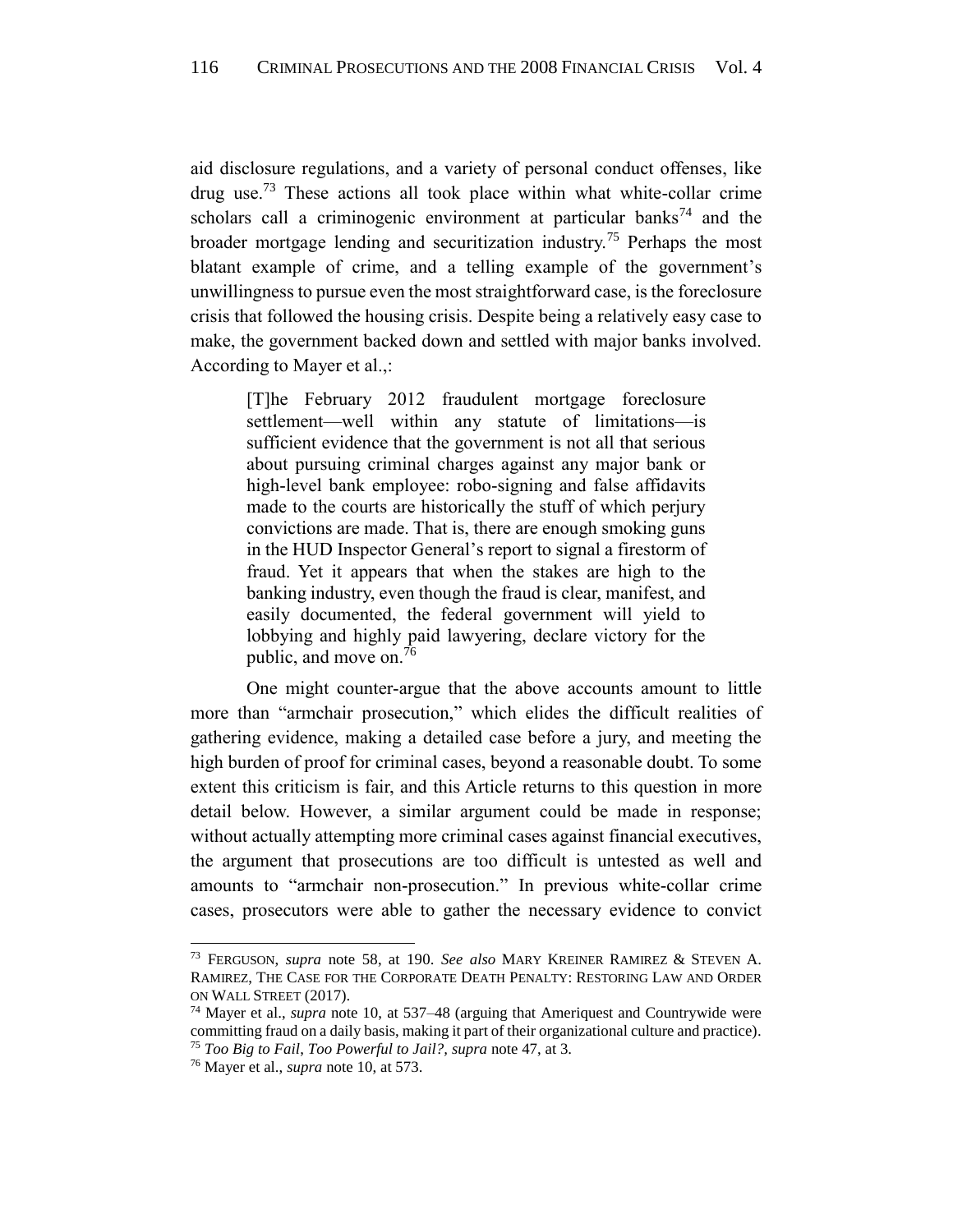<span id="page-17-2"></span>white-collar criminals; doing so is more a function of effort than the particularities of the case.<sup>77</sup> Regardless, the above examples suggest that many market actors went beyond acting rationally within the scope of existing law, stepping outside it to enhance their own gains. Perhaps these cases would not stick in court, but we will never know because so many of them were not pursued, were dropped, or were punished through civil suits. Together, these suggest the reckless innocence excuse is weaker than its proponents suggest. If cases were actually there to be litigated, but were not, it is necessary to probe further into why there were few prosecutions because the argument for reckless innocence is an insufficient explanation.

# <span id="page-17-0"></span>B. *Prosecutorial Choice*

<span id="page-17-1"></span>There are several reasons prosecutors may prefer civil over criminal cases, even in cases of suspected criminal wrongdoing. Suits related to mortgage fraud may be filed in civil rather than criminal courts to get restitution for victims, rather than stigmatize actors with criminal penalties.<sup>78</sup> Additionally, civil cases are easier to pursue, and can be brought more often.<sup>79</sup> The higher burden of proof for criminal cases may deter risk-averse prosecutors who want to make an easier, quicker case to impose civil fines.<sup>80</sup> Civil cases do not need a unanimous jury, $81$  and juries tend to be more sympathetic to victims in civil cases where money, rather than jail time, is the punishment.<sup>82</sup> Additionally, in a civil case, the victim and her claims are the central issue, rather than being sidelined as a witness for a criminal case. Further, defendants must testify in a civil case because they cannot exercise their Fifth Amendment privilege against self-incrimination.<sup>83</sup> Lastly, as a practical matter, it is not clear whether criminal prosecutions for white-collar offenders are the best approach to deter crime. Some scholars argue we do not have the evidence to answer whether criminal prosecution is an effective deterrent for white-collar crime.<sup>84</sup> Other scholars are less ambivalent, arguing

<sup>77</sup> Daniel C. Richman, *Corporate Headhunting*, 8 HARV. L. & POL'Y REV. 265, 269 (2014).

<sup>78</sup> HAGAN, *supra* note 5[454,](#page-13-0) at 198.

<sup>79</sup> Sally S. Simpson, *Commentary*, 42 CONTEMP. SOC. 674, 675 (2013).

<sup>80</sup> BARAK, *supra* note 11, at 126.

<sup>81</sup> *Id.*

<sup>82</sup> *Id.* <sup>83</sup> *Id.*

<sup>84</sup> Simpson, *supra* note [79,](#page-17-1) at 675 ("White-collar crime scholars presume that punishment works, that criminal punishment works best, and that corporate criminals are particularly sensitive to criminal legal sanctions. This is an empirical question that has not been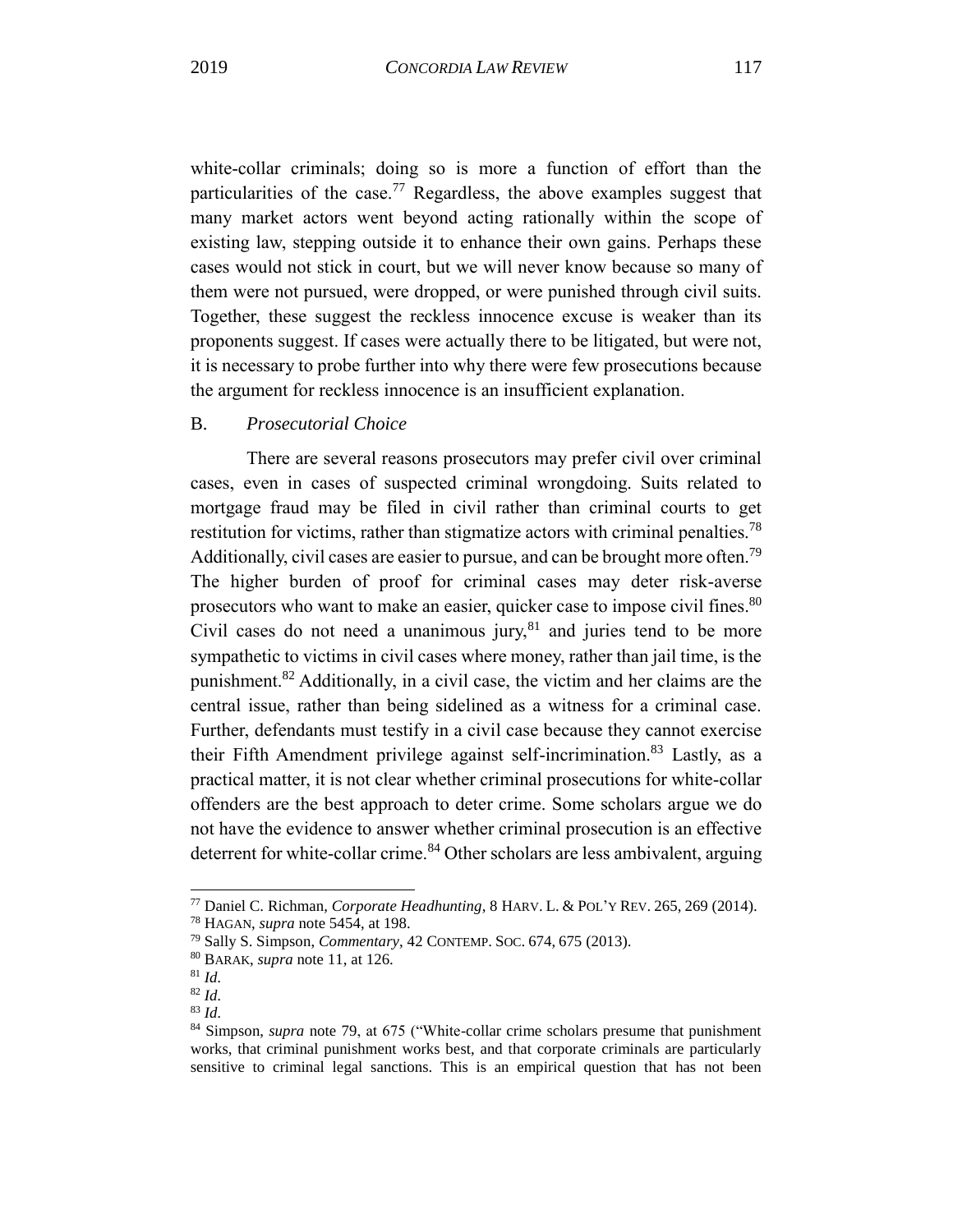for or against effective deterrence, but the claims either way admittedly lack strong empirical evidence.<sup>85</sup>

# <span id="page-18-0"></span>C. *Statute of Limitations*

Another constraint for prosecutions is the statute of limitations. There is a five-year statute of limitations for most relevant federal criminal provisions.<sup>86</sup> Under the Securities and Exchange Act of 1934, as amended by Sarbanes-Oxley in 2002, prosecutors have two years after discovery to act or five years after the violation (whichever is earlier) to file charges.<sup>87</sup> Most of the potential criminal behavior happened in 2005 and 2006, so by the time the federal government started seriously investigating mortgage fraud in 2012, the five-year window had passed. $88$  There is a ten-year statute of limitations for fraud and false statements related to financial institutions for mail, wire, and bank fraud statutes if the fraud affects a financial institution.<sup>89</sup> The time has run out for these as well. The statute of limitations is much longer for organized crime statutes, $90$  but few have argued for prosecutions using them.<sup>91</sup> Consequently, going forward there may be a need to change the statute of limitations for bank prosecutions.<sup>92</sup>

# <span id="page-18-1"></span>D. *Too Big to Jail*

l

Attorney General Eric Holder worried that some financial institutions were too big to prosecute criminally given the potential detrimental macroeconomic impacts. During congressional testimony, Holder argued, "[i]t does become difficult for us to prosecute them when we are hit with

adequately answered."); *see also* HAGAN, *supra* note 54, at 689 ("[W]e have much to learn about the relationship between financial crimes and their deterrence through criminal law enforcement.").

<sup>85</sup> *See* Tristan R. Brown, *Nobody Goes to Jail: The Economics of Criminal Law, Securities Fraud, and the 2008 Recession*, 41 NEW ENG. J. ON CRIM. & CIV. CONFINEMENT 343 (2015) (using a law and economics approach and cost benefit analysis to argue that criminal prosecutions would be an effective deterrent in the cases of financial crisis); *see also* IAN AYRES & JOHN BRAITHWAITE, RESPONSIVE REGULATION: TRANSCENDING THE DEREGULATION DEBATE (1992) (commenting on responsive regulation as an alternative to criminal punishment to achieve corporate reforms for white-collar deviance).

<sup>86</sup> Richman, *supra* note 77, 265–66.

<sup>87</sup> BARAK, *supra* note 11, at 96.

<sup>88</sup> *See* Cohan, *supra* note 21.

<sup>89</sup> Haugh, *supra* note 12, at 194.

<sup>90</sup> Richman, *supra* note 77, at 265–66.

<sup>91</sup> FERGUSON, *supra* note 58, at 190, 202 (making a brief case for using RICO provisions).

<sup>92</sup> Garrett, *supra* note 24, at 47.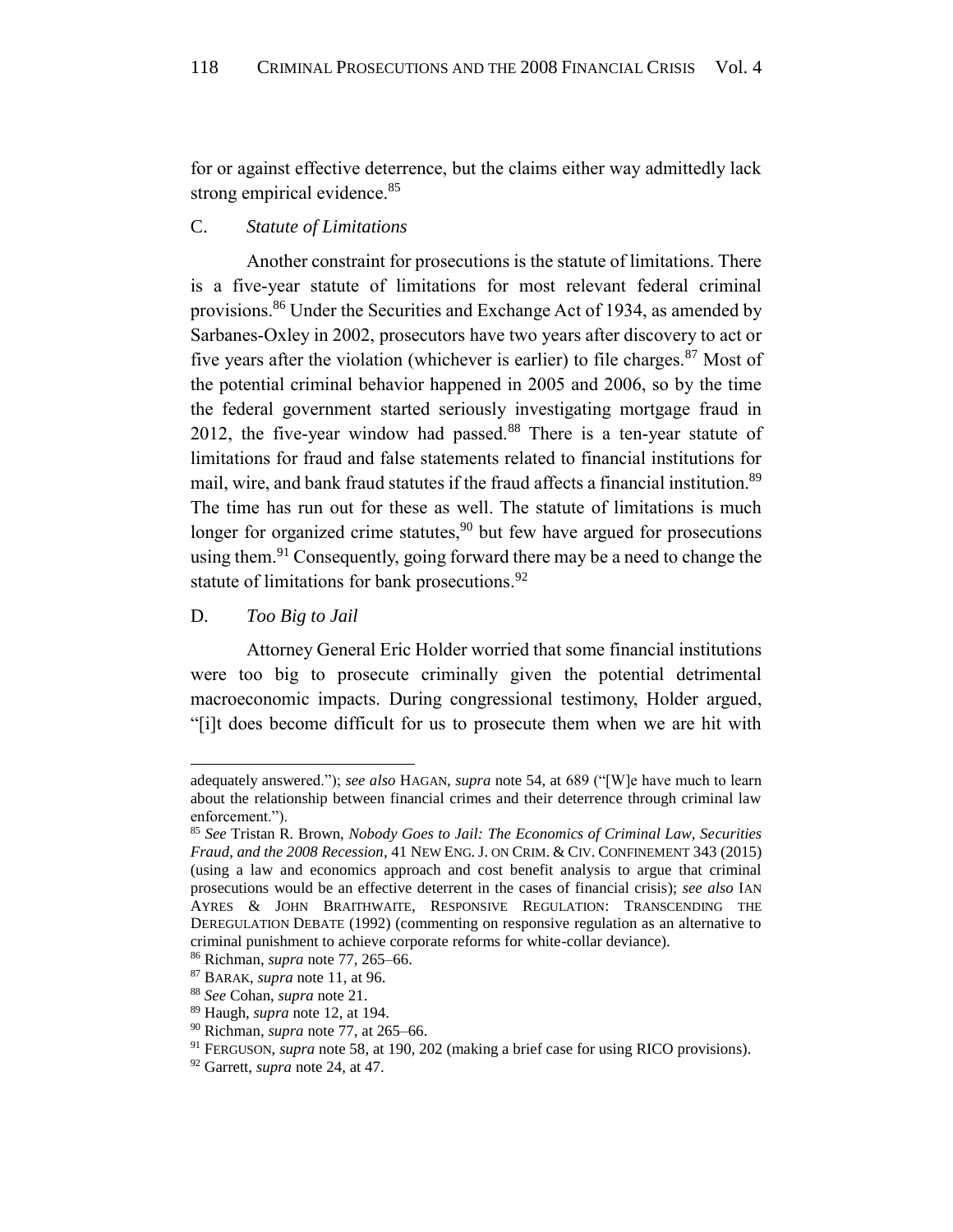indications that if you do prosecute—if you do bring a criminal charge—it will have a negative impact on the national economy, perhaps even the world economy."<sup>93</sup> His view dates back to a 1999 memorandum, since labeled the Holder Doctrine, where he argued that prosecutors need to consider the collateral consequences for prosecuting large financial firms.<sup>94</sup> Lanny Breur, the head of the DOJ Criminal Division, echoed this sentiment in 2012 when he said in a speech that prosecutors must consider the risks to the company, industry, and to the U.S. economy.<sup>95</sup> Holder later retracted these comments during congressional testimony in 2013, stating that banks are not above prosecution if the circumstances warrant.<sup>96</sup>

This fear of prosecution also has roots in the failure of the accounting firm Arthur Anderson, which collapsed after a DOJ criminal prosecution for its role in the Enron scandal during the early  $2000s$ .<sup>97</sup> Also, no major financial firm has ever survived such criminal charges.<sup>98</sup> Additionally, relatively innocent parties, like workers who would lose their jobs, and shareholders, may pay the consequences of corporate criminal prosecution.<sup>99</sup> It is not clear whether these fears and the doctrine based on them are considered to be a well-founded excuse in the case of large financial institutions, though one analysis thought JP Morgan could withstand a criminal charge.<sup>100</sup> Further, critics counter that this worry may apply to prosecuting *institutions*, but not *individuals* working for these institutions.<sup>101</sup> Criminal prosecutions of executives would likely not bring down the institution,  $102$  and financial regulators suspend or bar individuals from participating in the financial industry regularly. Regardless, in part as a result of these concerns, the DOJ

<sup>93</sup> Rakoff, *supra* note 17; *cf*. SIMON JOHNSON & JAMES KWAK, 13 BANKERS: THE WALL STREET TAKEOVER AND THE NEXT FINANCIAL MELTDOWN (2010) (noting that the reason these banks are so large is that elected officials of both political parties spent the past several decades passing deregulatory legislation that allowed financial institutions to grow ever larger).

<sup>94</sup> Cohan, *supra* note 2[121.](#page-6-1)

<sup>95</sup> *Id.*

<sup>96</sup> *See* Court E. Golumbic & Albert D. Lichy, *The "Too Big to Jail" Effect and the Impact on the Justice Department's Corporate Charging Policy*, 65 HASTINGS L.J. 1293, 1323 (2014).

<sup>97</sup> *Id.* at 1306*.*

<sup>98</sup> *Too Big to Fail*, *Too Powerful to Jail?, supra* note 48, at 9.

<sup>99</sup> *See* Jessica Silver-Greenberg & Ben Protess, *Criminal Action is Expected for JPMorgan in Madoff Case*, N.Y. TIMES (December 11, 2013, 10:01 PM), https://nyti.ms/2FY5qVi. <sup>100</sup> *Id.*

<sup>101</sup> Rakoff, *supra* note 17.

<sup>102</sup> *See id.*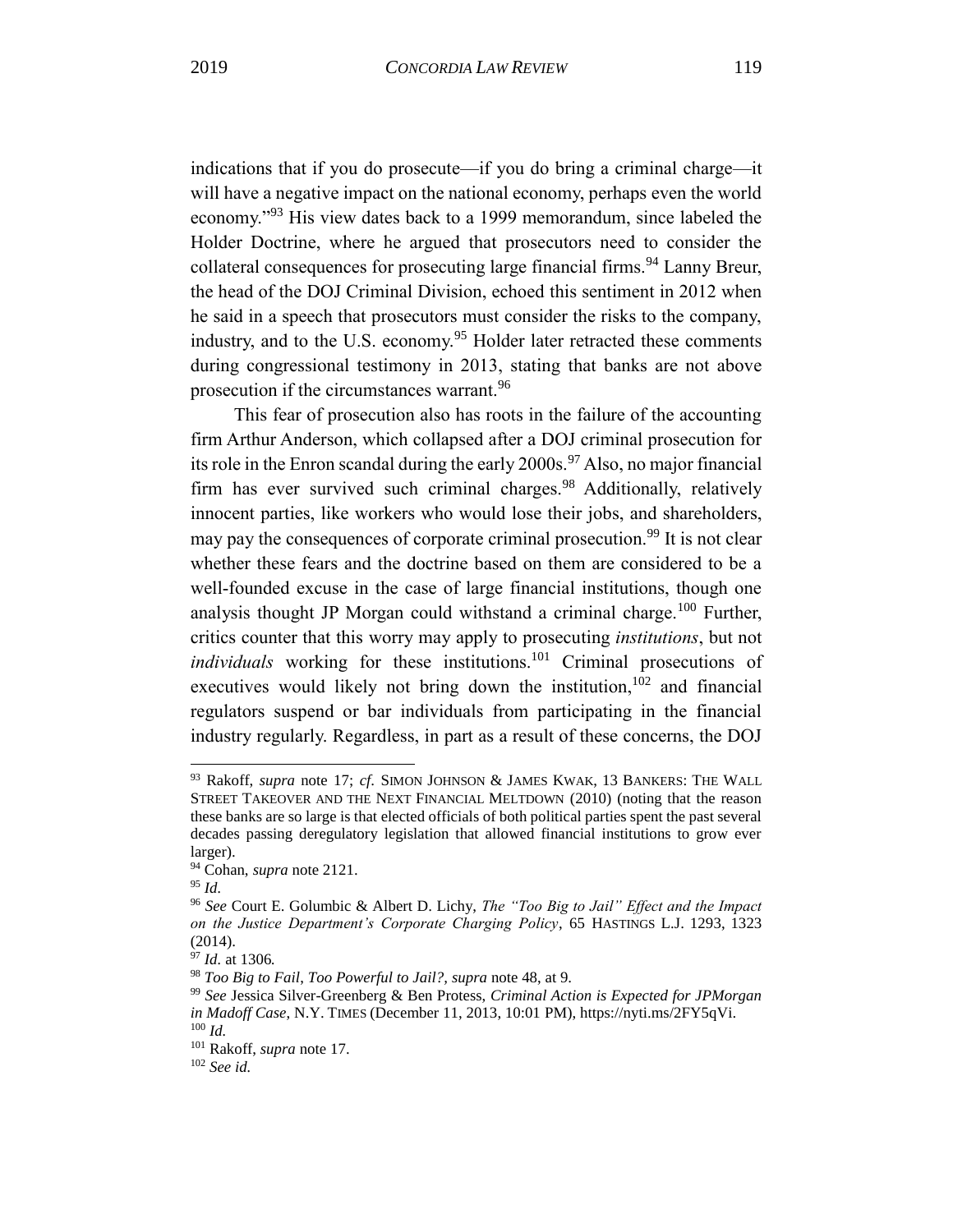has adopted alternative practices for handling corporate criminals, as discussed in the next section.

# <span id="page-20-0"></span>E. *DOJ Alternatives to Criminal Prosecution*

Since the early to mid-2000s, the DOJ has increasingly relied on deferred prosecution agreements (DPAs) and non-prosecution agreements (NPs) as alternatives to prosecuting individuals or firms criminally.<sup>103</sup> Historically, the DOJ prioritized criminal prosecutions of individuals until the 1980s.<sup>104</sup> Recognizing the changing way prosecutors were approaching mafia cases, which attempted to bring down an entire criminal organization rather than individual mafia members, the shift to go after whole institutions, rather than individuals, was thought of as a step up in terms of the severity of the punishment and the magnitude of the case.<sup>105</sup> Similar to the development of the Holder Doctrine, the failure of Arthur Anderson and other major corporate prosecutions from the early 2000s led officials to worry that the DOJ was being too aggressive, and internal memos shifted the approach.<sup>106</sup> As an attempt to find a middle ground between an indictment and no charges, the DOJ increasingly relied on DPAs.<sup>107</sup> This approach allowed the DOJ to extract big settlements and use the threat of an indictment to require internal changes to the corporation, while allowing firms to avoid criminal prosecution as long as they follow through on the stipulated reforms.<sup>108</sup> Typically, the DOJ will do enough research and investigation to find behavior that appears criminal, and use this as leverage to extract a fine from the institution.<sup>109</sup> Take, for example, the case of J.P. Morgan's DPA in 2013, the first for a major Wall Street bank, which stemmed from its role in facilitating Bernie Madoff's Ponzi scheme.<sup>110</sup> The bank agreed to the government's facts, but the DOJ did not push for a guilty plea.<sup>111</sup> J.P. Morgan agreed to pay several billion dollars in fines, \$1 billion of which went to compensate Madoff's victims.<sup>112</sup> Supporters of this approach argue these agreements

l

<sup>111</sup> *Id.*

<sup>103</sup> For a detailed discussion of these agreements, *see supra* Section I(B).

<sup>104</sup> *See* Eisinger, *supra* note 13.

<sup>105</sup> *Id.*

<sup>106</sup> *Id.* <sup>107</sup> *Id.*

<sup>108</sup> *See* Cohan, *supra* note 21.

<sup>109</sup> *Id.*

<sup>110</sup> *See* Silver-Greenberg & Protess, *supra* note 100.

<sup>112</sup> *Id.*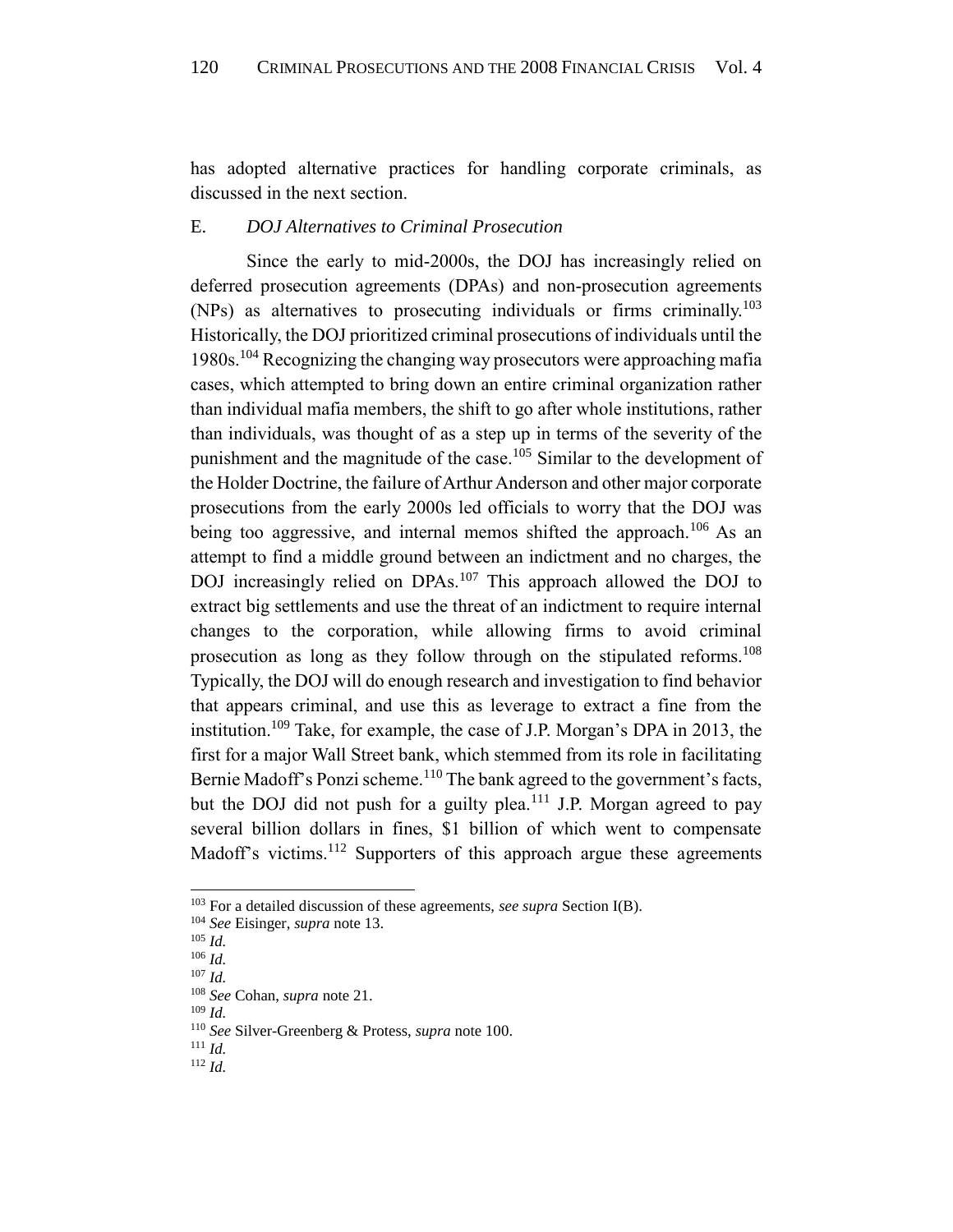allow the DOJ to reach a settlement to achieve corporate reforms that mitigate the likelihood of future crimes, all without the risk of firms failing.<sup>113</sup>

There are several downsides to the approach, however. First, because the cases do not go to trial, the DOJ prevents further details from reaching the public record.<sup>114</sup> Instead, the public gets only a brief overview of facts that led to the settlement.<sup>115</sup> Second, these agreements require different types of investigations, and because the case never goes to trial, attorneys never develop the skills to prosecute individuals.<sup>116</sup> In other words, they fail to develop the needed expertise to make criminal cases against individuals and firms. Third, the terms of DPAs allow institutions to investigate themselves because firms hire former prosecutors to do an internal investigation, and then report to the DOJ with changes the firm promises to make.<sup>117</sup> Put differently, the worry here is there may be too cozy a relationship between the contracted party and the firm—though others have worried that DPAs are ripe for prosecutorial overreach and are in need of reigning in.<sup>118</sup> Fourth, and most importantly for the argument in this Article, is these agreements hold the wrong people responsible.<sup>119</sup> The firm, employees, and shareholders ultimately pay the cost, rather than the individual executives responsible for the behavior in the first place. Consequently, individuals are rarely held responsible for their actions. In DPAs and NPs that name individuals (which is rare), the individuals are typically low-level employees who receive little jail time, if any. $120$ 

# <span id="page-21-0"></span>F. *Competing Priorities and Inadequate Resources*

White-collar criminal convictions are in part a product of the criminal justice system's capacity to find, label, and prosecute crimes.<sup>121</sup> Financial frauds strain the system's capacity because they are complex, difficult to

<sup>113</sup> Golumbic & Lichy, *supra* note 97, at 1314.

<sup>114</sup> *See* Rakoff, *supra* note 17.

<sup>115</sup> Rakoff, *supra* note 17.

<sup>116</sup> *See* Eisinger, *supra* note 13.

<sup>117</sup> *See* Rakoff, *supra* note 17.

<sup>118</sup> Golumbic & Lichy, *supra* note 97, at 1342.

<sup>119</sup> *See* Rakoff, *supra* note 17.

<sup>120</sup> Garrett, *supra* note 24, at 44–45.

<sup>121</sup> *See* Henry N. Pontell et al., *Corporate Crime and Criminal Justice System Capacity: Government Response to Financial Institution Fraud*, 11 JUST. Q. 383, 391–93 (1994) [hereinafter *Corporate Crime*] (arguing that despite successes of the savings and loan crisis era, there were more crimes committed than could be punished).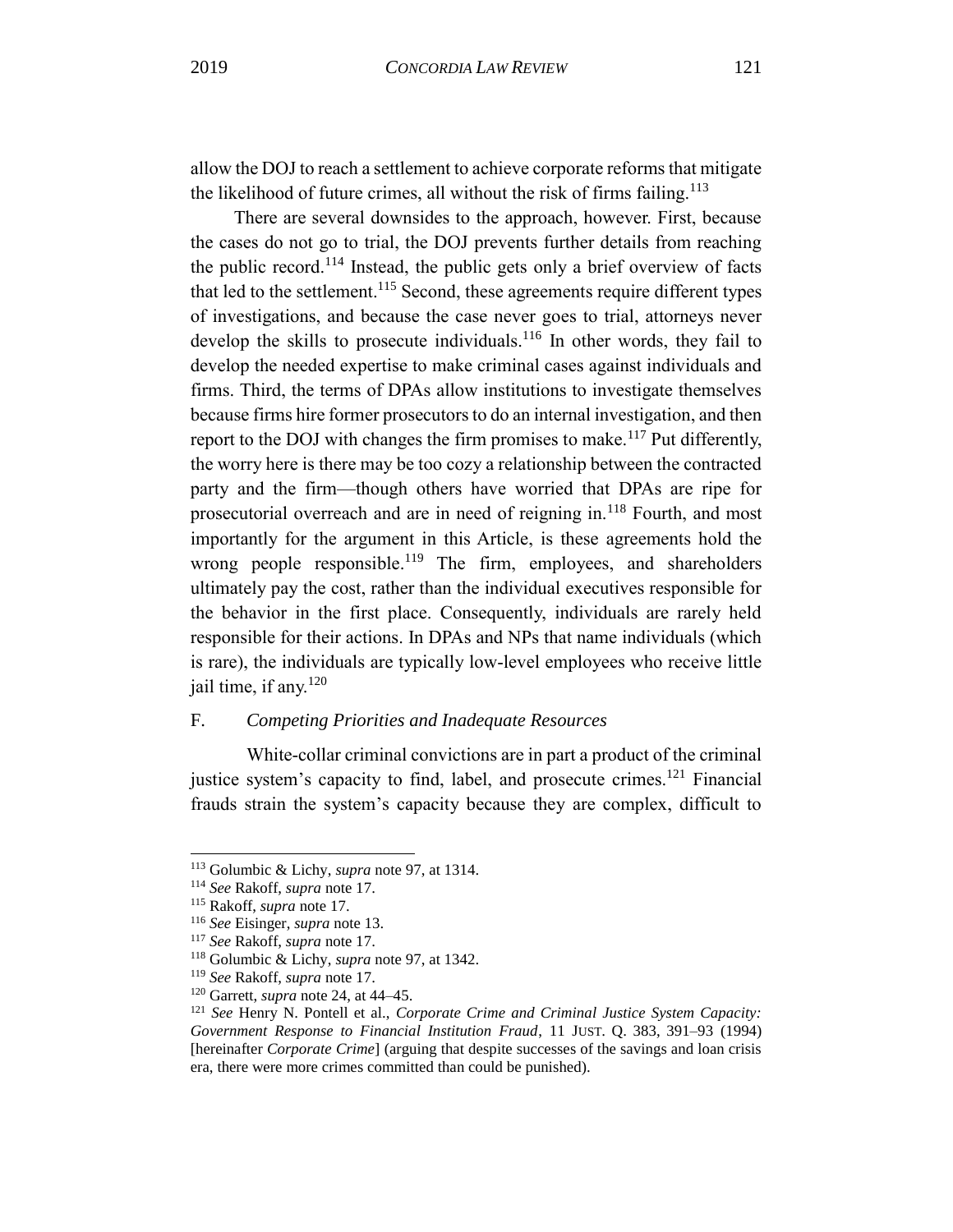prosecute, and require a lot of resources to pursue.<sup>122</sup> In the years post crisis, key government agencies faced competing priorities about where to allocate limited agency resources, which affected their ability to pursue cases aggressively. The SEC gave more attention to Ponzi schemes and misallocation-of-assets cases than mortgage fraud, the former being much easier to take on and prove.<sup>123</sup> The SEC was also severely underfunded to the point where it had difficulty carrying out its mandate.<sup>124</sup> Further, its travel restrictions limit on-site visits to firms to investigate cases, and its limited resources hindered its ability to hire enough expert witnesses for cases.<sup>125</sup>

Similarly, the FBI had divided attention because the 9/11 attacks shifted its priorities toward terrorism.<sup>126</sup> In subsequent years, the FBI reduced its employees dealing with white-collar crime by 36% and the number of criminal cases by more than 25% between 2001 and 2008.<sup>127</sup> This was part of an overall 50% reduction in white-collar crime prosecutions under the Bush Administration.<sup>128</sup> In absolute numbers, and for comparative purposes, the FBI had 120 agents tasked with investigating mortgage fraud in 2007, compared to over 1,000 agents investigating fraud during the Savings and Loan (S&L) crisis, a crisis much smaller in magnitude than the crisis of 2008.<sup>129</sup> Though FBI Director Robert Mueller approved a plan to allocate more agents to mortgage fraud investigations in 2008, the plan was scrapped after pushback from the DOJ, which worried that staff reallocation would harm other investigations.<sup>130</sup>

The DOJ also had competing priorities. In the years following the crisis, the U.S. Attorney's Office had the most expertise in finance in the Southern District of New York under Preet Bharara, and they focused primarily on

<sup>122</sup> *Id*.

<sup>123</sup> *See* Rakoff, *supra* note 17.

<sup>124</sup> *See* Chad Johnson, *Too Big to Fail or Too Big to Change*, HARV. L. SCH. F. ON CORP. GOVERNANCE AND FIN. REG. (June 25, 2011),

[https://corpgov.law.harvard.edu/2011/06/25/too-big-to-fail-or-too-big-to-change/.](https://corpgov.law.harvard.edu/2011/06/25/too-big-to-fail-or-too-big-to-change/) <sup>125</sup> *Id.*

<sup>126</sup> *See* Rakoff, *supra* note 17.

<sup>127</sup> *Too Big to Fail, Too Powerful to Jail?*, *supra* note 48, at 2.

<sup>128</sup> *Id.*

<sup>129</sup> William K. Black, *Why CEOs Are Able to Loot with Impunity—and Why It Matters*, *in*  HOW THEY GOT AWAY WITH IT: WHITE COLLAR CRIMINALS AND THE FINANCIAL MELTDOWN 171, 173 (Susan Will et al. eds., 2012).

<sup>130</sup> *See* Gretchen Morgenson & Louise Story, *In Financial Crisis, No Prosecutions of Top Figures*, N.Y. TIMES (Apr. 14, 2011).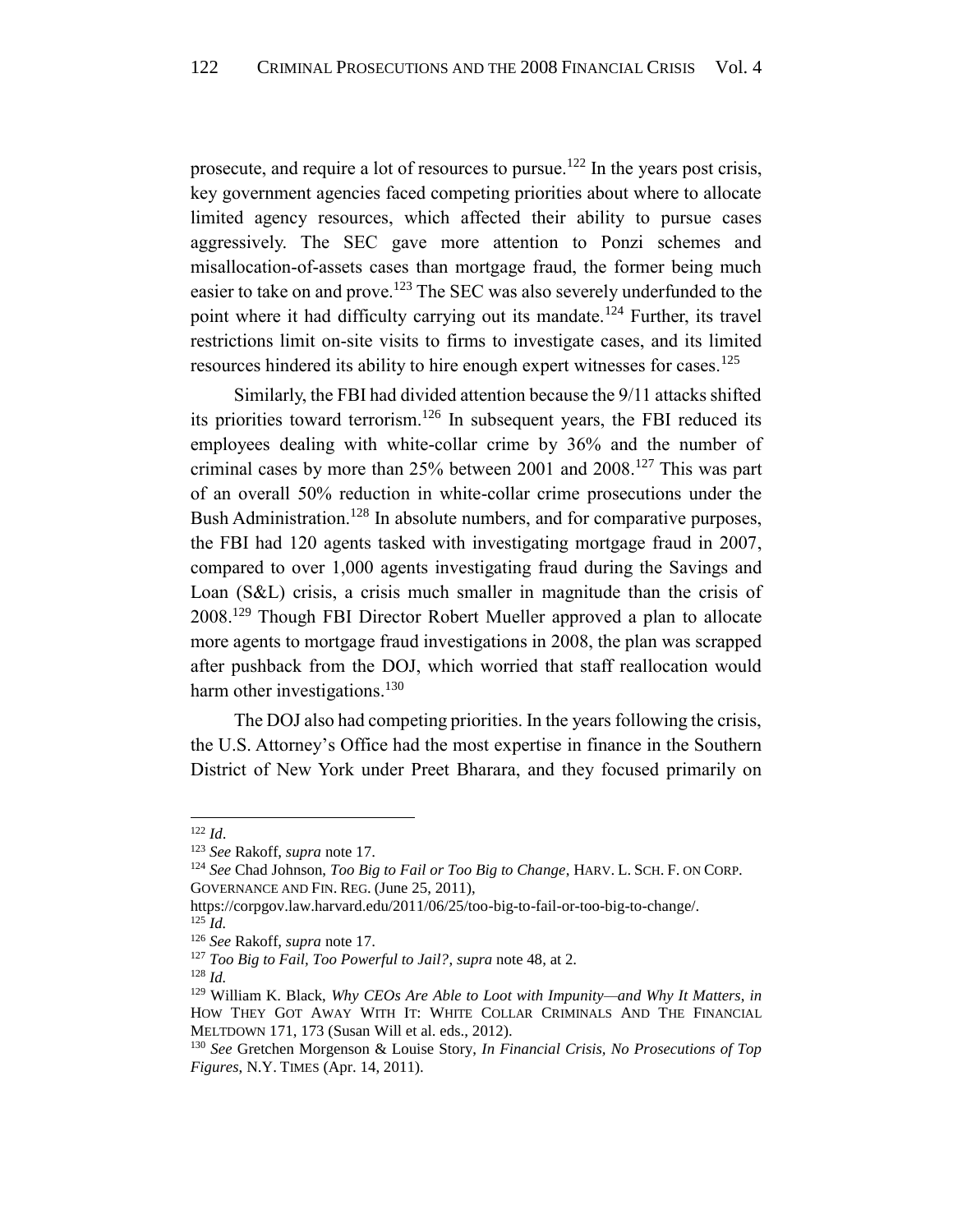<span id="page-23-0"></span>insider trading cases.<sup>131</sup> These cases were more straightforward.<sup>132</sup> There was also a risk aversion to losing cases and a desire to win headline-grabbing ones related to insider trading, while banks were given a low priority.<sup>133</sup> Though the DOJ had the makings of a case against Lehman, it chose not to pursue it.<sup>134</sup> In part this risk aversion was driven by the acquittal of two Bearn Sterns mid-level executives by a jury that "put a chill" on further investigations according to one prosecutor.<sup>135</sup>

Attorney General Michael B. Mukasey also pushed against allocating resources toward bank fraud. In spring 2008, after Bear Sterns collapsed, Mukasey considered creating a task force to investigate mortgage fraud.<sup>136</sup> At the time, he said the DOJ was trying to determine whether there was a "larger criminal story" to be told about the financial crisis.<sup>137</sup> By the summer he decided against doing so, despite pressure from some Democrats.<sup>138</sup> When comparing the need for a task force to the early 2000s task force for the Enron scandal, he said in public comments, "[t]his isn't that type of phenomena," arguing instead the crisis amounted to smaller "white collar street crimes."<sup>139</sup>

More broadly, under President Obama's administration, there was no "collective government effort" to investigate and prosecute financial institutions.<sup>140</sup> Under the Fraud Enforcement Recovery Act in 2009, additional money was allocated to the DOJ for financial fraud, but only a small portion of the allocation made it to the agency.<sup>141</sup> By executive order in

<sup>132</sup> *Id.*

<sup>131</sup> Eisinger, *supra* note 13.

<sup>&</sup>lt;sup>133</sup> *Id.* According to one prosecutor he interviewed, "Am I going to chase after crimes I don't know were committed and don't know who by, or do we go after crimes we do know were committed and by whom?" *Id.*

<sup>134</sup> *Id.*

<sup>135</sup> *Id.*

<sup>136</sup> *See* Morgenson & Story, *supra* note 131.

<sup>137</sup> Eric Lichtblau, *Mukasey Declines to Create a U.S. Task Force to Investigate Mortgage Fraud*, N.Y. TIMES (JUNE 6, 2008),

http://www.nytimes.com/2008/06/06/business/06justice.html.

<sup>138</sup> *Id*.

<sup>139</sup> *Id*.

<sup>140</sup> *See* Morgenson & Story, *supra* note 131.

<sup>&</sup>lt;sup>141</sup> Richman, *supra* note 77 at 274. According to Richman:

<sup>[</sup>The] Fraud Enforcement and Recovery Act of 2009 authorized \$165 million for the Justice Department for fiscal years 2010 and 2011 to pursue financial fraud. But although the U.S. Attorneys' Offices and Main Justice's Criminal Division were authorized to receive \$70 million in 2010 and \$70 million in 2011, Congress end[ed] up actually appropriating \$9.3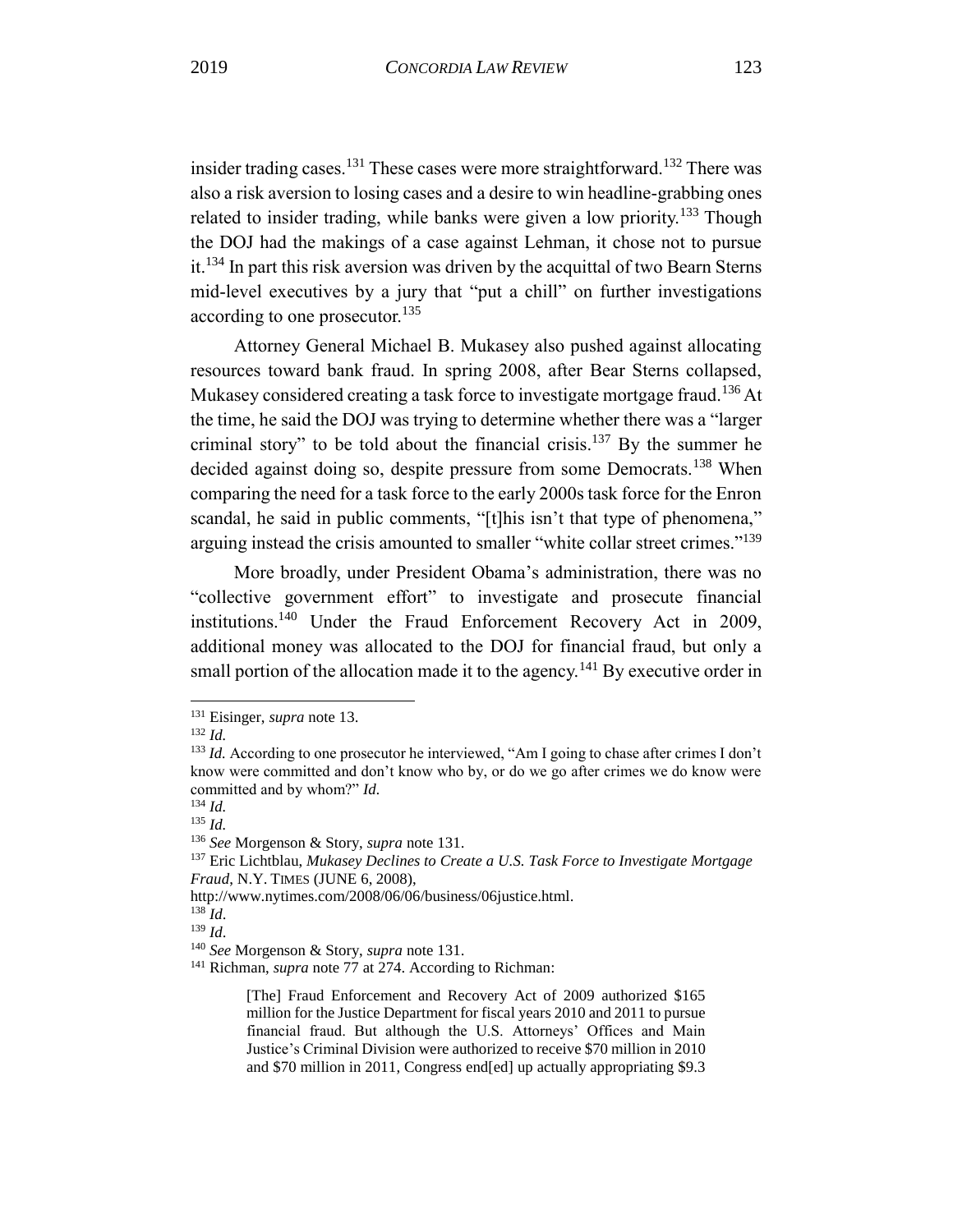2009, President Obama also created the Financial Fraud Enforcement Task Force to investigate financial crimes. Despite big expectations, one former DOJ official referred to it as "the turtle" because of how slowly it moved.<sup>142</sup> In a 2010 press release, the DOJ announced: "To date, the operation has involved enforcement actions against 343 criminal defendants and 189 civil defendants for fraud schemes that harmed more than 120,000 victims throughout the country."<sup>143</sup> Despite these purported successes, it went after low targets, and many of its purported accomplishments were started before the initiative began, and several did not actually lead to criminal cases, despite DOJ's claims otherwise.<sup>144</sup> In 2012, the task force had 55 attorneys, FBI agents, and support staff—a small number compared to hundreds of FBI agents assigned to investigate Enron and about a thousand agents assigned to investigate the S&L crisis.<sup>145</sup> That so few resources were "allocated to investigate and prosecute those responsible for an \$8 trillion dollar event suggests not merely under-prioritization, but no prioritization at all."<sup>146</sup>

# <span id="page-24-0"></span>G. *High Burden of Proof*

DOJ officials also argued they were constrained by the difficulty of meeting the high burden of proof for criminal cases, proof of guilt beyond a reasonable doubt.<sup>147</sup> According to one former FBI official, going after financial misdeeds is "better left to regulators" with their power to level civil

l

<sup>144</sup> *See* Johnson, *supra* note 125.

million in 2010 and \$0 in 2011. The FBI, authorized by the Act to receive \$75 million in 2010 and \$65 million in 2011, was actually appropriated \$25.5 million in 2010 and \$20.2 million in 2011.

*Id.*

<sup>&</sup>lt;sup>142</sup> Eisinger, *supra* note 13.<br><sup>143</sup> Operation Broken

<sup>143</sup> *Operation Broken Trust in Action*, DOJ ARCHIVES (Dec. 6, 2010), [https://www.justice.gov/archives/opa/blog/operation-broken-trust-action.](https://www.justice.gov/archives/opa/blog/operation-broken-trust-action)

<sup>145</sup> BARAK, *supra* note 11, at 15.

<sup>146</sup> Haugh, *supra* note 12, at 174. This analysis fits with other research that argues the Obama Administration was uninterested in going after high-level executives and did not make a strong effort to do so. *See also* JEFF CONNAUGHTON, THE PAYOFF: WHY WALL STREET ALWAYS WINS (2012); GLENN GREENWALD, *The Untouchables: How the Obama Administration Protected Wall Street From Prosecutions*, GUARDIAN (Jan. 23, 2013, 7:27 AM), [https://www.theguardian.com/commentisfree/2013/jan/23/untouchables-wall-street](https://www.theguardian.com/commentisfree/2013/jan/23/untouchables-wall-street-prosecutions-obama)[prosecutions-obama;](https://www.theguardian.com/commentisfree/2013/jan/23/untouchables-wall-street-prosecutions-obama) *Frontline: The Untouchables* (PBS television broadcast Jan. 22, 2013), [http://www.pbs.org/wgbh/frontline/film/untouchables/.](http://www.pbs.org/wgbh/frontline/film/untouchables/)

<sup>147</sup> MARIAN WANG, *Why No Financial Crisis Prosecutions? Ex-Justice Official Says It's Just Too Hard*, PROPUBLICA (Dec. 6, 2011, 3:08 PM), [https://www.propublica.org/article/why](https://www.propublica.org/article/why-no-financial-crisis-prosecutions-official-says-its-just-too-hard)[no-financial-crisis-prosecutions-official-says-its-just-too-hard.](https://www.propublica.org/article/why-no-financial-crisis-prosecutions-official-says-its-just-too-hard)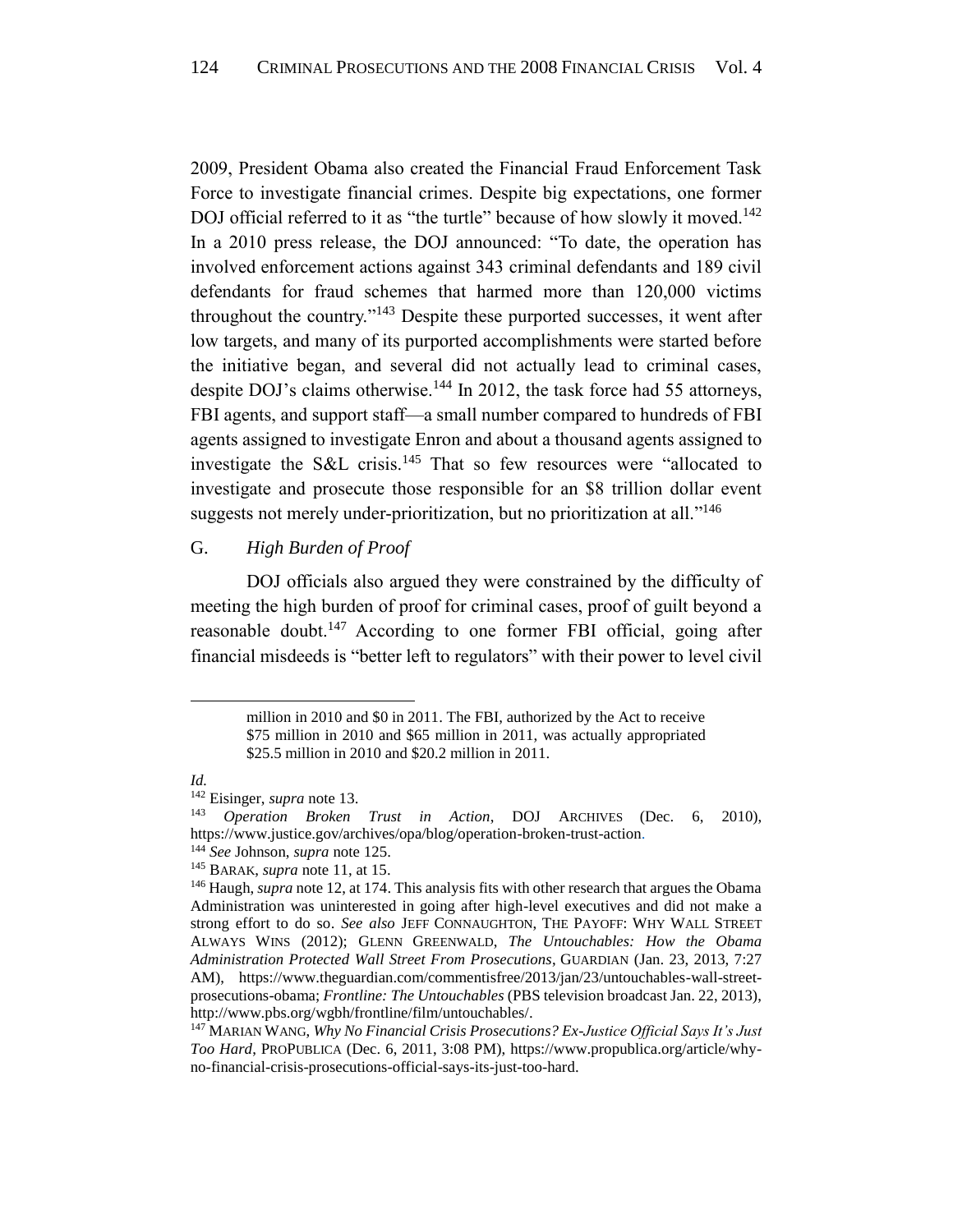fines.<sup>148</sup> Part of the difficulty was convincing a jury that financial executives were behaving criminally when dealing with complex financial products.<sup>149</sup> The failure to convict two mid-level executives from Bear Stearns hardened the belief in the DOJ that the burden was too high to convince juries.<sup>150</sup> Further, prosecutors needed to prove criminal intent, which is difficult to do. Here the argument was similar to the "reckless innocence" explanation for the crisis: it is often difficult to distinguish between a crime and normal business practices.<sup>151</sup> Untangling these can be particularly difficult with financial fraud. For example, mortgage fraud is more difficult to prove than other crimes because a prosecutor must establish a market price and show that executives intentionally overvalued the products, rather than simply acted with bad business judgment.<sup>152</sup>

This line of argument is weak for several reasons. First, prosecutors regularly meet the burden of proof beyond a reasonable doubt for white-collar criminal cases.<sup>153</sup> Second, the idea that there is a lack of strong evidence to show intent and prove guilt beyond a reasonable doubt runs counter to the fact that "evidentiary strength is generally a function of prosecutorial effort, priorities, and institutional commitment."<sup>154</sup> Similarly, former financial regulator Bill Black argues that one lesson of successful S&L prosecutions is that you find fraud if you look for it, but too often the DOJ was not looking for fraud among executives.<sup>155</sup> Third, it is not clear whether the Bear Stearns case was a clear signal that criminal cases were unwinnable. The case was poorly tried by the government,<sup>156</sup> and the government may have overreacted to one failed conviction and gone too far in the other direction of not pursuing these cases.<sup>157</sup>

Fourth, prosecutors may have more success if they used laws that allowed for easier cases. The statute pertaining to penalties in the Securities and Exchange Act provides for a standard of willfulness that would be easier

<sup>148</sup> *Id.*

<sup>149</sup> *Id.*

<sup>150</sup> *See* Eisinger, *supra* note [13.](#page-5-0)

<sup>151</sup> BARAK, *supra* note 11, at 35.

<sup>152</sup> Maher, *supra* note 64, at 467.

<sup>153</sup> Richman, *supra* note 77, at 269.

<sup>154</sup> *Id.*

<sup>155</sup> Black, *supra* note 130, at 173.

<sup>156</sup> Rakoff, *supra* note 17.

<sup>157</sup> *Id.*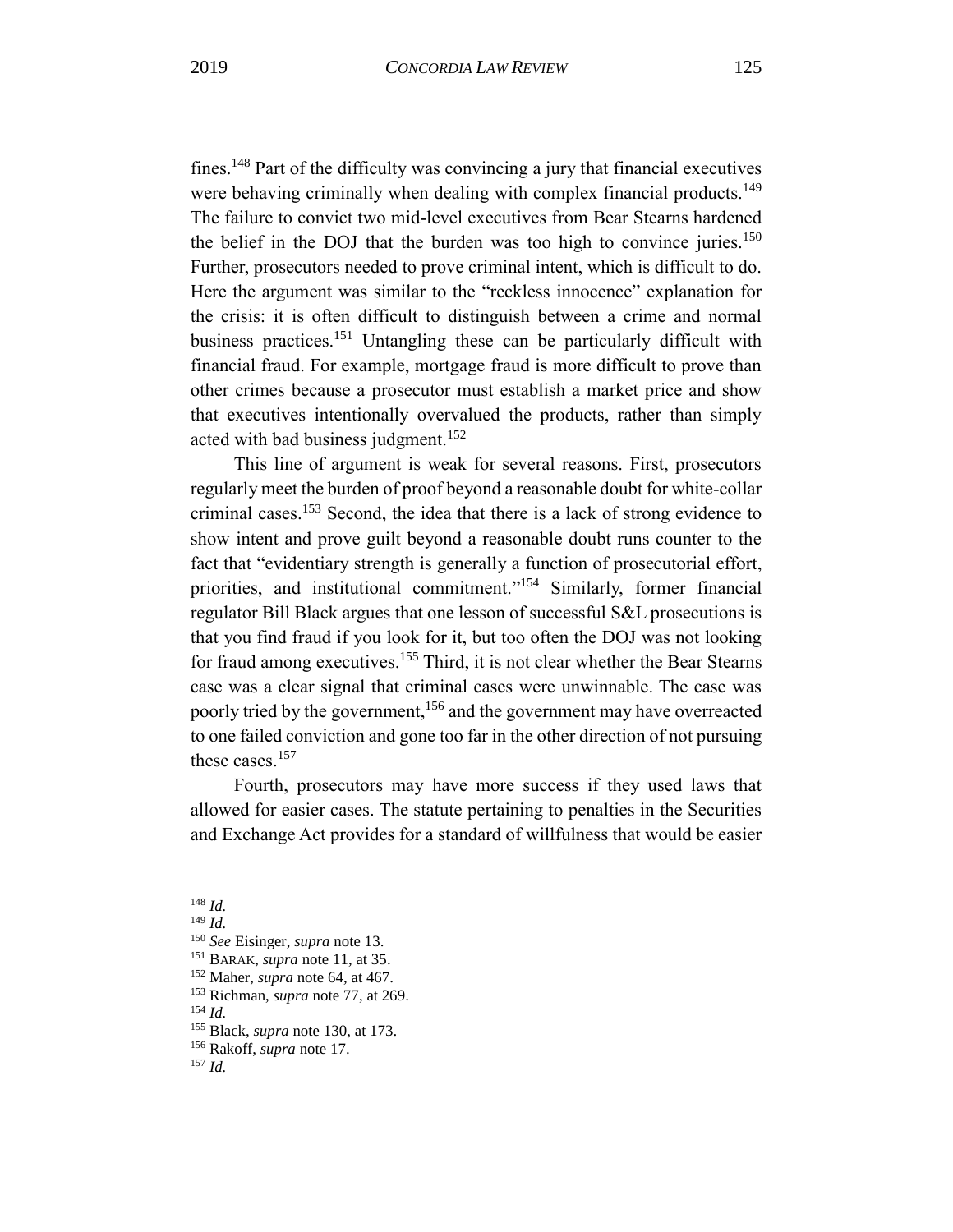for the government to meet to show criminal intent.<sup>158</sup> The willfulness standard does not require specific intent; rather, intent can be inferred from reckless behavior.<sup>159</sup> In fact, many of the civil cases the SEC successfully pursued has laid the groundwork for the DOJ to pursue the reckless behavior argument.<sup>160</sup> Under other federal fraud statutes, some circuits have held that recklessness is enough to satisfy the burden to prove intent as well.<sup>161</sup> Alternatively, prosecutors could use the well-established doctrine of willful blindness to show that executives have been actively ignoring evidence of bad mortgages at their company.<sup>162</sup> This doctrine allows prosecutors to ask juries to infer intent through executive decisions to shield themselves from fraudulent actions in their company, and the Supreme Court has upheld the doctrine.<sup>163</sup>

# <span id="page-26-0"></span>H. *Bank Regulators Did Not Refer Cases to DOJ*

Given the competing priorities and constrained resources discussed above, the DOJ could use some help building criminal cases for white-collar crime. Though the DOJ could build a case from scratch, one natural place for cooperation is from financial regulators. The DOJ "depend[s] heavily" on regulator expertise to help find and build strong cases.<sup>164</sup> In the years before the crisis, there were four federal banking regulators, each supervising certain segments of the market: the Federal Deposit Insurance Corporation (FDIC), the Federal Reserve, the Treasury Department, the Office of the Comptroller of the Currency, and the Office of Thrift Supervision (OTS).<sup>165</sup> Bank examiners from these regulators examined banks at least every 18 months, writing an examination report that detailed each bank's risk level using a variety of criteria, which included asset quality, management quality, and liquidity.<sup>166</sup> For the largest financial institutions, bank examiners engaged in continuous supervision, having their own office at the bank itself.<sup>167</sup>

l

<sup>167</sup> *Id*.

<sup>158</sup> Maher, *supra* note 64, at 467.

<sup>159</sup> *Id.*

<sup>160</sup> *Id.* at 474*.*

<sup>161</sup> *Id.* at 470*.*

<sup>162</sup> Rakoff, *supra* note 17.

<sup>163</sup> *Id.*

<sup>164</sup> Morgenson & Story, *supra* note 131.

<sup>165</sup> Mark Jickling & Edward V. Murphy, *Who Regulates Whom? An Overview of U.S. Financial Supervision*, CONGRESSIONAL RESEARCH SERVICE, 14–18 (2010), https://fas.org/sgp/crs/misc/R40249.pdf. <sup>166</sup> *Id*. at 23–24.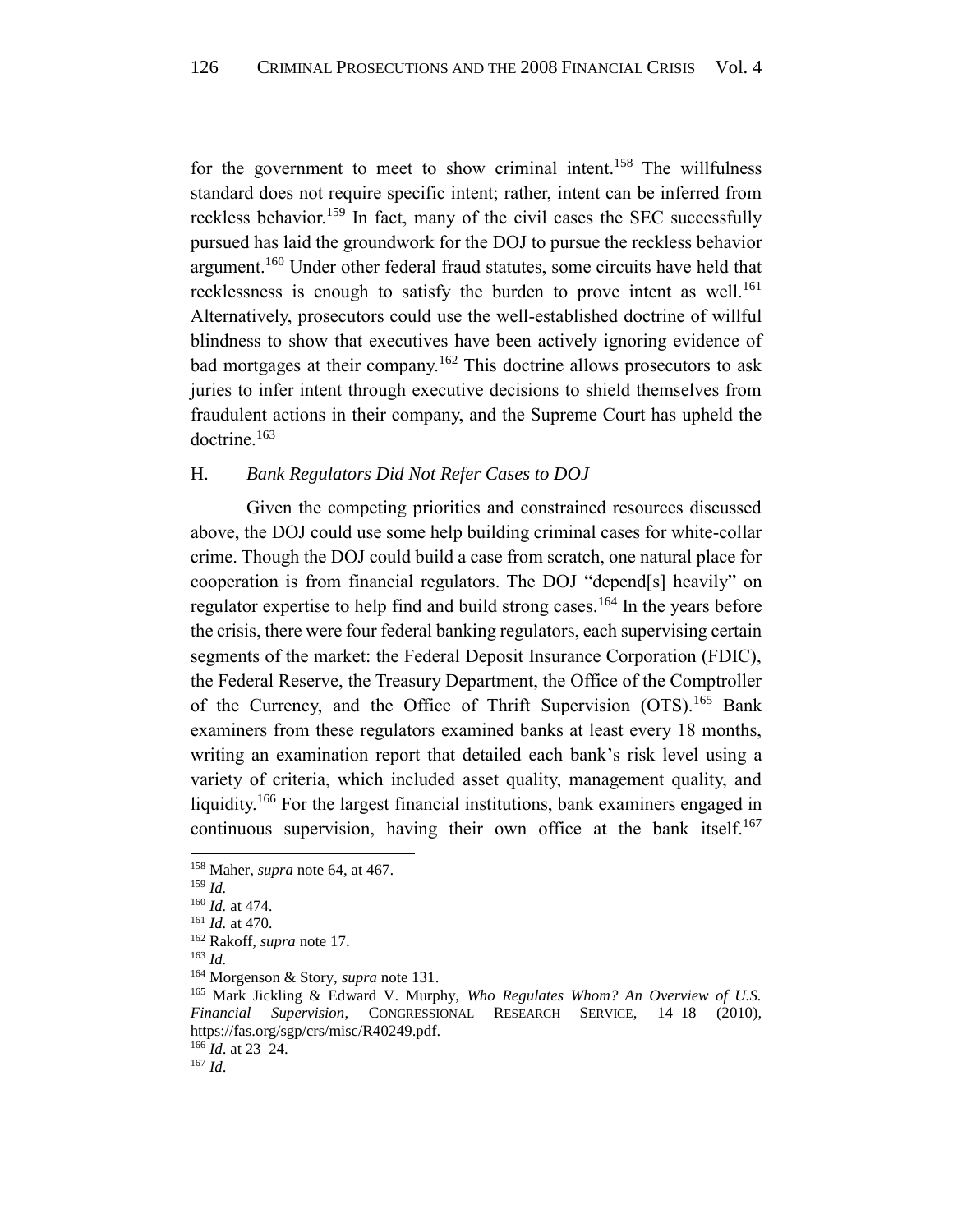Regulators also rely on Suspicious Activity Reports (SARs), which are reports made by banks or their employees when they notice suspicious or potentially fraudulent activity at their own institution, or in firms they interact with, such as appraisers or mortgage brokers.<sup>168</sup> One major constraint on their ability to refer cases was the Bush Administration's elimination of criminal referral coordinators at federal agencies who served as liaisons between agencies and law enforcement.<sup>169</sup>

Despite having eyes on the ground, and despite documenting the major problems that contributed to the crisis in the years leading up to it in their examination reports,  $170$  the regulators made few criminal referrals to the DOJ.<sup>171</sup> The number of referrals declined substantially from the S&L crisis.<sup>172</sup> For example, the Office of the Comptroller of the Currency referred only three cases between 2001 and  $2011$ ,  $^{173}$  none of which were related to the 2008 crisis.<sup>174</sup> Likewise, the Federal Reserve referred zero cases related to the 2008 crisis.<sup>175</sup> The OTS makes for a good example here: during the aftermath of the S&L crisis, the OTS made over 30,000 criminal referrals.<sup>176</sup> However, despite the 2008 crisis being 70 times as large as the S&L crisis, the OTS made zero referrals,<sup>177</sup> and had not referred a criminal case since the year 2000.<sup>178</sup> Countrywide, for which there is a reasonable criminal case to be made, was supervised by the OTS on the eve of the crisis. Despite pressure

<sup>168</sup> *See generally* FinCEN, *Mortgage Loan Fraud: An Update of Trends based Upon an Analysis of Suspicious Activity Reports*, (2008),

[http://www.fincen.gov/news\\_room/rp/files/MortgageLoanFraudSARAssessment.pdf.](http://www.fincen.gov/news_room/rp/files/MortgageLoanFraudSARAssessment.pdf)

<sup>&</sup>lt;sup>169</sup> DAVID DAYEN, *An Idiot's Guide to Prosecuting Corporate Fraud*, INTERCEPT (Feb. 4, 2016, 8:17 AM), [https://theintercept.com/2016/02/04/an-idiots-guide-to-prosecuting](https://theintercept.com/2016/02/04/an-idiots-guide-to-prosecuting-corporate-fraud/)[corporate-fraud/.](https://theintercept.com/2016/02/04/an-idiots-guide-to-prosecuting-corporate-fraud/)

<sup>170</sup> *See, e.g.,* Gillian G.H. Garcia, *Failing Prompt Corrective Action*, 11 J. BANKING REG. 171, 179 (2010).

<sup>171</sup> *Too Big to Fail*, *Too Powerful to Jail?, supra* note 48, at 6.

<sup>172</sup> Morgenson & Story, *supra* note 131. Data "indicates that in 1995, bank regulators referred 1,837 cases to the Justice Department. In 2006, that number had fallen to 75. In the four subsequent years, a period encompassing the worst of the crisis, an average of only 72 a year have been referred for criminal prosecution." *Id.*

<sup>173</sup> Morgenson & Story, *supra* note 131.

<sup>174</sup> William K. Black, Opinion, *Bolster Regulators to Build Criminal Cases Against Banks*, N.Y. TIMES (last updated Jan. 17, 2014, 1:05 PM), [https://www.nytimes.com/roomfordebate/2013/11/10/prosecuting-executives-not-](https://www.nytimes.com/roomfordebate/2013/11/10/prosecuting-executives-not-companies-for-wall-street-crime/bolster-regulators-to-build-criminal-cases-against-banks)

[companies-for-wall-street-crime/bolster-regulators-to-build-criminal-cases-against-banks.](https://www.nytimes.com/roomfordebate/2013/11/10/prosecuting-executives-not-companies-for-wall-street-crime/bolster-regulators-to-build-criminal-cases-against-banks) <sup>175</sup> *Id*.

<sup>176</sup> *Id*.

<sup>177</sup> *Id*.

<sup>178</sup> Morgenson & Story, *supra* note 131.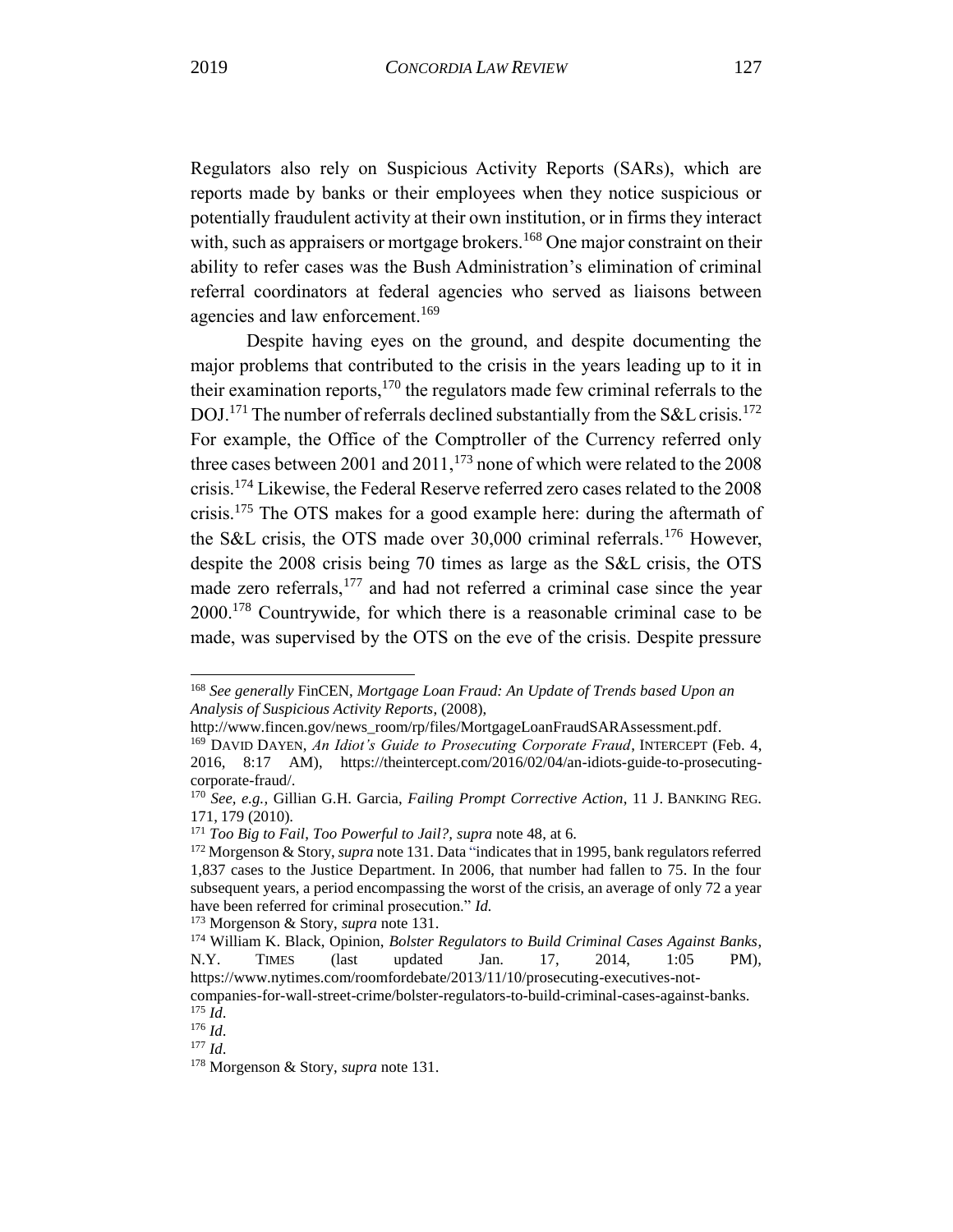from consumer advocates to force the OTS director to regulate the company more closely and set up a hotline for whistleblowers, the director refused to do so.<sup>179</sup> Thus, a "primary reason"<sup>180</sup> for a lack of financial crisis criminal prosecutions is that, instead of helping gather the raw material to build criminal cases, the regulators were "not pointing the Justice Department in the right direction—or any direction—to prosecute wrongdoing."<sup>181</sup>

#### <span id="page-28-0"></span>I*. Capture*

For some scholars, the above explanations are insufficient to explain the lack of prosecutions. The lack of criminal referrals played a role, but why were there so few criminal referrals from regulators in the first place? While lack of prioritization played a role, what explains the priorities chosen by agencies and elected officials? To answer these questions, it is necessary to probe deeper into the relationships underlying the political and economic order that fundamentally shifted power toward the financial industry and pushed government to be favorable toward it. These arguments range in the severity of capture posited between government and the financial industry.

The weak-capture version of this argument is that, at a time of potential economic collapse, the government prioritized the health of the financial system over prosecutions.<sup>182</sup> Making sure the country avoided a debilitating depression required shoring up the health of financial institutions and making sure they could cooperate to stabilize markets. A basic fact of a capitalistic economy is that the government relies on private markets for performing certain public functions, so some degree of cooperation between

#### <sup>179</sup> *Id.*

l

#### *Id.*

<sup>180</sup> *Too Big to Fail, Too Powerful to Jail?, supra* note 48, at 9. Pontell notes:

The virtual absence of referrals from regulators who are the first line of defense against major financial fraud is a primary reason for the lack of elite prosecutions. If the savings and loan crisis demonstrated anything, it was that regulatory expertise was critical to understanding and identifying complex frauds. Without it, prosecutors would be faced with long odds of winning cases, much less discovering and investigating them in the first place.

<sup>181</sup> Haugh, *supra* note 12, at 185.

<sup>182</sup> *Too Big to Fail*, *Too Powerful to Jail?, supra* note 48, at 7–8.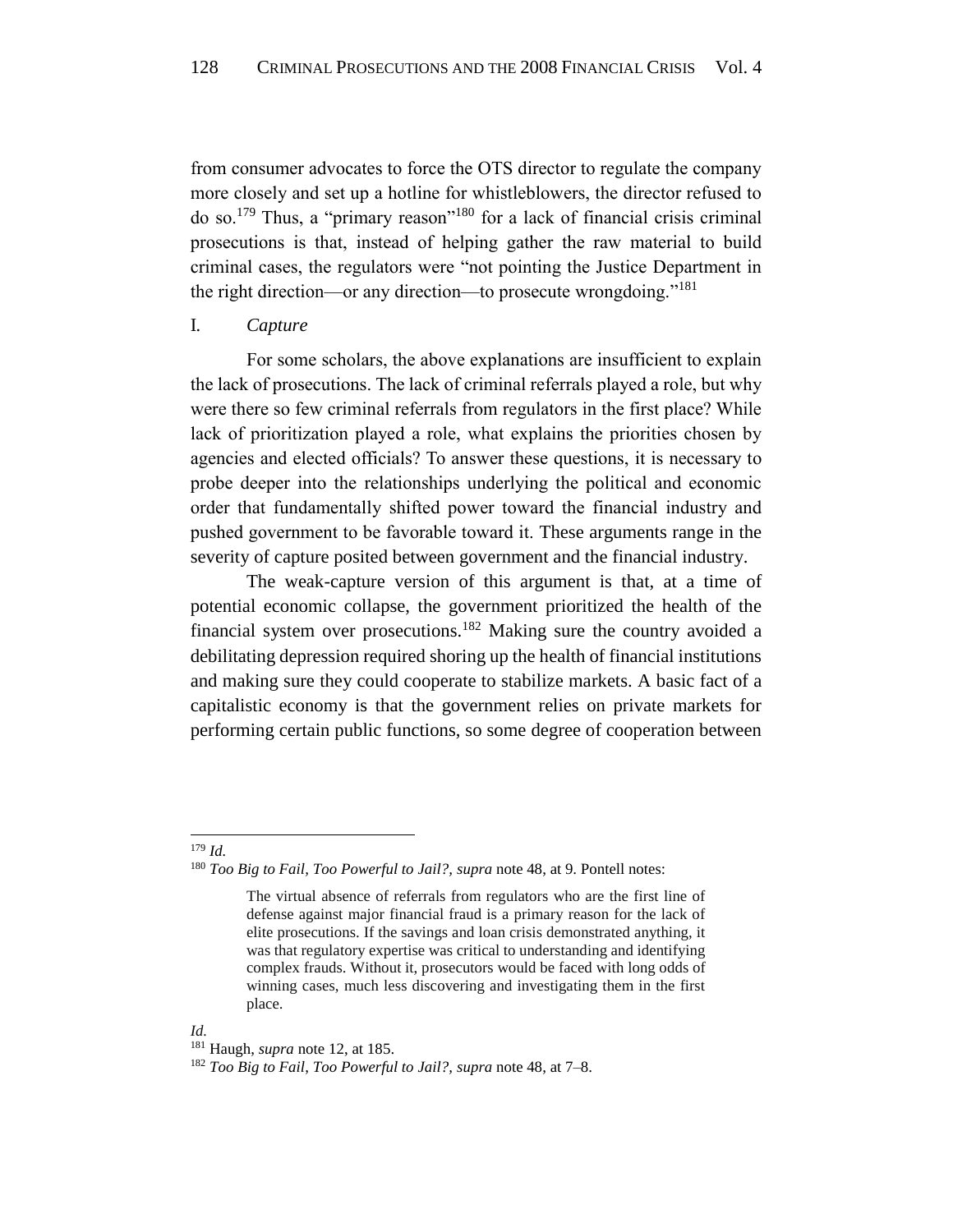the two should be expected,  $183$  which does not mean the government is necessarily captured.

A stronger version of the capture argument is that the government did not want to implicate itself by aggressively prosecuting the industry. The government, after all, had a significant role in fostering the circumstances that led to the financial crisis, including: deregulation that created "Too Big To Fail" (TBTF) banks,<sup>184</sup> deregulation and lax regulation by financial regulators, encouragement of homeownership and subprime lending, low interests rates, as well as a large role in the messy cleanup after the crisis.<sup>185</sup> Because few in government believed the early warning signs of a brewing financial crisis and fraud epidemic, action after the crisis hit was difficult.<sup>186</sup> After the crisis, the primary concern was in making sure the system was returned to health, not going after bad actors.<sup>187</sup> Though these actions do not necessarily mean the government engaged or sanctioned fraud in the market, prosecutors may be worried that financial firms and their employees could credibly claim that the government encouraged their behavior and they are therefore not culpable.<sup>188</sup> Lending some line of credence to this argument, during a civil fraud trial against mid-level Citigroup managers, a jury voted to acquit in part based on the defense that government and industry were all engaging in risky behavior before the crash.<sup>189</sup> However, the jury seemed willing to look beyond this argument in a statement asking why senior bank executives were not on trial for their role in the bank's behavior.<sup>190</sup>

<sup>183</sup> *See* CHARLES E. LINDBLOM, POLITICS AND MARKETS: THE WORLD'S POLITICAL ECONOMIC SYSTEMS (1977); *see also* C. E. Lindblom, *The Market as Prison*, 44 J. POLITICS 324, 326 (1982) (on the privileged place of business in a market economy).

<sup>&</sup>lt;sup>184</sup> FINANCIAL CRISIS INQUIRY COMMISSION, THE FINANCIAL CRISIS INQUIRY REPORT: FINAL REPORT OF THE NATIONAL COMMISSION ON THE CAUSES OF THE FINANCIAL AND ECONOMIC CRISIS IN THE UNITED STATES 37 (2011).

<sup>185</sup> Rakoff, *supra* note 17.

<sup>186</sup> *Too Big to Fail*, *Too Powerful to Jail?, supra* note 48, at 8.

<sup>187</sup> *Id.* at 7–8*.*

<sup>188</sup> *Id.* Interestingly, IndyMac used this argument against the Office of Thrift Supervision when the bank used illegal capital backdating to make their firm retroactively meet capital requirements and mislead the public about the health of the firm. *Id.* IndyMac pointed to the OTS's allowing the backdating to occur as their defense. *Id*; s*ee also* Louise Story & Gretchen Morgenson, *Financial Finger-Pointing Turns to Regulators*, N.Y. TIMES (Nov. 22, 2011), [http://www.nytimes.com/2011/11/23/business/economy/financial-finger-pointing](http://www.nytimes.com/2011/11/23/business/economy/financial-finger-pointing-turns-to-regulators.html)[turns-to-regulators.html.](http://www.nytimes.com/2011/11/23/business/economy/financial-finger-pointing-turns-to-regulators.html)

<sup>189</sup> Haugh, *supra* note 12, at 175–76.

<sup>190</sup> *Id.*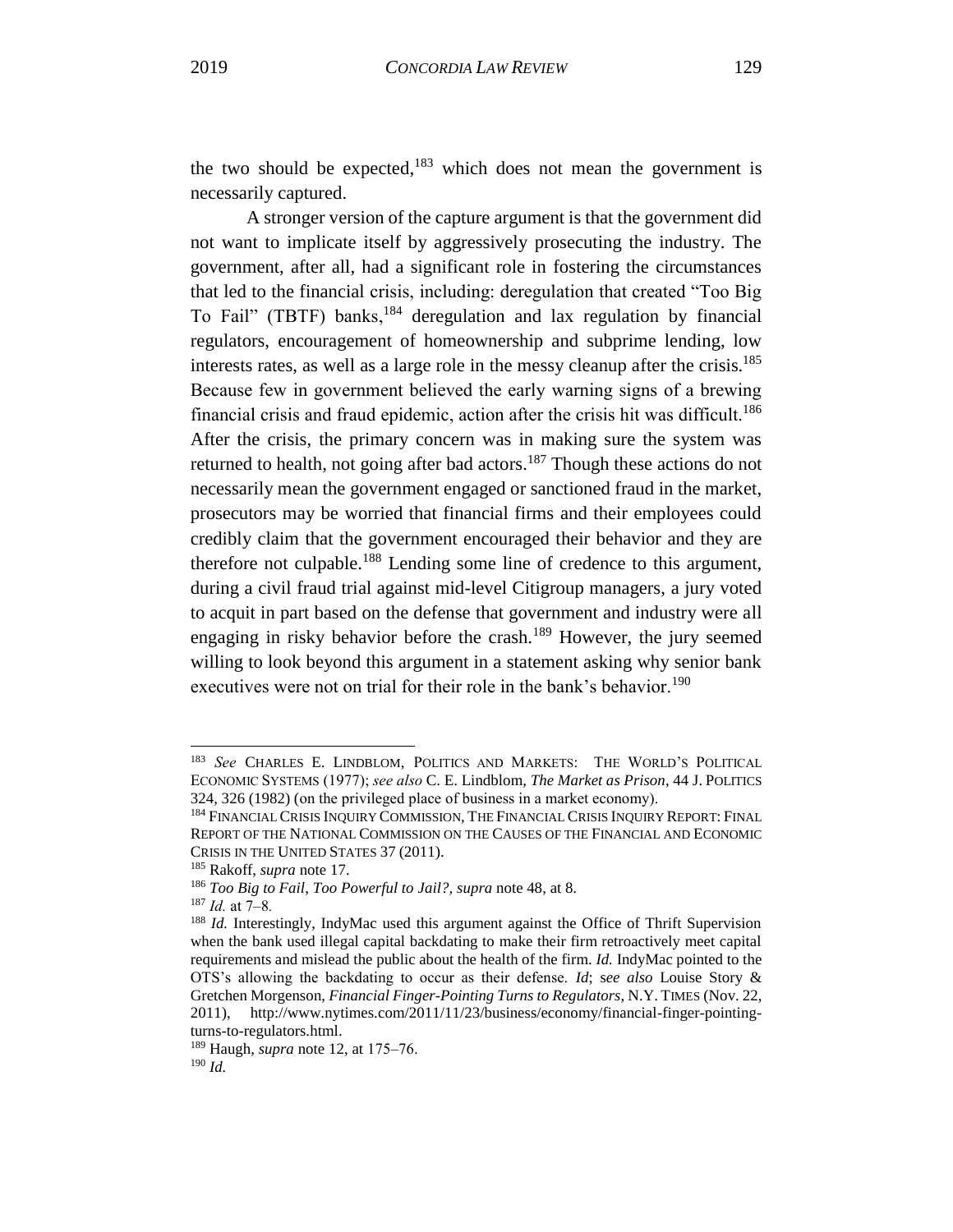The strongest version of the capture argument is that government was captured by the financial industry, meaning key governmental actors ceased to serve the broad public interest and instead made policy and regulatory decisions that served primarily the interests of the financial industry.<sup>191</sup> Part of the capture story is the capture of Congress through lobbying and campaign donations.<sup>192</sup> As the financial services industry became one of the leaders in campaign contributions and lobbying expenditures,  $193$  both major U.S. political parties supported financial deregulation, <sup>194</sup> leading to 2009 seeing the highest level of financial deregulation in the previous century.<sup>195</sup> Deregulation also allowed the creation of mega banks that engaged in deposit taking, speculative trading, and insurance, which eliminated previous industry divisions that caused infighting over legislation. These in turn allowed the financial industry to lobby government with a consistent voice for deregulation.<sup>196</sup> Even after the crisis, during debate over financial reform, when public antipathy toward large financial institutions was high, there were only a few small organizations lobbying for more regulation of the financial sector,<sup>197</sup> leading one lawmaker to opine, in reference to Congress, that the financial industry "own[s] the place."<sup>198</sup> Several decades of deregulation coincided with efforts by elected officials, beginning with President Reagan, to reframe the approach to regulating crime in a way that grew increasingly adversarial and draconian toward blue collar street criminals while

<sup>191</sup> JOHNSON & KWAK, *supra* note 94; s*ee also*, Adam J. Levitin, *The Politics of Financial Regulation and the Regulation of Financial Politics: A Review Essay*, 127 HARV. L. REV. 1991, 1994 (2014).

<sup>192</sup> Deniz Igan et al., *A Fistful of Dollars: Lobbying and the Financial Crisis, in* 26 NBER MACROECONOMICS ANNUAL 2011, 195, 195 (Daron Acemoglu & Michael Woodford eds., 2012).

<sup>193</sup> Levitin, *supra* note 192, at 2044; *see also* Atif Mian et al., *The Political Economy of the Subprime Mortgage Credit Expansion*, 8 Q. J. POL. SCI. 373 (2013).

<sup>&</sup>lt;sup>194</sup> JACOB S. HACKER & PAUL PIERSON, WINNER-TAKE-ALL POLITICS: HOW WASHINGTON MADE THE RICH RICHER AND TURNED ITS BACK ON THE MIDDLE CLASS 274 (Simon & Shuster. 2010) (reflecting bipartisan consensus, only five percent of bills pushing for stronger financial regulation became law); *see* Jeff Madrick & Frank Portnoy, *Should Some Bankers Be Prosecuted?*, N.Y. REV. BOOKS, Nov. 10, 2011.

<sup>195</sup> Thomas Philippon & Ariell Reshef, *Wages and Human Capital in the U.S. Finance Industry: 1909–2006*, 127 Q.J. ECONOMICS 1551, 1578 (2012).

<sup>196</sup> Levitin, *supra* note 192, at 2062–63.

<sup>197</sup> HACKER & PIERSON, *supra* note 195, at 274–75.

<sup>198</sup> Glenn Greenwald, *Top Senate Democrat: Bankers "Own" the U.S. Congress*, SALON (April 30, 2009, 9:35 AM), [http://www.salon.com/2009/04/30/ownership.](http://www.salon.com/2009/04/30/ownership)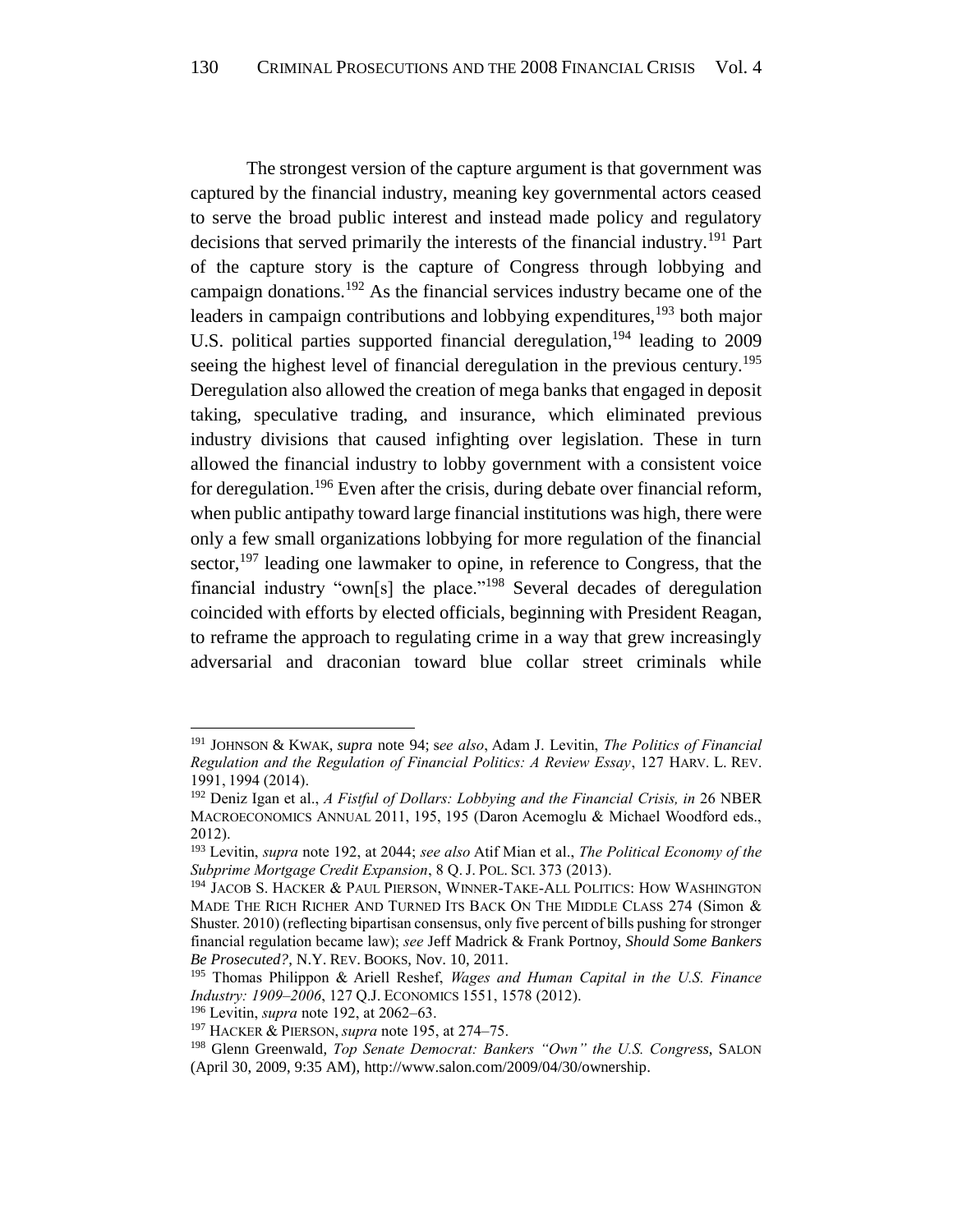simultaneously normalizing white-collar crime through deregulation and championing risk taking.<sup>199</sup>

In addition to elected officials, the financial industry also captured regulatory agencies. The FBI's approach to investigating white-collar crime precluded the possibility of executive level financial fraud, suggesting its investigations were too protective of industry executives.<sup>200</sup> The federal banking regulators were consistently lax in protecting consumers from predatory lending,  $201$  and in reining in risky behavior.  $202$  The SEC had a revolving door problem where its employees moved between the agency and high-paying law firms that represented financial industry clients before the SEC,<sup>203</sup> illegally destroying a decade's worth of documentation about investigations into Wall Street corruption.<sup>204</sup> The SEC was also lax in monitoring capital at investment banks before the crisis.<sup>205</sup> These behaviors reflect a problem of the status of the financial industry in regulators' eyes,  $206$ stemming in part from the fact that regulators and industry players tend to run in the same cultural circles and view the industry as part of their "in-group," with whom they have a relationship. $207$ 

Scholar Gregg Barak weaves these strands into a theoretical argument that he calls a system of "bourgeoise legality," characterized by inadequate criminal prosecutions.<sup>208</sup> The regulatory structure lacks the system capacity

<sup>199</sup> HAGAN, *supra* note 54.

<sup>200</sup> William K. Black, *The Department of Justice Chases Mice While Lions Roam the Campsite: Why the Department Has Failed to Prosecute the Elite Frauds That Drove the Financial Crisis*, 80 UMKC L. REV. 987, 988 (2012).

<sup>201</sup> Oren Bar-Gill & Elizabeth Warren, *Making Credit Safer*, 157 U. PA. L. REV. 1, 85 (2008). <sup>202</sup> ERIC DASH, *Post-Mortems Reveal Obvious Risk at Banks*, N.Y. TIMES (Nov. 18, 2009), http://www.nytimes.com/2009/11/19/business/19risk.html?pagewanted=all&r=0.

<sup>&</sup>lt;sup>203</sup> PROJECT ON GOV'T OVERSIGHT, DANGEROUS LIAISONS: REVOLVING DOOR AT SEC CREATES RISK OF REGULATORY CAPTURE 2 (2013),

[http://pogoarchives.org/ebooks/20130211-dangerous-liaisons-sec-revolving-door.pdf.](http://pogoarchives.org/ebooks/20130211-dangerous-liaisons-sec-revolving-door.pdf)

<sup>204</sup> MATT TAIBBI, *Is the SEC Covering Up Wall Street Crimes?*, ROLLING STONE (August 17, 2011, 12:00 PM), [http://www.rollingstone.com/politics/news/is-the-sec-covering-up-wall](http://www.rollingstone.com/politics/news/is-the-sec-covering-up-wall-street-crimes-20110817)[street-crimes-20110817.](http://www.rollingstone.com/politics/news/is-the-sec-covering-up-wall-street-crimes-20110817)

<sup>205</sup> Stephen Labaton, *S.E.C. Concedes Oversight Flaws Fueled Collapse*, N.Y. TIMES (Sept. 26, 2008)[, http://www.nytimes.com/2008/09/27/business/27sec.html.](http://www.nytimes.com/2008/09/27/business/27sec.html)

<sup>206</sup> *Too Big to Fail*, *Too Powerful to Jail?, supra* note 48, at 10–11.

<sup>207</sup> James Kwak, *Cultural Capture and the Financial Crisis, in* PREVENTING REGULATORY CAPTURE: SPECIAL INTEREST INFLUENCE AND HOW TO LIMIT IT 71, 80 (Daniel Carpenter & David Moss eds., 2013).

<sup>208</sup> BARAK, *supra* note 11, at 84. "Having penetrated the three branches of government, Wall Street has in effect established an apparatus of regulatory collusion where criminal prosecutions of securities fraud are out of bounds." *Id.* at 76.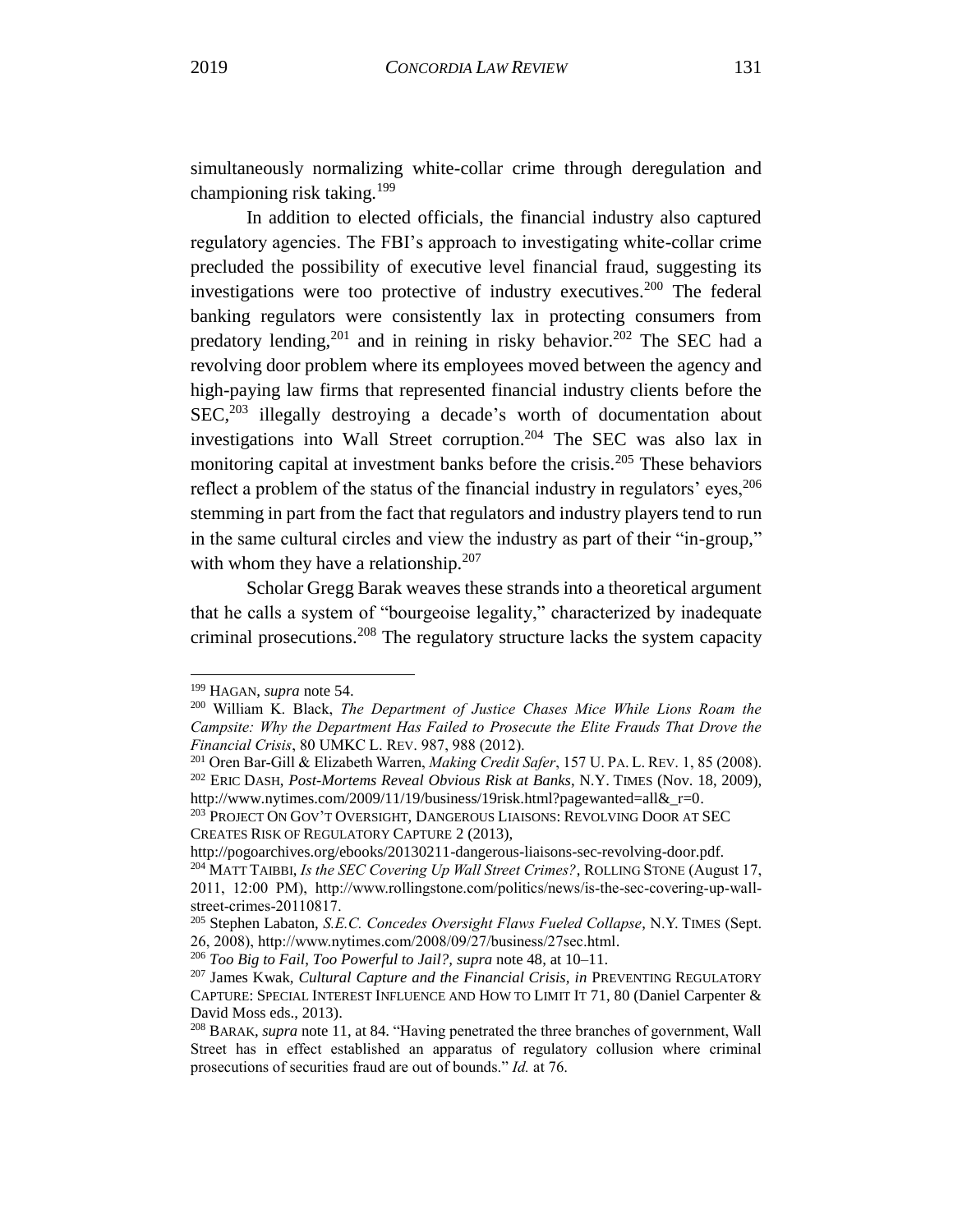to prosecute cases.<sup>209</sup> Government "corruption" through campaign contributions and lobbying resources, combined with widespread financial control fraud<sup>210</sup> by major institutions, led to a system unable and unwilling to criminally prosecute major players in the financial industry. $2^{11}$ 

<span id="page-32-0"></span>J*. Synthesis*

What are the strongest reasons for a lack of prosecutions of senior financial executives? Though the capture argument has some merit, a host of other more benign reasons also contributed to the lack of prosecutions. Without financial regulators referring cases, and with competing priorities and resources spread thin at the FBI and DOJ, the agencies certainly faced administrative challenges. Further, the Justice Department's approach to handling corporate crime through deferred prosecution agreements was decades in the making, suggesting it did not make an abrupt turn toward being overly deferential to financial institutions in the wake of the crisis. Ironically, the shift toward criminally prosecuting corporations instead of individuals was intended to be an even tougher approach on corporate crime and was scaled back somewhat after the corporate scandals of the early 2000s, when the DOJ and others worried it was being too tough after the collapse of Arthur Anderson.<sup>212</sup>

Yet, there is still reason to criticize the approach, despite any constraints. Even granting that the DOJ genuinely and correctly worried about collateral consequences of prosecuting TBTF institutions, prosecuting individuals does not come with the same risks. $2^{13}$  And when it comes to individuals, there are simply too many cases left on the table, particularly in

<sup>209</sup> *Id.* a[t 77.](#page-17-2)

<sup>210</sup> *Id.* at 76–78*. See also* Black, *supra* note 130, at 173–75. Control fraud refers to the CEO using his control of the company for his own fraudulent purposes. This is often done through accounting. For example, CEOs can boost short terms profits, which provides compensation for themselves in the form of things like stock bonuses, even as the institution collapses soon after. Other tactics include shifting business to deregulated markets and products where it is hard to determine true value, like mortgage securities. In the S&L crisis and the current crisis, CEOs made bad loans that boosted short-term value, and their compensation, while failing to set aside capital to offset eventual losses.

<sup>211</sup> BARAK, *supra* note 11, at 78*.* So in his formulation, we do not simply have laws on the books and a neutral regulatory apparatus that determines whether the laws were broken. *Id.* These laws, and the people who choose whether to enforce them, are in flux, and a product of elite interaction and relationships to produce "crimes beyond incrimination." *Id.*

<sup>212</sup> Eisinger, *supra* note 13.

<sup>213</sup> Rakoff, *supra* note 17.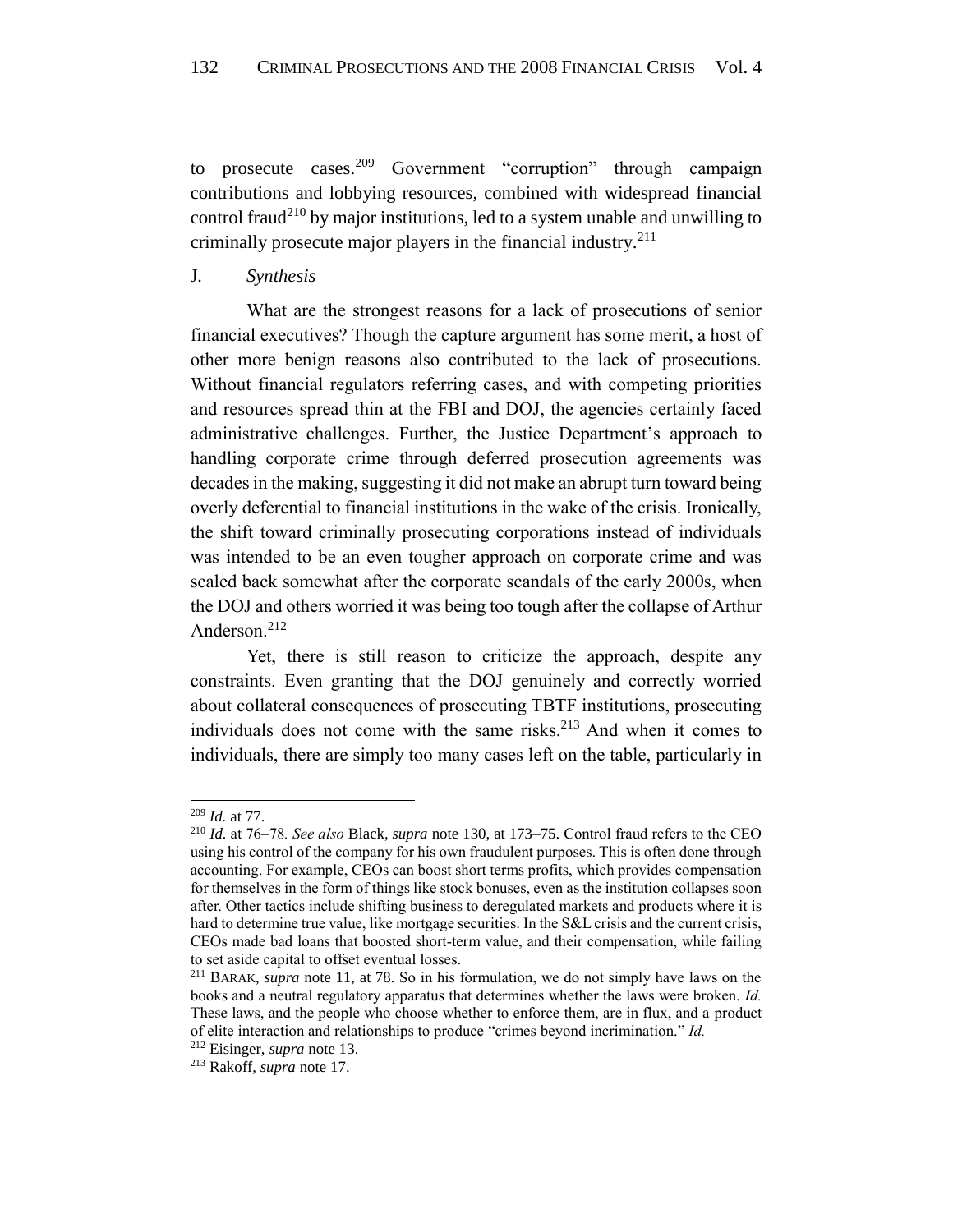light of the fact that the strength of the case and the evidence to determine that strength is often a function of actually pursuing the case.  $2^{14}$ 

Here is where capture theory has some merit. The capture argument has been criticized, particularly the revolving door argument that most closely pertains to the DOJ officials who are making decisions about pursuing cases. Critics argue that the interest in being friendly toward industry in hopes of securing more lucrative employment after leaving the government is offset by the desire to make a name for oneself as a prosecutor, one of the best ways being to bring a high-level person to justice.<sup>215</sup> If self-interest rules the day, then there are competing self-interests at play: both favorable signaling to the industry to achieve post-government employment and negative signaling by pursuing strong cases. Preet Bharara, the U.S. Attorney for the Southern District of New York, argues that the revolving door argument is:

Ridiculous. It's actually worse—it's idiotic. Because when people are in government and they are responsible for prosecutions or for enforcing regulations, every single one of them knows that the bigger case they make, the bigger person they become and the bigger opportunities they have. That's not a good reason to go do these things. But some people speculate that human nature being what it is, that's how it works. . . . [Big cases against the industry] don't ever hurt anybody's career! And so for people to suggest that people like me or career prosecutors in this office are holding back from bringing a case against a bank president because that would hurt their career prospects, that's idiotic.<sup>216</sup>

Yet, these interests are not mutually exclusive. There is no reason a law firm, or the financial industry for that matter, will shy away from hiring former prosecutors who have shown themselves capable, regardless of the substance of the case brought. Further, if such a strong incentive existed, why were there so few U.S.Attorneys and DOJ officials trying to make a name for themselves by trying criminal cases against top financial executives, particularly when there seemed to be cases left on the table?<sup>217</sup> Following the crisis, public sentiment toward Wall Street was unfavorable, so the lack of Wall Street

<sup>214</sup> Richman, *supra* note 77, at 269.

<sup>215</sup> Rakoff, *supra* note 17.

<sup>216</sup> Richard Bradley, *The Power of Attorney*, WORTH (Oct. 1, 2014),

[http://www.worth.com/the-power-of-attorney/.](http://www.worth.com/the-power-of-attorney/)

<sup>217</sup> *See infra* Section II(A).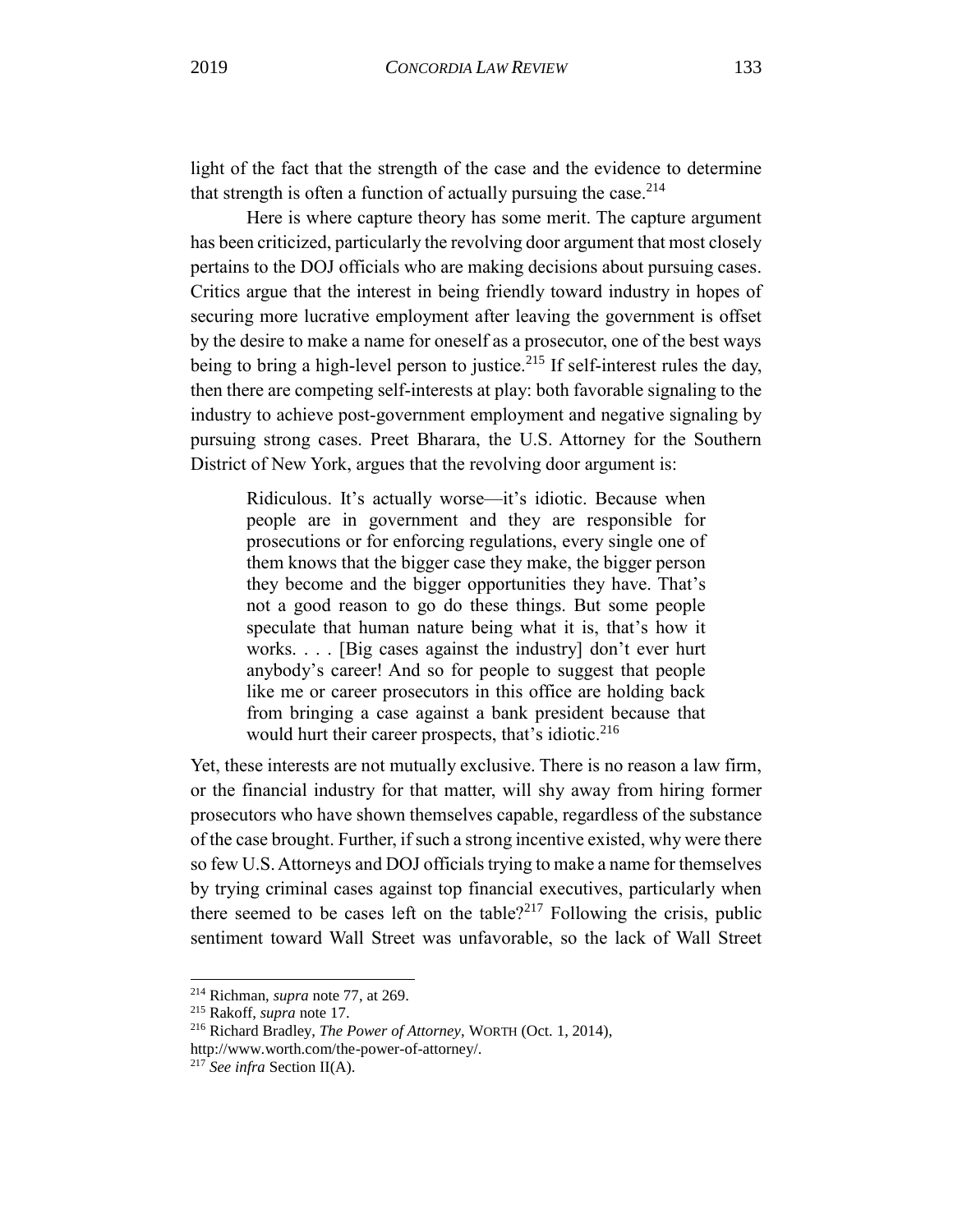prosecutions after the crisis seems odd at best. Even key Wall Street insiders thought the government would be more aggressive in prosecuting at least a few executives to make an example and placate an angry public.<sup>218</sup> Is there not a deep contradiction in the argument that prosecutors are fearlessly willing to resist the pull of the revolving door by making a name for themselves with a big case, and the risk aversion to pursuing further cases that the DOJ showed after the Bear Stearns acquittals? These problems suggest that even if key regulators were not completely compromised by industry influence, as the strongest capture critics would suggest, the regulators were certainly not operating completely independent of some weaker forms of industry influence. <sup>219</sup> A culture of deference toward the financial industry,<sup>220</sup> developed in Washington, D.C. over the past several decades, explains why there was so little willingness to be tough on the financial industry post crisis. Without insights from capture theory, the above explanations leave some of the story left unexplained.

This Article now turns to Iceland, where the story of financial crisis prosecutions differs greatly from the United States. To what extent does it represent a possible alternative course for criminal prosecutions for individuals involved in the financial crisis? Are there any lessons for the United States? This next section gives an overview of Iceland's financial crisis and how it combated fraud and abuse within its financial sector.

# <span id="page-34-0"></span>III. THE CASE OF ICELAND

# <span id="page-34-1"></span>A*. Iceland's Financial Crisis*

The drivers of Iceland's crisis paralleled those in the United States. Through the early 1980s, Iceland's government had heavy involvement in the economy through regulation and state ownership of key industries, including

<sup>218</sup> *Frontline*, *supra* note 147.

<sup>219</sup> For evidence of revolving door influence, *see generally* Sophie A. Shive & Margaret M. Forster, *The Revolving Door for Financial Regulators*, REV. FINANCE 1445 (2017). For a discussion of the distinction between strong and weak capture, *see* PREVENTING REGULATORY CAPTURE: SPECIAL INTEREST INFLUENCE AND HOW TO LIMIT IT 59 (Daniel Carpenter & David Moss eds. 2013). Strong capture means industry influence over regulation is so pervasive that the public would be better off if regulation was abolished. *Id.* Weak capture means regulators are influenced by the regulated industry, but targeted reforms can mitigate this influence and push regulators in the direction of the public interest. *Id.* <sup>220</sup> Simon Johnson, *The Quiet Coup*, ATLANTIC (May 2009),

http://www.theatlantic.com/magazine/archive/2009/05/the-quiet-coup/7364/.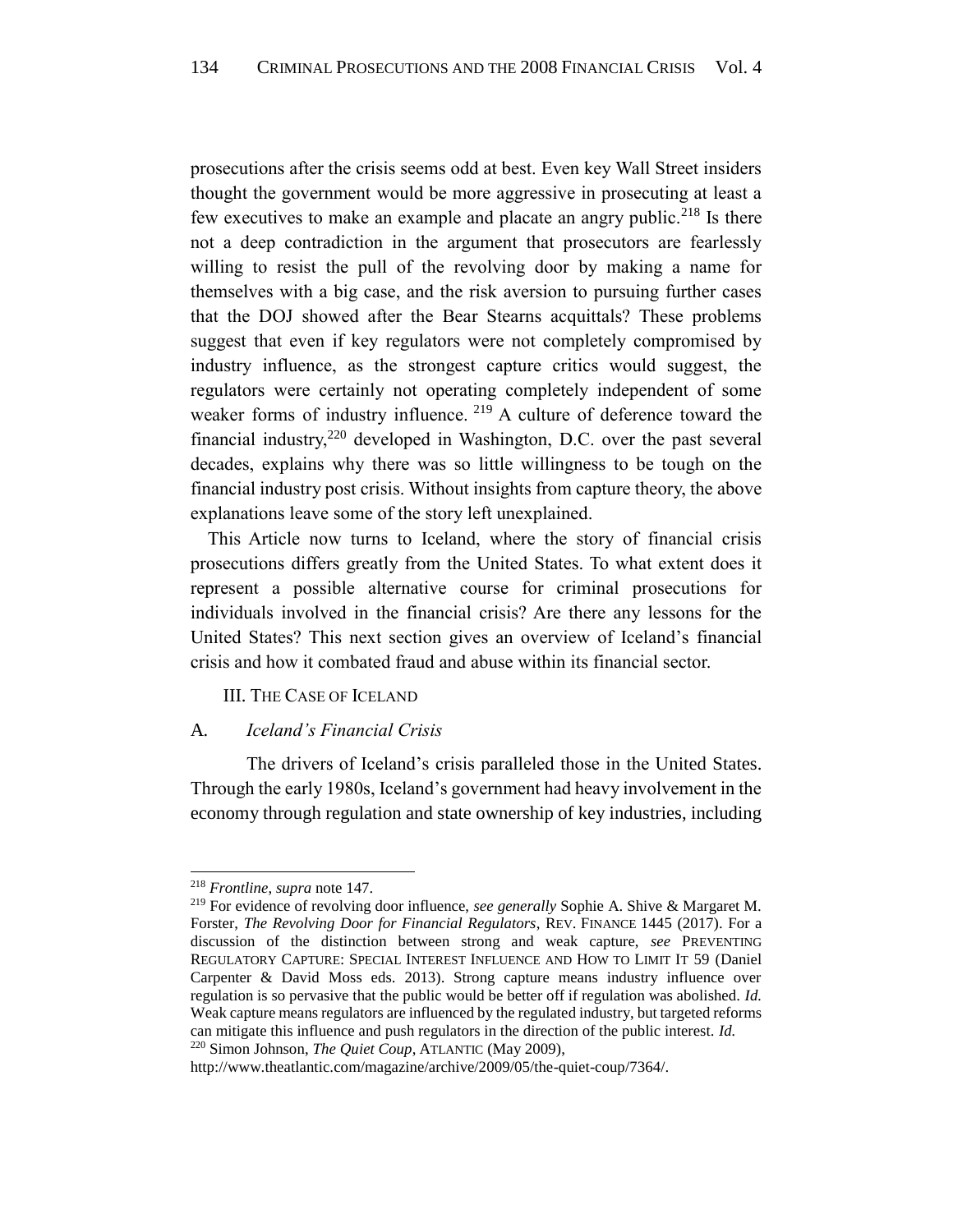state-run major banks.<sup>221</sup> Beginning in the late 1980s, and accelerating in the 1990s and 2000s, Iceland adopted neo-liberal policies with "an almost blind faith in the virtues of the free market."<sup>222</sup> The economy went through a rapid period of privatization, deregulation, and financialization, coupled with tax reduction.<sup>223</sup> More specifically, in the late 1990s, the government privatized key state assets, in industries including construction, telecommunications, and its three major banks.<sup>224</sup> The growth and importance of the financial sector grew as the privatized banks grew tremendously, increasing nine-fold to approximately 865% of the country's GDP (the second highest in the world behind Switzerland<sup>225</sup>), and with the establishment of Iceland's Stock Exchange in the early 1990s and entry into the European Economic Area Agreement in 1994.<sup>226</sup> These changes brought an influx of foreign investment as banks borrowed abroad and the Icelandic central bank was unable to adequately control the flow of money across newly porous borders. $227$ Further, capital gains were taxed at a low rate, income taxes were cut, corporate taxes were reduced, as were property taxes, allowing investment and wealth to expand more quickly and helping the construction and housing sectors boom.<sup>228</sup>

Politicians and regulators encouraged these trends through deregulation and little oversight of the financial sector, convinced, like American regulators, in the efficient market hypothesis that financial markets could self-correct.<sup>229</sup> One of the most consequential deregulatory decisions was to relax mortgage lending, where borrowers could borrow up to 90% of the loan, which added fuel to an economy already experiencing bubble

<sup>&</sup>lt;sup>221</sup> JÓN GUNNAR BERNBURG, ECONOMIC CRISIS AND MASS PROTEST: THE POTS AND PANS REVOLUTION IN ICELAND 23 (2016).

<sup>222</sup> Helgi Gunnlaugsson, *The Causes of The Icelandic Banking Collapse In 2008 and the Road to Recovery Since*, BRATISLAVA LEGAL F. 91, 93 (2013), [http://www.lawconference.sk/archiv/bpf\\_2013/sprava/files/zborniky/Session%20of%20Fin](http://www.lawconference.sk/archiv/bpf_2013/sprava/files/zborniky/Session%20of%20Financial%20Law.pdf#page=91) [ancial%20Law.pdf#page=91.](http://www.lawconference.sk/archiv/bpf_2013/sprava/files/zborniky/Session%20of%20Financial%20Law.pdf#page=91)

<sup>223</sup> ROGER BOYES, MELTDOWN ICELAND: LESSONS ON THE WORLD FINANCIAL CRISIS FROM A SMALL BANKRUPT ISLAND 28–44 (2009).

<sup>224</sup> BERNBURG, *supra* note 222, at 25.

<sup>225</sup> Robert Wade & Silla Sigurgeirsdottir, *Lessons from Iceland*, 65 NEW LEFT REV. 5, 5 (2010) [hereinafter *Lessons from Iceland*].

<sup>226</sup> *Id.* at 12*.*

<sup>227</sup> EIRIKUR BERGMANN, ICELAND AND THE INTERNATIONAL FINANCIAL CRISIS: BOOM, BUST AND RECOVERY 76–79 (2014).

<sup>228</sup> *Id.* at 77*.*

<sup>229</sup> Gunnlaugsson, *supra* note 223, at 93.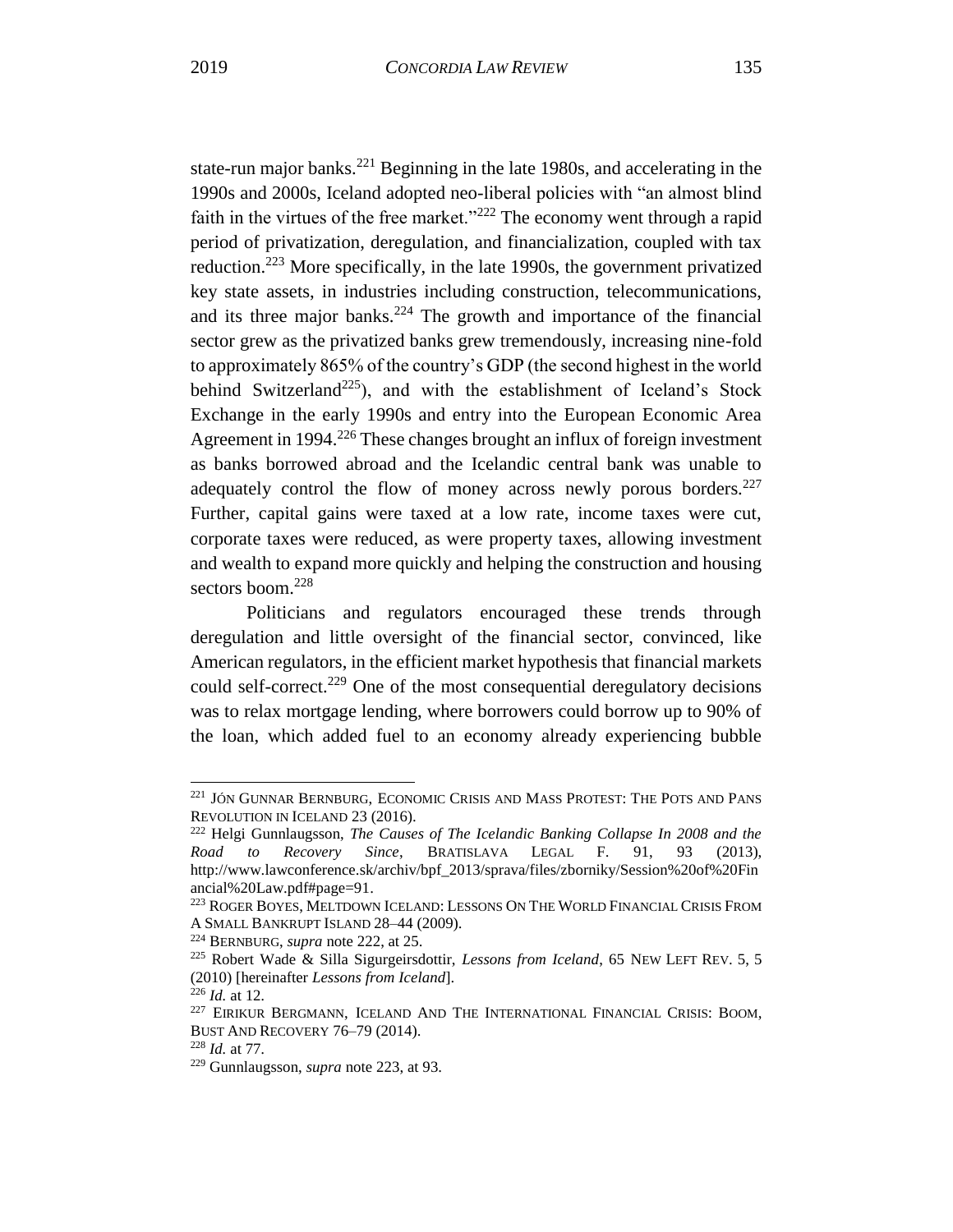dynamics.<sup>230</sup> Regulatory capture played a strong role as government officials pushed pro-business policies and the private sector rewarded them in return.<sup>231</sup> Approximately 90% of the Chamber of Commerce's proposals became legislation.<sup>232</sup> These relationships were already strong given Iceland's history of state-owned assets and patronage relationships with Iceland's major political parties that permeated throughout the economy, epitomized by the power held by 14 of the most powerful families, known colloquially as "The Octopus."<sup>233</sup> Iceland's history of corporatism, in which major industries largely controlled themselves and received backing from the government, extended to the major banks, which were sold off to private parties with close political ties to the ruling political parties.<sup>234</sup> Even on the eve of the crisis, the ruling government parties trumpeted the financial system's soundness in public events along with the key regulator, the Financial Supervisory Authority, publicly announcing confidence in key banks.<sup>235</sup> Moreover, the regulators had no expertise in international banking, and were reliant on banks for financial and economic information.<sup>236</sup> The regulatory agencies were underfunded and could not keep up with the rapid growth of the financial sector.<sup>237</sup> International regulation was weak as well, and Iceland's banks received little oversight as they branched out; buying assets overseas and international investors poured money into the Iceland banks.<sup>238</sup> Overall regulation failed on three fronts: "Three potential sources

l

Thanks to a neo-liberal deregulation strategy, Iceland was in one decade – from Iceland's entry into the Single European Market in the mid 1990's until the privatization of financial institutions in the first years of the 21<sup>st</sup> century – transformed from being amongst the most heavily regulated and backward banking regimes to one of the most liberal and international in the world.

<sup>230</sup> *Lessons from Iceland*, *supra* note 226, at 13.

<sup>231</sup> *Id.* at 28*.*

<sup>232</sup> *Id.*

<sup>233</sup> Robert H. Wade & Silla Sigurgeirsdottir, *Iceland's Rise, Fall, Stabilisation and Beyond*, 36 CAMBRIDGE J. OF ECON. 127, 131 (2012) [hereinafter *Iceland's Rise*].

<sup>234</sup> *Id.* at 135*.*

<sup>235</sup> *Lessons from Iceland*, *supra* note 226, at 20.

<sup>236</sup> *See* BERGMANN, *supra* note 228 at 65. Rapid changes in the banking sector gave regulators little time to catch up. Notes Bergmann:

*Id.*

<sup>237</sup> Snorri Örn Árnason, *Greed and the Grey Area; Theoretical and Methodological Considerations for Economic Crime Research and Investigation*, SCANDINAVIAN RESEARCH COUNCIL FOR CRIMINOLOGY 55TH RESEARCH SEMINAR 29, 34 (May 13–15, 2013). <sup>238</sup> *Id.* at 29.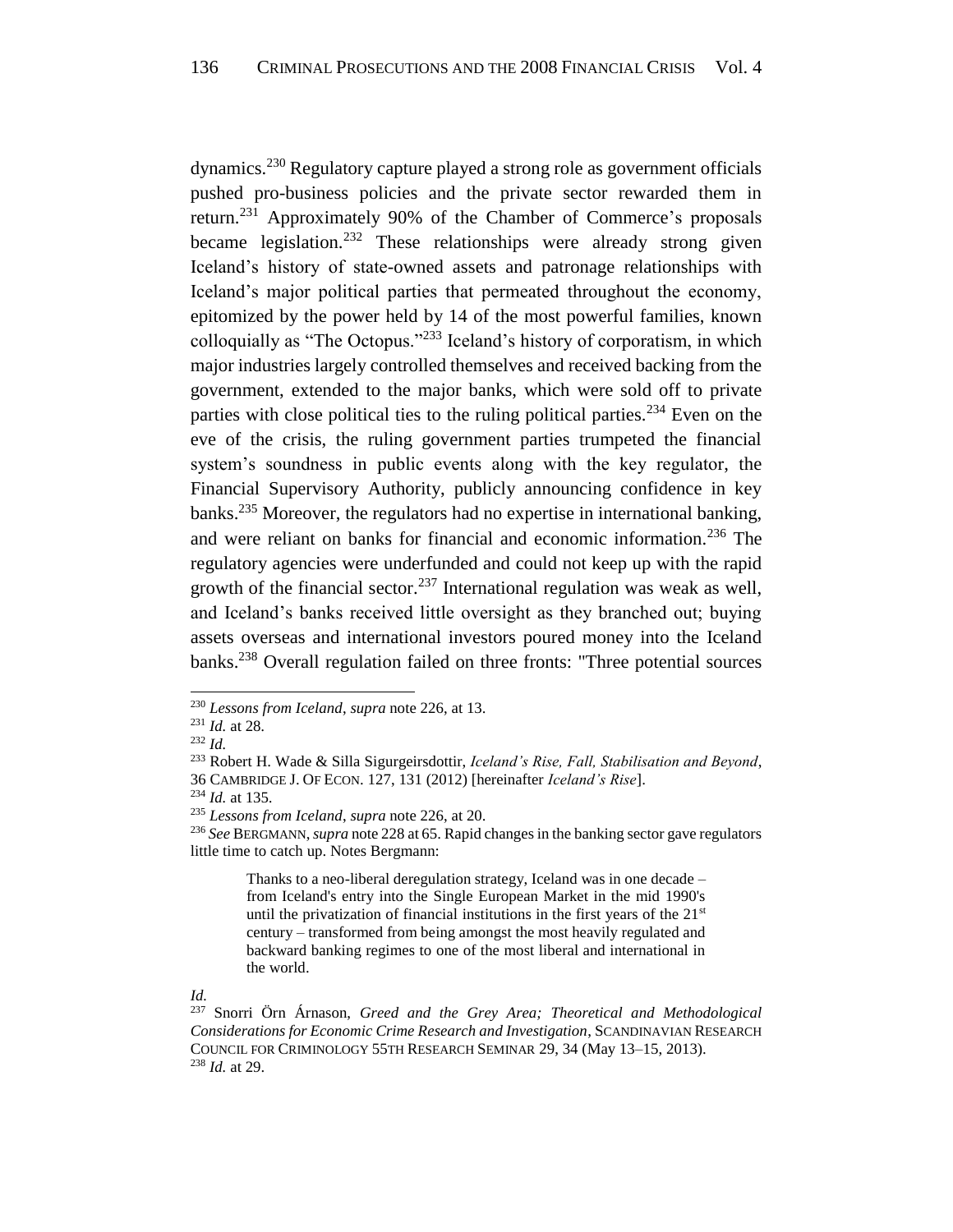of prudential regulation—firms' self-regulatory risk management, Icelandic governmental regulation, and international regulatory processes—failed to decrease banks' exposure and Iceland's vulnerability to crisis."<sup>239</sup>

In this environment, banks and individuals took on massive debt along with exotic loans which resulted in lending money beyond the borrower's ability to repay.<sup>240</sup> Between 2003 and 2004, Iceland's stock market grew by 900% and the average wealth of citizens grew by  $300\%$ <sup>241</sup> Its average income was the fifth highest in the world, well above that of the United States.<sup>242</sup> Icelandic banks borrowed large sums of money from foreign investors, subsequently lending that money to private equity firms that were owned by friends of bankers, or even by the bankers themselves, with minimal collateral.<sup>243</sup> This money was used to buy firms throughout Europe before channeling that money back to themselves and Iceland.<sup>244</sup> Their financial relationships grew "incestuous" to the point where the failure of one would bring down the others.<sup>245</sup> They took on extra risk, because they combined investment and commercial banking, the latter giving the former activities an implicit guarantee of government backing (though unlike the U.S., Iceland did not bail out its failed banks using taxpayer funds).<sup>246</sup> Despite this rapid growth, leading banks hid their vulnerability from the public through corrupt loans and stock sales to each other, and misleading statements to the public.<sup>247</sup> These actions were part of a larger shift in corporate culture in Iceland.<sup>248</sup> The decade from when the major banks privatized until after the Iceland financial crisis (between 2002 and 2012), saw a significant increase in financial crimes.<sup>249</sup> Also, the creation of a criminogenic environment, in which corporate incentive schemes pushed risk taking, companies searched for ways to stay within the letter of the law, but

<sup>239</sup> Erik Larson, *Demand for Credit, International Financial Legitimacy, and Vulnerability to Crises: Regulatory Change and the Social Origins of Iceland's Collapse*, REG. & GOVERNANCE 185, 194 (2013).

<sup>240</sup> BOYES, *supra* note 224, at 90.

<sup>241</sup> *Id.*

<sup>242</sup> *Iceland's Rise*, *supra* note 234, at 129.

<sup>243</sup> *Id.* a[t 131](#page-23-0)*.*

<sup>244</sup> *Id.*

<sup>245</sup> BERGMANN, *supra* note 228, at 108–09.

<sup>246</sup> *Iceland's Rise*, *supra* note 234, at 138.

<sup>247</sup> Gunnlaugsson, *supra* note 223.

<sup>248</sup> Árnason, *supra* note 238, at 30–34, 35.

<sup>249</sup> *Id.* at 29.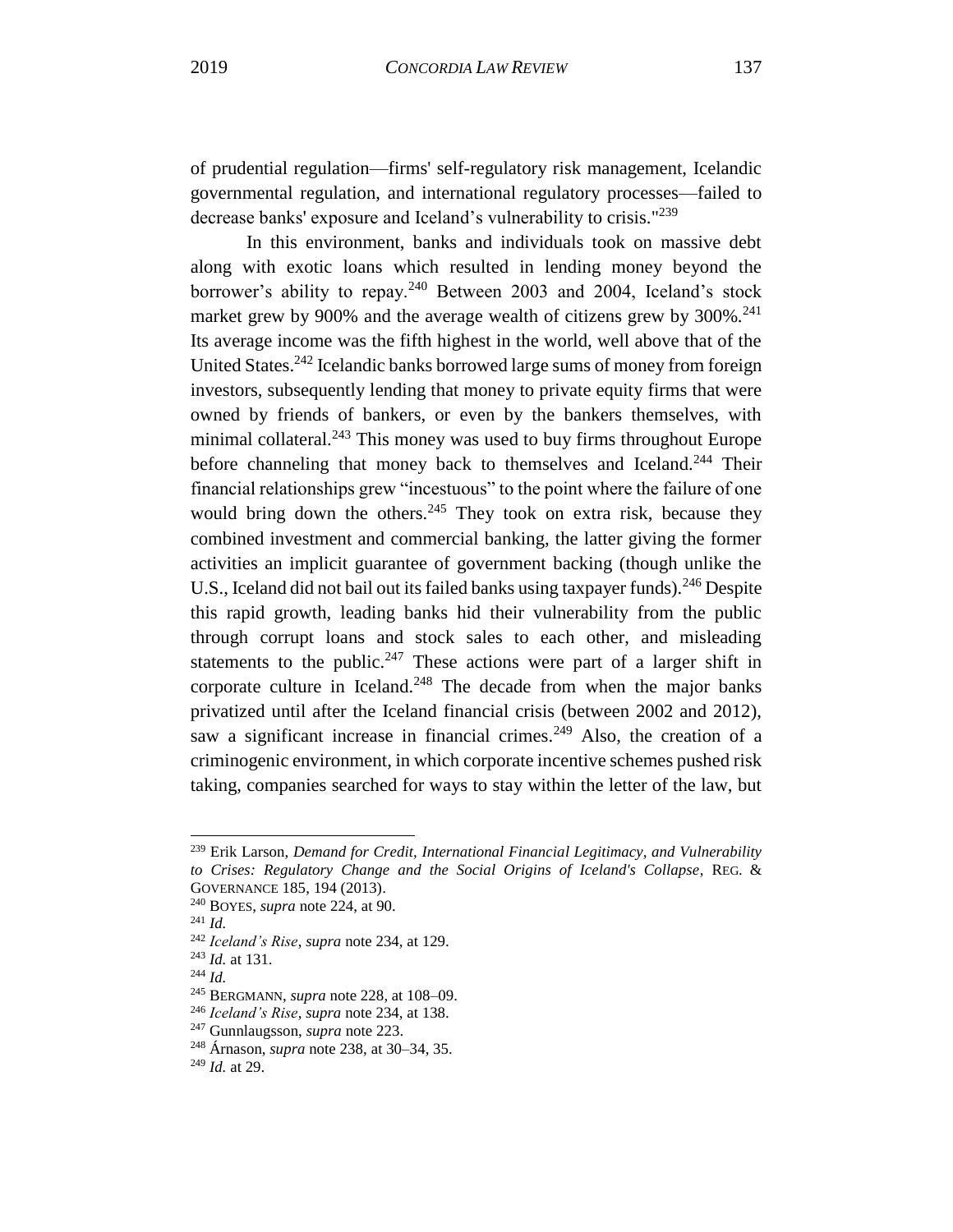avoid its spirit, by aggressively searching for ways to circumvent it.<sup>250</sup> By 2008, Iceland's banks collapsed, along with its economy, $251$  in what was estimated as the third largest bankruptcy in world history.<sup>252</sup>

In short, many of the same dynamics that led to the 2008 financial crisis in the U.S., occurred in Iceland, but only amplified.<sup>253</sup>

# <span id="page-38-0"></span>B*. Criminal Convictions for Banking Executives*

Iceland created the Office of Special Prosecutor (OSP) to investigate financial crimes that caused the crisis. Iceland had three major banks and the OSP brought charges against top executives at each. Most prominently, charges were brought against executives at Kaupthing Bank, known as the Kaupthing Four: its Chairman, CEO, a former CEO, and the second largest stockholder.<sup>254</sup> They were convicted of market manipulation and making fraudulent loans.<sup>255</sup> Each were involved in a deal that gave a Qatari Sheik millions of dollars in loans to invest back in the bank to shore up public confidence on the eve of the bank's collapse.<sup>256</sup> Though the Kaupthing Four touted the investment publicly, the fact that the bank was essentially investing its own money in itself was not disclosed.<sup>257</sup> All received sentences that ranged between four and five and one-half years.<sup>258</sup> The CEO of Landsbanki and the CEO of Glitnir bank were sentenced to a year in prison and three and

l

There is also no doubt that what the Icelandic bankers were doing was just an extreme version of what bankers in the United States, the UK, and other parts of the Anglo-American world were doing; and that what the Icelandic regulators were not doing was just an extreme version of what regulators in those other countries were not doing.

*Id.*

<sup>250</sup> *Id.* at 34.

<sup>251</sup> BOYES, *supra* note 224, at ch. 11.

<sup>252</sup> BERGMANN, *supra* note 228, at 4.

<sup>253</sup> Robert Wade, *Iceland as Icarus*, 52 CHALLENGE 5, 14 (2009). Argues Wade:

<sup>254</sup> Edward Robinson & Omar Valdimarsson, *This Is Where Bad Bankers Go to Prison*, BLOOMBERG (March 30, 2016, 10:01 PM),

https://www.bloomberg.com/news/features/2016-03-31/welcome-to-iceland-where-badbankers-go-to-prison.

<sup>255</sup> *Id.*

<sup>256</sup> *Id.* <sup>257</sup> *Id.*

<sup>258</sup> Alistair Scrutton & Ragnhildur Sigurdardottir, *Iceland Convicts Bad Bankers and Says Other Nations Can Act*, REUTERS (Feb. 21, 2015, 1:43 AM), https://uk.reuters.com/article/uk-iceland-bankers/iceland-convicts-bad-bankers-and-saysother-nations-can-act-idUKKBN0LH0OC20150213.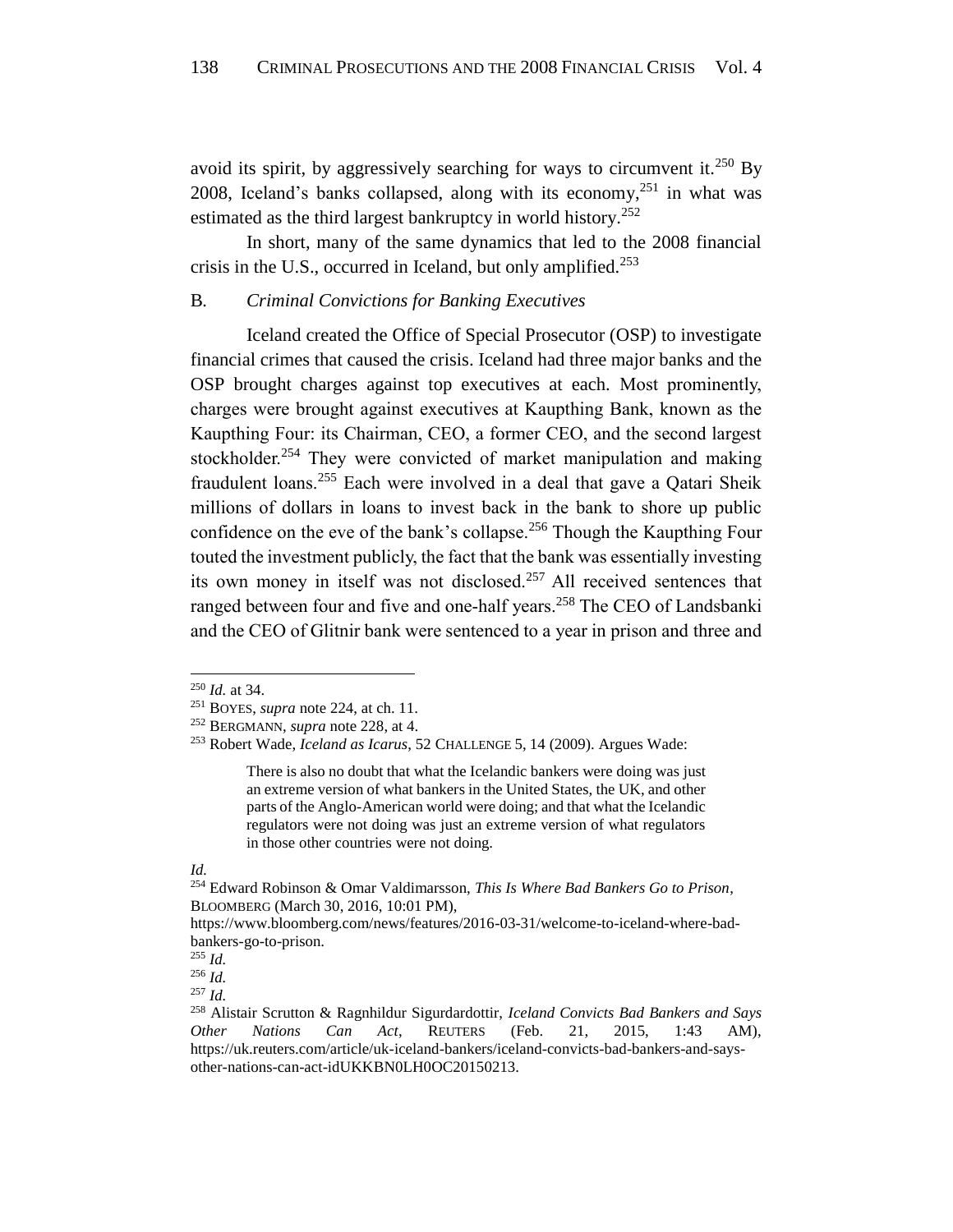one-half years, respectively, for their involvement in loans to other companies to buy stocks in the bank, which violated breach of trust laws in Iceland.<sup>259</sup> By the end of 2015, Iceland jailed 26 bankers, handing down sentences reaching 74 years in total (with cases still pending).<sup>260</sup> In 2017, several of the bankers who were found guilty began to appeal their convictions to the European Court of Human Rights to argue they did not receive fair trials.<sup>261</sup>

There was some accountability for political officials as well. Iceland's ruling government was the first to resign in connection to the global financial crisis, in part because of the well-organized and effective protest movement in Iceland that arose as a response to the crisis.<sup>262</sup> A commission created to investigate the causes of Iceland's financial collapse accused the prime minister, finance minister, minister of banking and commerce, and three governors at the central bank of gross negligence, and recommended the latter to face criminal charges along with the head of the Financial Supervisory Authority.<sup>263</sup> However, the state prosecutor declined to press charges.<sup>264</sup> The head of the Financial Supervisory Authority was eventually fired for using inside information to sell bank shares on the eve of the financial collapse.<sup>265</sup> Parliament convened a special court to hold former Prime Minister Ger Haarde accountable for breach of ministerial responsibility. Though he was ultimately sentenced on charges of neglecting to hold meetings on the eve of the crash to keep the government informed, the punishment was suspended.<sup>266</sup>

<sup>259</sup> *Former Landsbanki CEO Gets 3.5 Years in Prison*, ICE. REV. (last updated Oct. 9, 2015, 14:57), [http://icelandreview.com/news/2015/10/09/former-landsbanki-ceo-gets-35-years](http://icelandreview.com/news/2015/10/09/former-landsbanki-ceo-gets-35-years-prison)[prison;](http://icelandreview.com/news/2015/10/09/former-landsbanki-ceo-gets-35-years-prison) *see also Three Icelandic Bankers to Prison*, ICE. REV. (Dec. 22, 2015, 11:30), [http://icelandreview.com/news/2015/12/22/three-icelandic-bankers-prison.](http://icelandreview.com/news/2015/12/22/three-icelandic-bankers-prison)

<sup>260</sup> Ian Birrell, *Iceland Has Jailed 26 Bankers, Why Won't We?*, INDEPENDENT (Nov. 15, 2015, 18:59), [http://www.independent.co.uk/voices/iceland-has-jailed-26-bankers-why](http://www.independent.co.uk/voices/iceland-has-jailed-26-bankers-why-wont-we-a6735411.html)[wont-we-a6735411.html.](http://www.independent.co.uk/voices/iceland-has-jailed-26-bankers-why-wont-we-a6735411.html)

<sup>261</sup> *Iceland's Jailed Bankers Say They Were Scapegoats For the Financial Crisis*, THE JOURNAL (Apr. 1, 2017, 8:30 AM), [http://www.thejournal.ie/iceland-bankers-financial](http://www.thejournal.ie/iceland-bankers-financial-crisis-3314709-Apr2017/)[crisis-3314709-Apr2017/.](http://www.thejournal.ie/iceland-bankers-financial-crisis-3314709-Apr2017/)

<sup>262</sup> Wade, *supra* note 254, at 7; *see also* BERNBURG, *supra* note 222, at 4–7.

<sup>263</sup> *Lessons From Iceland*, *supra* note 226, at 25–26.

<sup>264</sup> *Id.*

<sup>265</sup> *Id.*

<sup>266</sup> BERGMANN, *supra* note 228, at 170–71.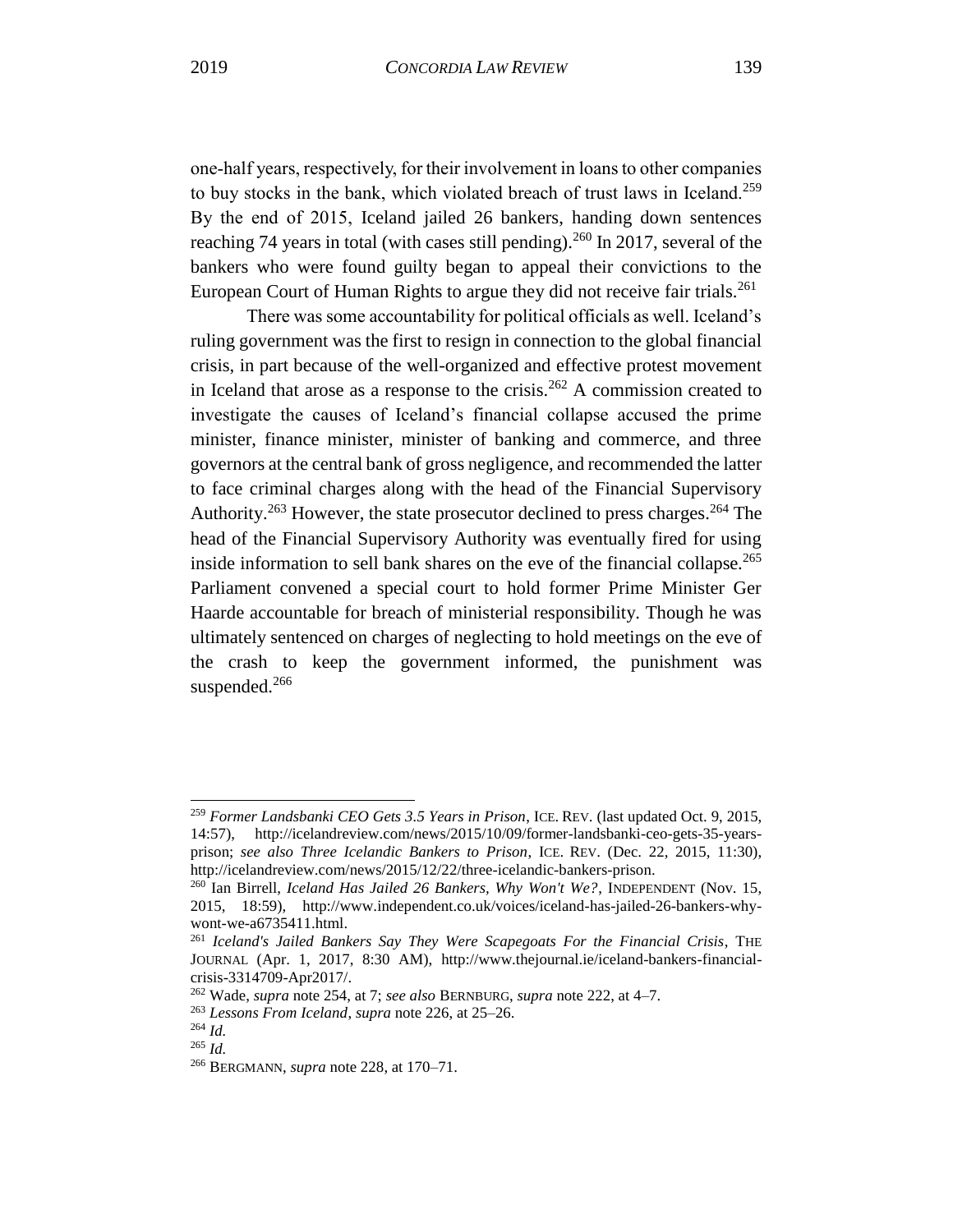# <span id="page-40-0"></span>C*. Comparing Iceland and the U.S.*

Why was Iceland more successful in prosecuting financial executives than the United States?<sup>267</sup> First, there are key differences between the judicial systems. Iceland does not use juries and instead uses independent experts who assist judges in understanding the case.<sup>268</sup> In theory, this difference aids Iceland in white-collar prosecutions given that judges may be better able to understand the complexities of financial crimes than juries, particularly with the aid of independent experts. However, juries have convicted plenty of white-collar criminals in the U.S., including bank executives during the S&L crisis. The theory that financial crimes during the 2008 crisis were too complex for juries to understand is untested in the U.S., given that no cases against senior executives were even attempted. Further, there are mitigating factors that made prosecutions in Iceland more difficult. Icelandic courts have not been favorable to white-collar crime prosecutions in the past.<sup>269</sup> Additionally, the country's small population made finding people with the expertise to prosecute difficult, such that, as the OSP grew, the likelihood of staff knowing and even being related to the top bankers was highly likely, risking a lack of independence. $270$ 

Second, key cultural and political-economic differences drove divergent responses. Iceland's status as a post-colonial country informed its cultural values and shaped its political economy. On one hand, it had an impulse toward independence and sovereignty, while on the other, it sought to be integrated with the EU's economy and its banks to pursue foreign investment and assets. $271$  The crisis forced a profound psychological shock and reckoning with this national identity,  $272$  in which the behavior of bankers became entangled. Financial behavior that may have been placed in a legal gray area before the crisis was recast as illegal post-crisis,  $273$  whereas U.S. officials maintained the distinction between immoral and illegal behavior. In

<sup>267</sup> Robinson & Valdimarsson, *supra* note 255.

<sup>268</sup> Robinson & Valdimarsson, *supra* note 255.

<sup>269</sup> William Black, *Iceland's Supreme Court Upholds Jail Sentences of Four Banking Executives*, NEW ECONOMIC PERSPECTIVES (Feb. 24, 2015), [http://neweconomicperspectives.org/2015/02/icelands-supreme-court-upholds-jail](http://neweconomicperspectives.org/2015/02/icelands-supreme-court-upholds-jail-sentences-of-four-banking-executives.html)[sentences-of-four-banking-executives.html.](http://neweconomicperspectives.org/2015/02/icelands-supreme-court-upholds-jail-sentences-of-four-banking-executives.html)

<sup>270</sup> *Id.*

<sup>271</sup> BERGMANN, *supra* note 228, at 59.

<sup>272</sup> *Id.* at 3.

<sup>273</sup> Árnason, *supra* note 238, at 36.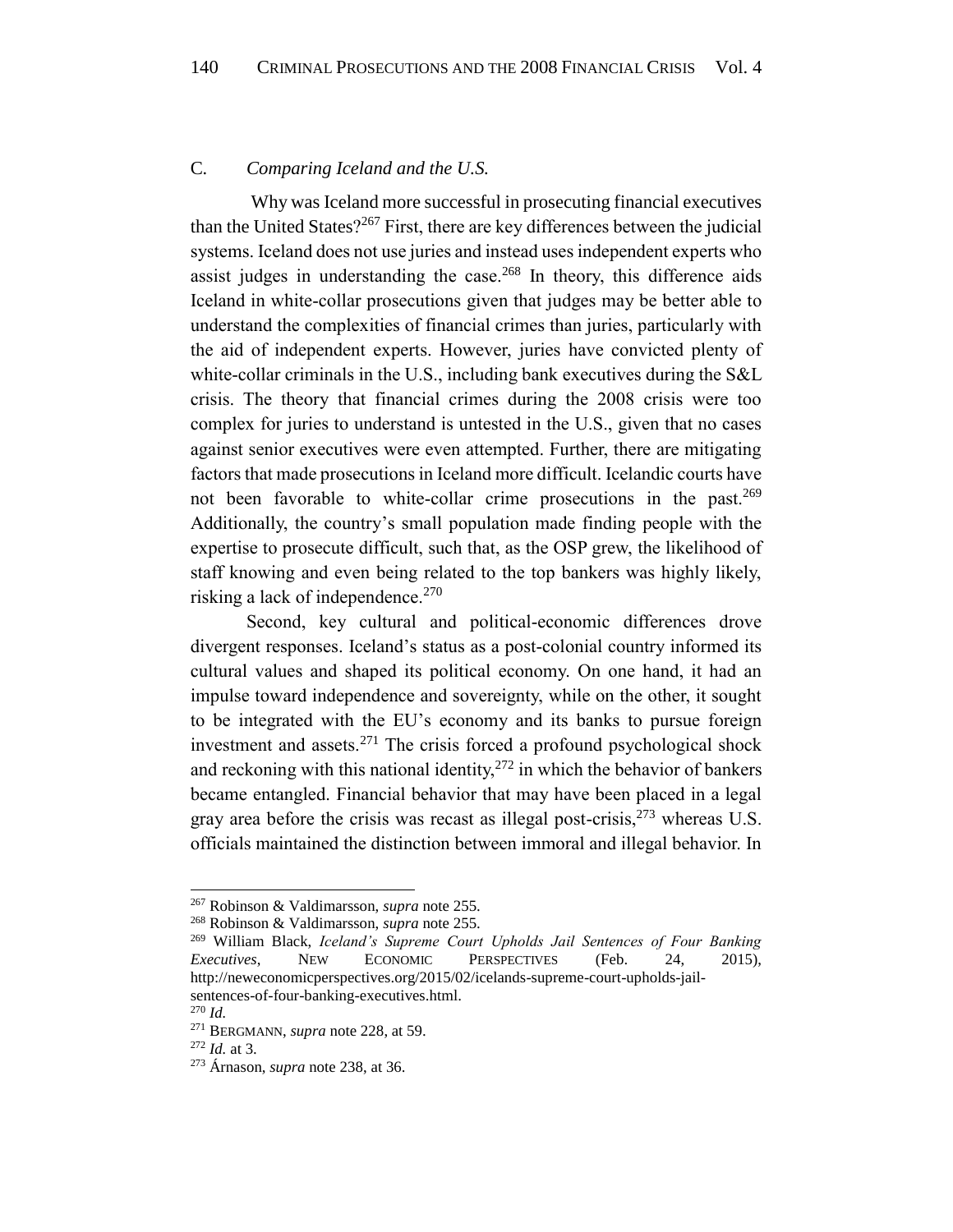contrast, the U.S. has more difficulty reckoning with and stepping outside the national identity that defines its politics. According to Louis Hartz, despite political crises throughout its history, the U.S. has never strayed far from its commitment to Lockean libertarian individualism, which makes the U.S. hostile territory for political choices and movements that challenge business, capital, and limited government.<sup>274</sup>

These differences drove a third factor; the diverging political protests and governmental changes in the aftermath of the crisis. In Iceland, in the weeks after the banks collapsed, a grassroots protest broke out that eventually grew into the "pots and pans revolution," which drew a large cross-section of the population.<sup>275</sup> Though the movement strategically united around the broadly shared belief that political corruption was a major cause of the crisis, a survey of Icelanders showed that they placed the most blame on bankers for causing the crisis.<sup>276</sup> Eventually, the center-right parties that were in power before the crisis lost seats and the country was governed by a coalition of leftwing parties for four years. This political context provided more sustained support and a more hospitable environment for pursuing bankers criminally.<sup>277</sup> The U.S. also had grassroots protest movements, but both the Occupy Wall Street and the Tea Party had stark ideological differences.<sup>278</sup> Though the left-wing Occupy Wall Street movement helped change the national dialogue around inequality, it suffered from internal divisions and a lack of engagement with institutional politics,  $279$  whereas the right-wing Tea Party movement had more lasting institutional changes in Republican primaries by pulling the Republican Party to the right.<sup>280</sup> Additionally, though the U.S. saw a change in presidential administrations and political party control shortly after the financial crisis, the changes were less substantial, given the two-party system in the U.S. and the relatively small differences in their governing philosophies. Furthermore, the Obama Administration

<sup>274</sup> LOUIS HARTZ, THE LIBERAL TRADITION IN AMERICA (1955).

<sup>275</sup> BERNBURG, *supra* note 222, at chs. 3–5.

<sup>276</sup> *Id.* at 97*.* 

<sup>277</sup> Robinson & Valdimarsson, *supra* note 255.

<sup>278</sup> Todd Gitlin, *The Left Declares Its Independence*, THE NEW YORK TIMES (Oc. 8, 2011), https://www.nytimes.com/2011/10/09/opinion/sunday/occupy-wall-street-

and-the-tea-party.html. The Tea Party was composed of older, whiter, more conservative Republicans. *See* Vanessa Williamson et al., *The Tea Party And The Remaking Of Republican Conservatism*, 9 PERSP. ON POL. 25, 25 (2011).

<sup>279</sup> Todd Gitlin, *Reply to Craig Calhoun*, 64 BRIT. J. SOCIOLOGY 39, 42–43 (2013).

<sup>280</sup> Williamson et al., *supra* note 279, at 25.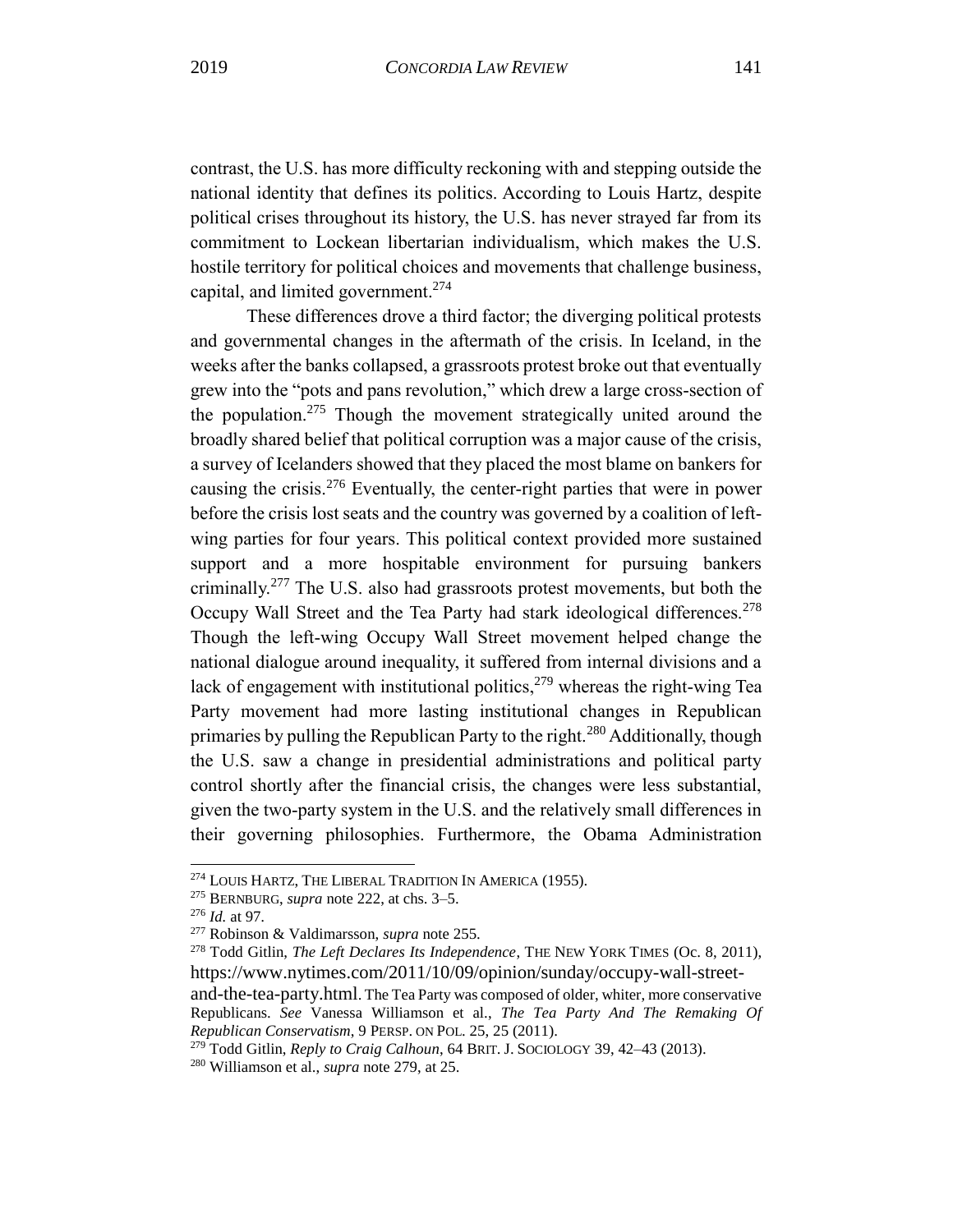<span id="page-42-0"></span>received criticism for retaining many of the financial regulatory officials who served in the previous administration, who oversaw and implemented policies that led to the crisis, as well as orchestrated the initial bailout.<sup>281</sup> Given bifurcated protest movements and a moderate presidential administration, the political context in the U.S. was a less welcoming environment than Iceland for the radical idea of prosecuting bankers.

Fourth, the relative size and scope of the crisis in Iceland narrowed the range of responses. At the time of the crisis, Iceland had a population of approximately only 300,000. Despite a small economy, Iceland's nominal bank assets had ballooned to 10 times the size of Iceland's GDP.<sup>282</sup> The effects of the crash were staggering: 85% of the banking system failed and 50,000 residents lost all of their savings (constituting nearly 17% of the population).<sup>283</sup> In contrast to the U.S., Iceland's banks were too big to bail out and were not so integrated with external economies that others needed Iceland's banks to survive.<sup>284</sup> Thus, the U.S. approach of concentrating on banks' financial stability using bailouts<sup>285</sup> was not a viable option for Iceland.<sup>286</sup> In short, while key American officials argued that banks were too big to fail, Iceland's banks were too big to rescue.<sup>287</sup> Moreover, Eric Holder's worry that there would be collateral economic consequences for prosecuting TBTF institutions was not operative in Iceland because the banks had already failed. Together, these made prosecutions a more viable option.

Fifth, Iceland made a significantly stronger investment in human capital and resources to investigate and prosecute crime. Iceland's Office of Special Prosecutor started small, and struggled to find a director initially, but by 2012 it had a staff of 100 employees, a caseload of around 200 cases, and 40 indictments against banking executives.<sup>288</sup> Comparing that to the U.S. on

<sup>281</sup> *See*, ROBERT KUTTNER, A PRESIDENCY IN PERIL: THE INSIDE STORY OF OBAMA'S PROMISE, WALL STREET'S POWER, AND THE STRUGGLE TO CONTROL OUR ECONOMIC FUTURE (2010).

<sup>282</sup> Stephan Faris, *Iceland Prosecutor Investigates, Convicts Bankers for Financial Crimes*, BLOOMBERG (September 12, 2013, 2:57 PM),

https://www.bloomberg.com/news/articles/2013-09-12/iceland-prosecutor-investigatesconvicts-bankers-for-financial-crimes.

<sup>283</sup> BOYES, *supra* note 224.

<sup>284</sup> Paul Krugman, *The Path Not Taken*, N.Y. TIMES (Oct. 27, 2011), https://www.nytimes.com/2011/10/28/opinion/krugman-the-path-not-taken.html.

<sup>285</sup> *Too Big to Fail*, *Too Powerful to Jail?, supra* note 48, at 5.

<sup>286</sup> Krugman, *supra* note 285.

<sup>287</sup> BERGMANN, *supra* note 228, at 191.

<sup>288</sup> Gunnlaugsson, *supra* note 223, at 94.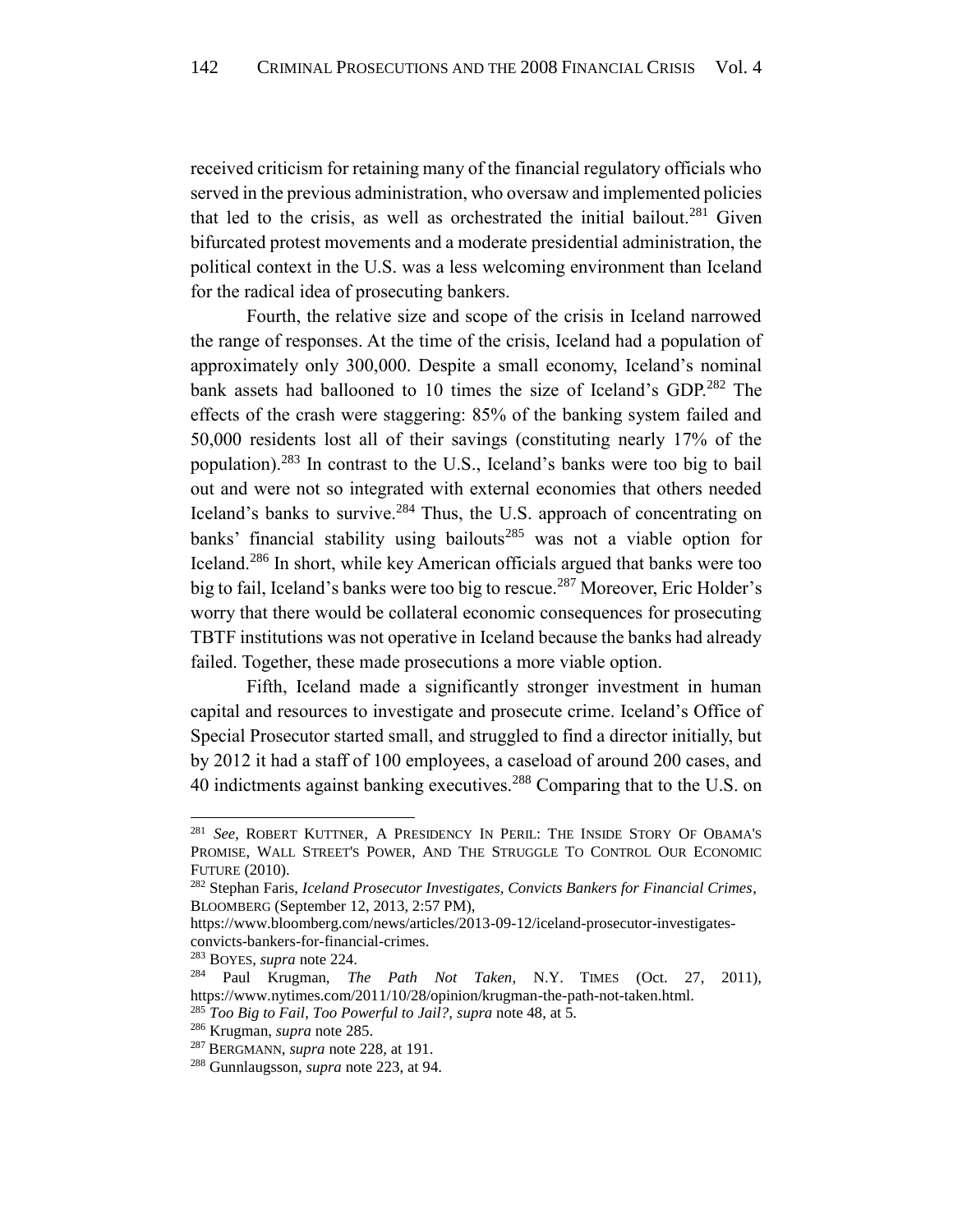a per capita basis, the size of the OSP is equivalent to the U.S. creating a task force of "about 90 thousand employees and a case load of about two hundred thousand cases."<sup>289</sup> Obviously, that large of a task force was not politically feasible or perhaps desirable, but Iceland's investment provides a stark counterpoint to the United States' lack of interest, and underinvestment, in investigating fraud. $290$ 

Sixth, the nature of Iceland's prosecutorial investment is different. Whereas the U.S. invested in people in the DOJ and FBI, Iceland relied on an outsider named Ólafur Hauksson to head the OSP, a small town police chief who had no prior experience with financial crimes.<sup>291</sup> Hauksson did have expertise in pursuing criminal networks and used these tactics effectively to gather evidence and to turn witnesses at Icelandic banks.<sup>292</sup> Perhaps his best asset seemed to be that he was willing to take the job; when the job was first advertised, nobody applied and only two applied after applications were sought a second time. $293$ 

What he lacked in expertise, he compensated with more independence from political and financial elites and a populist sensibility.<sup>294</sup> He grew up middle class, having a sense of hard work and thrift from working jobs from the time he was a young kid.<sup>295</sup> Though he tried to move beyond being a police chief, he was turned down for the job equivalent to the U.S. Attorney General.<sup>296</sup> This independence was important because he brought a fresh, and different, perspective to the banks' behavior. Whereas key elected officials in the U.S. and key figures in the DOJ adopted the reckless innocence framework to understanding bank executive actions, which treated the actions leading to the crisis as normal (though sometimes immoral) business

<sup>289</sup> Gunnlaugsson, *supra* note 223, at 94.

<sup>290</sup> *See infra* Section II(F).

<sup>291</sup> Faris, *supra* note 283.

<sup>292</sup> *Id.*

<sup>293</sup> *Id.*

<sup>294</sup> *Cf.* MICHAEL PERINO, THE HELLHOUND OF WALL STREET: HOW FERDINAND PECORA'S INVESTIGATION OF THE GREAT CRASH FOREVER CHANGED AMERICAN FINANCE (2011) (providing a good U.S. historical parallel for Hauksson is Ferdinand Pecora, who was an outsider with little experience or expertise on Wall Street working as a District Attorney in New York City, but drew national attention to elite financial misbehavior preceding the great depression as chief counsel for hearings of the U.S. Senate's Committee on Banking and Currency in 1933).

<sup>295</sup> Faris, *supra* note 283.

<sup>296</sup> *Id.*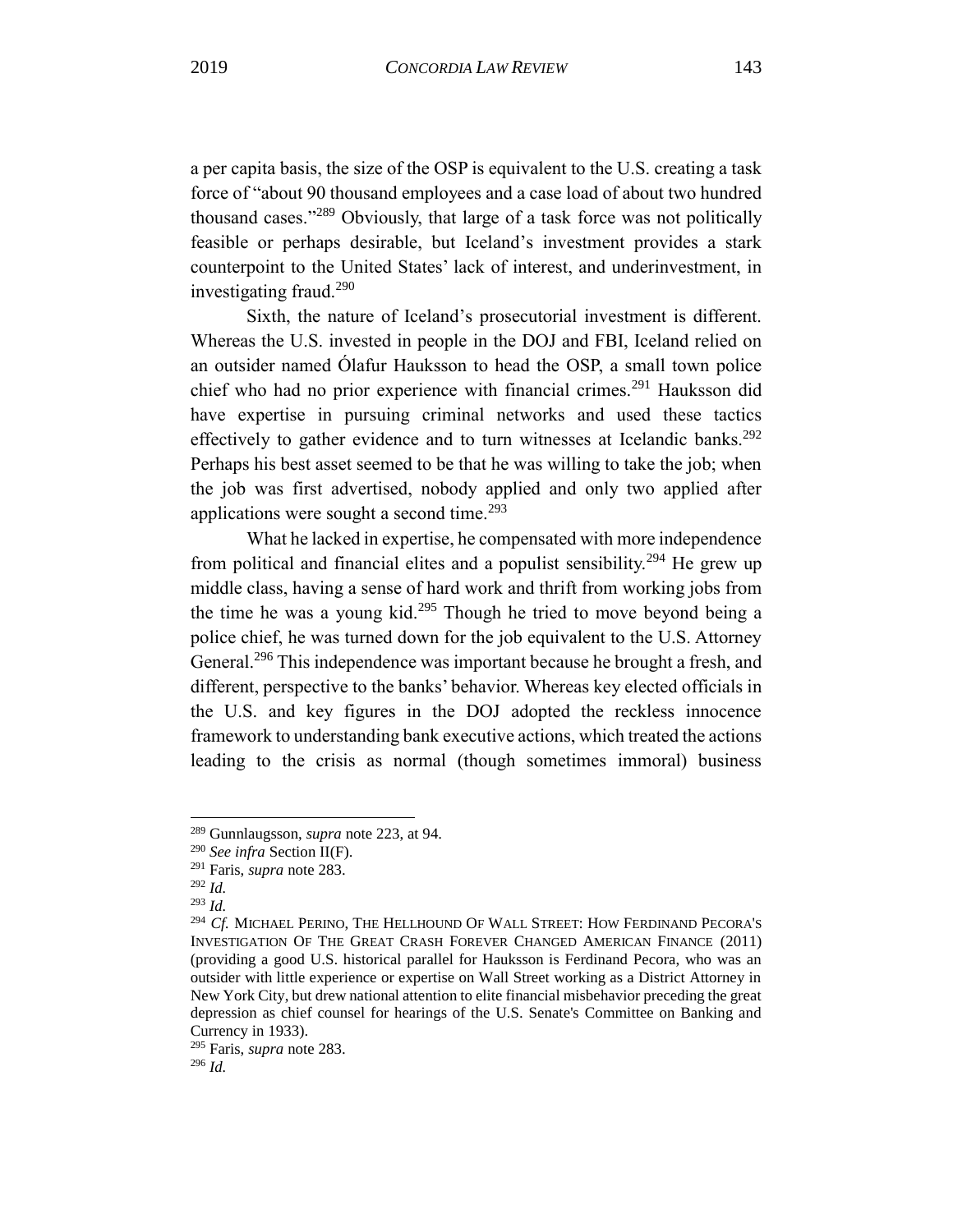practices,<sup>297</sup> Hauksson drew a clear distinction between business practices and wrongdoing, using this understanding to drive his investigations.<sup>298</sup> The aggressiveness and results speak for themselves.

Seventh, the nature of the crimes in Iceland may have made it easier to prosecute banking executives. Some of Iceland's bankers committed crimes that would have resulted in a conviction in the U.S. as well, while U.S. bankers escaped such punishment.<sup>299</sup> This argument is a variation of the careless, but not criminal account of the U.S. financial crisis. Some of Iceland's bankers' actions would have made for much more straightforward prosecutions in the U.S., such as tax evasion and insider trading. For example, it is highly likely bankers could be jailed for the Kaupthing Bank case if the same actions were performed in the U.S. It is important to note this argument also presumes a willingness to extend these laws to financial executives, but this may be a good assumption given the aggressiveness and success of the U.S. Attorney's Office in the Southern District of New York against insider trading.<sup>300</sup> Yet, this argument misses the parallel between Iceland's banking elite misleading the public about the health of their company, while evidence suggests internally they were much less optimistic and engaging in practices to mask their capital fragility.<sup>301</sup> For example, though the specific accounting practices differed, the accounting gimmicks Lehman used to mask its weakness on the eve of its collapse offer a good parallel, and the DOJ decided to not pursue what could have been a strong case.<sup>302</sup>

Weighing the importance of these potential explanations is an imprecise endeavor, but some have more plausibility than others. Judicial system differences, cultural values, and the nature of the crimes are the weakest of the above explanations. At the macro level, the relative size of the countries and size of the crises left Iceland with a narrower range of responses to the crisis. Since Iceland had no chance to leave its banks largely intact, prosecuting bankers had little economic downside and some political upside, given the anger of the protestors and the broader public. At a micro level, the

<sup>297</sup> *See infra* Section II(A).

<sup>298</sup> Faris, *supra* note 283.

<sup>299</sup> Tim Worstall, *If Iceland Can Jail Bankers For The Crash Then Why Can't America?*, FORBES (Oct. 24, 2015, 12:51 PM)[, https://www.forbes.com/sites/timworstall/2015/10/24/if](https://www.forbes.com/sites/timworstall/2015/10/24/if-iceland-can-jail-bankers-for-the-crash-then-why-cant-america/#58e71cdb2b30)[iceland-can-jail-bankers-for-the-crash-then-why-cant-america/#58e71cdb2b30.](https://www.forbes.com/sites/timworstall/2015/10/24/if-iceland-can-jail-bankers-for-the-crash-then-why-cant-america/#58e71cdb2b30)

<sup>300</sup> Eisinger, *supra* note 13.

<sup>301</sup> Worstall, *supra* note 300.

<sup>302</sup> *See* Protess & Craig, *supra* note 68.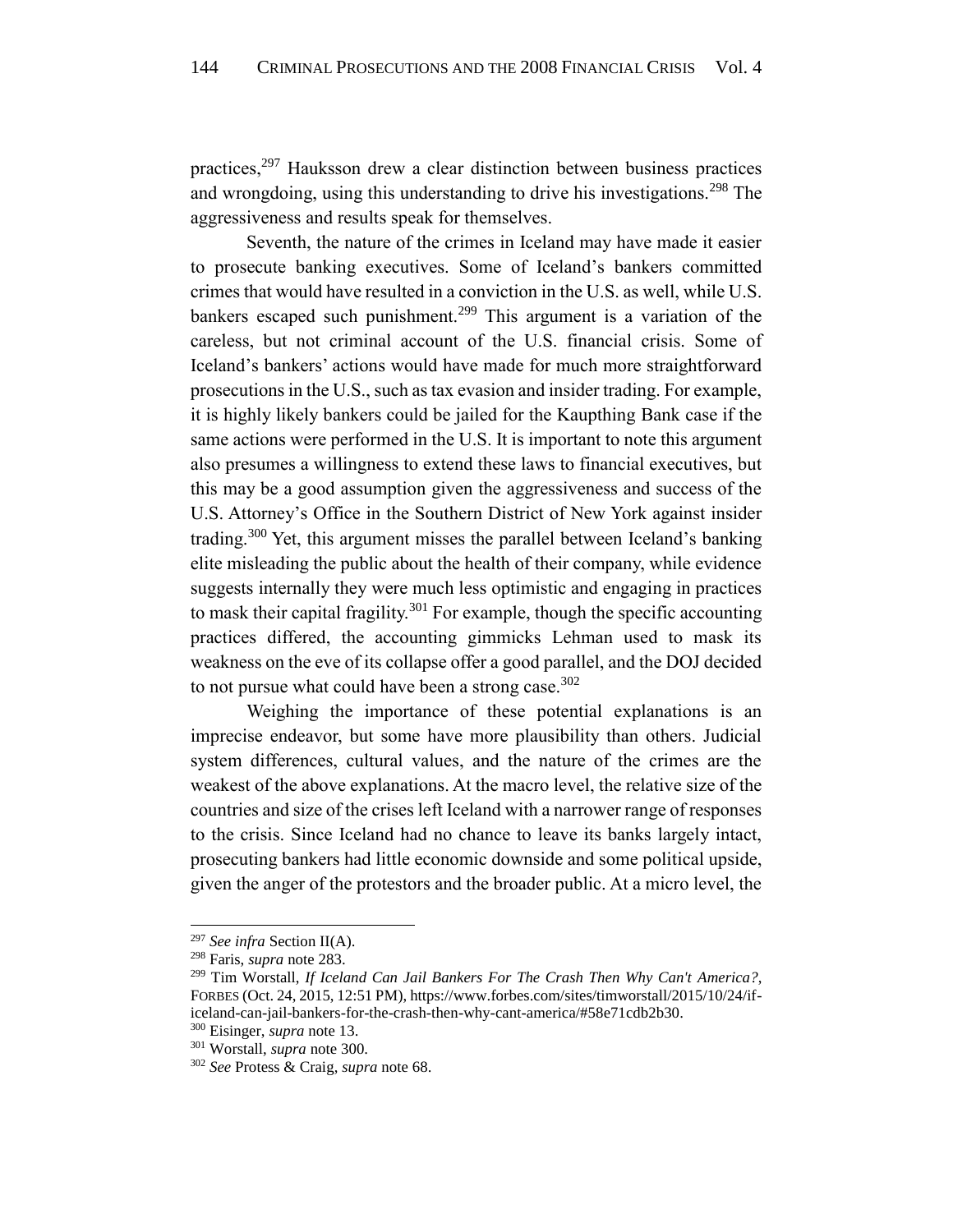choices of political actors outside government, and the politicians they elected, created environments that made prosecutions more palatable in the case of Iceland, and less so in the case of the United States. Within government, the choice in Iceland to prioritize prosecutions and the choice of an independent outsider made serious investigation into crime more likely. This latter option suggests a promising place for reform, as discussed in the conclusion that follows.

# **CONCLUSION**

<span id="page-45-0"></span>What lessons can be learned about increasing the future likelihood of criminal prosecutions for senior banking executives? First, lessons from the U.S. suggest the statute of limitations may need to be lengthened for certain financial crimes to give law enforcement the necessary time to research and build cases.<sup>303</sup> This is particularly important, given the complexity of the financial instruments that contributed to the recent crisis and the need to give regulators and law enforcement the time to understand industry practices.<sup>304</sup> Second, Iceland suggests the importance of appropriately balancing law enforcement's need for expertise about, and connections to, the industry, with a healthy independence from, and skepticism of, it. It is noteworthy that Iceland successfully prosecuted executives despite the economic power and political interconnections of the banking industry that permeated Icelandic politics and society before the crisis. To the extent it can be said that the financial industry had meaningfully captured the political system in the U.S., the same could be said for Iceland, but even more so.<sup>305</sup> Would U.S. law enforcement have been more aggressive if a small town police chief had been put in charge of investigating and prosecuting Wall Street? This is not clear. The aggressiveness of prosecutors after the S&L crisis, which is often held up as a good model to contrast with the 2008 crisis, did so with existing law enforcement agencies. To the extent U.S. officials want to encourage existing regulators and law enforcement agencies to be more aggressive next time, a group of former regulators and banking officials have put together a plan

<sup>303</sup> Garrett, *supra* note 24, at 47.

<sup>304</sup> *See*, *e*.*g*., Jake Bernstein & Jesse Eisinger, *SEC Just Now Seeking Key Information On Meltdown*, PROPUBLICA (Dec. 16, 2009, 10:30 AM),

[http://www.propublica.org/article/years-later-sec-looks-for-basic-information-about](http://www.propublica.org/article/years-later-sec-looks-for-basic-information-about-players-in-meltdown-1216)[players-in-meltdown-1216](http://www.propublica.org/article/years-later-sec-looks-for-basic-information-about-players-in-meltdown-1216) (providing an example of how far key regulators were behind in understanding the crash).

<sup>305</sup> *Lessons From Iceland*, *supra* note 226, at 28.